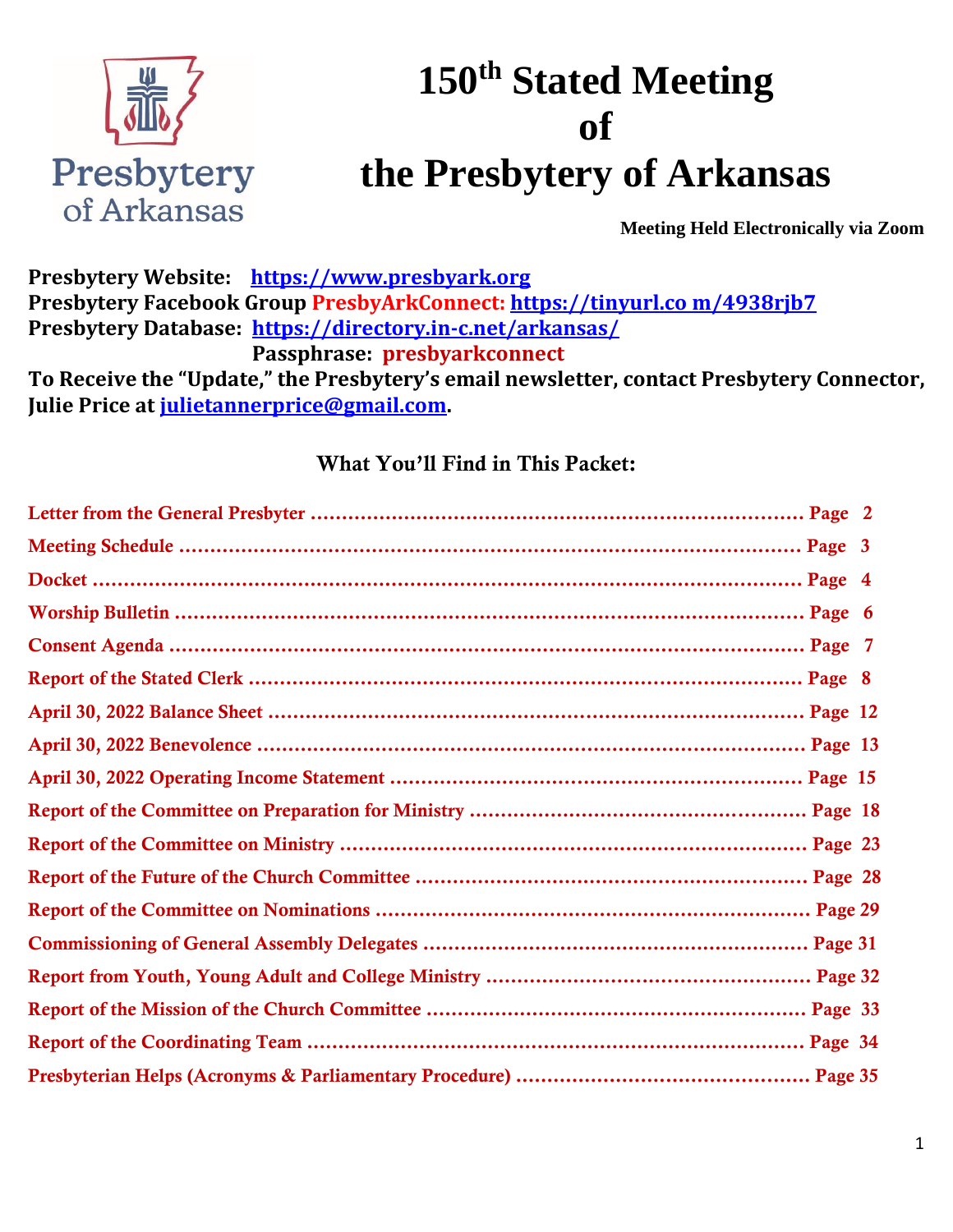

### PRESBYTERY OF ARKANSAS

9221 North Rodney Parham Road Little Rock, Arkansas 72227 501.663.2424 • 501.224.2429 FX www.presbyark.org

May 19, 2022

Dear Friends in the Presbytery of Arkansas,

The presbytery staff is making plans for the upcoming **150th stated meeting** of the Presbytery of Arkansas. We will gather **on The Presbytery Zoom on Saturday, June 4 at 8:30 am**. That will be only three months since we last gathered on March 4-5. But since that time, we have experienced more chaos and upheaval in our world. With the war in Ukraine continuing and the pandemic still impacting peoples' lives, rising inflation, a potential controversial supreme court decision, and mass shootings, one of which came to a PCUSA congregation, have caused further anxiety and division in our world.

Leadership in the church was difficult enough without the massive upheavals we have experienced in the last few months and years. Now it is even more difficult. How does the church find its way in the midst of such a divisive, hurting and tragic world? How does the church respond to a rapidly changing world and to people who don't think they need what the church has to offer? How can we better reach people we are not currently serving with the good news of the gospel of Jesus Christ?

We are pleased to welcome to our presbytery meeting for our theological discussion Rev. Dr. Tod Bolsinger, PCUSA pastor Senior Congregational Strategist and Associate Professor of Leader Formation at Fuller Theological Seminary. Bolsinger has been wrestling with these questions and offering insights on how the church can navigate this difficult landscape. Many of you are familiar with and have studied his book *["Canoeing the Mountains: Christian Leadership in Unchartered Territory"](https://a.rs6.net/1/pc?ep=87fb07b6b6dc59f8PX-e7P3OLg-fvpNKE6DZQEfcYO29LuT0hKv5qf_ma6LdKEvhoAzqUQgMWqb-8uI5fPzWdi8vkiYTZg_aMzpXmHBLV35Oy8WcC7hWVGuQ6j1WklTZZ2gJR7jVaLiaL59YuLuKXFgAt6l0jGPWkqHqPU2MEPXKC-fTnO9AmpxIzgGgSGEBYD75k86lQVpvKV4B8jwS2FbHZ19vYGvqD2BJd90mdfR4wrURIsxji1veP5Se4zOknm-zNlwxnoNl2Wdx&c=$%7bContact.encryptedContactId%7d).* Bolsinger will speak to us about the need for adaptive change in the church and the resiliency that is required for leaders who attempt to lead this type of change. He will be offering insights from his recently published book *["Tempered Resilience:](https://a.rs6.net/1/pc?ep=f78a170dc3d43448GWUoD9_rjmnQ8TBnHueDLhuzuDagCmRHykGWI_nfQAdTDMzdmSjlWDXvFCMf0yHEP-DgLQsuNMNpi_aH1ykl5MdDSPBryh--196uBn-7NjMoNshB1Vu25reKqn0xedLytLP1isw6Kt6rbi5P9Ttu4JtBczN867LXAnyJf63hIuPxCWZ0vdtLNSCvHTIzjJsYURSTv9zd4XJY5VciVNMwRLe9Yx6TI2mL_PhdRSxxnxk&c=$%7bContact.encryptedContactId%7d)  [How Leaders are Formed in the Crucible of Change"](https://a.rs6.net/1/pc?ep=f78a170dc3d43448GWUoD9_rjmnQ8TBnHueDLhuzuDagCmRHykGWI_nfQAdTDMzdmSjlWDXvFCMf0yHEP-DgLQsuNMNpi_aH1ykl5MdDSPBryh--196uBn-7NjMoNshB1Vu25reKqn0xedLytLP1isw6Kt6rbi5P9Ttu4JtBczN867LXAnyJf63hIuPxCWZ0vdtLNSCvHTIzjJsYURSTv9zd4XJY5VciVNMwRLe9Yx6TI2mL_PhdRSxxnxk&c=$%7bContact.encryptedContactId%7d).*

In addition to Dr. Bolsinger leading our theological discussion, we will be led in worship by our presbytery staff, commission our delegates to this summer's 225<sup>th</sup> meeting of the General Assembly and hear a report from the work of the presbytery's "Youth A-Team." You can [click here](https://a.rs6.net/1/pc?ep=d2206cdce999a979cIgd01H5pooorL0Vji6K1qAGXen8bQ3Ok3qzYBM3-HU-dZrYfgwx3lnVgcD8D2M4QBpbWPsAMIXvFygX7POwE-hFGG_J0Kch9vEOa1-Of0xjLVNxaH6pJVyHF5GlD_jMj2CQzQuWhptJ4_D81ri_jC7E43Zib34uaBYh7KfBBipYtQNoavyWZUBqYrhUC8rVCVz3gVDqzjkTxYjDRtyOoJDLOZsNWb1-6BqQD0_jxRG8MTJUKHLGoTR0yhQku-WW&c=$%7bContact.encryptedContactId%7d) to **register** for the meeting. We request that you please pre-register for the meeting. Our offering will go to support the youth summer trips and you can [click here](https://a.rs6.net/1/pc?ep=4945bc3619c46d18H83a4CbNXQxM1IytXdebWpZKMEosRtYI4jEd2HHJK8Z11RjjYtBsGP543GPK6hSLy-7BipNeeyc_LgGWU_rqEG27g-olUiJEpfLB_ph5Uo64B2UWj1l9SsD-kSGW-T7Wqa-xMlTJ1lhp--qXZyYfj7nhhzHEEYWlOXkdmA89hi-h_6zq1GSJQ14edR2nh30iKzmGBXXxaWWsWzeArwuwFpxowwscx50EZDN8K_fXEX5G4T6rbv1UXNU5aU9YCZuIJLFhm6uGY5EsL4z74VP7eg9MdD9gw1WFmeMchUX2wpPYfixJxCxcmJEXH4k0f9kXqjaLBcuCo5-bfaJvL-cXvYGxjhZXr59ic_6_Ew9b-63MAPQDfhGB7tquVc0ahlWG6Pr72LzphPCzytDbMDUMuzZfkijVbUN5Ac0SOMvSvcS10Z-FnnSDuxSdYD7RZJOOXr2QhYMCfYM__i0tbOJX4A&c=$%7bContact.encryptedContactId%7d) to **donate** now.

I look forward to seeing many of you on the screen on June 4. If you have any questions related to the upcoming meeting, please contact me at  $501-663-2424$  or by email at [stewart@presbyark.org.](https://a.rs6.net/1/pc?ep=357673df78249af6-dio8Z27HXREVXQ0QVzf3LfBRBcHX04p_yONowCc1EzZQLG5fDRalLAys92jHaFFkamLB6D6XoLPOdjBtPEHfsHRw-f8GbfKEVSLsk3U6zRvGgXA1SMdL-TXoUlviFfRxdbVQmVKiaaShGI3-wOjBcHGNbEMCL5Hvs04U6aO8IQ&c=$%7bContact.encryptedContactId%7d)



General Presbyter & Stated Clerk Presbytery Builder Presbytery Connector Director of Youth Ministries Administrator

J. Stewart Smith Carol Clark Julie Price Brianne Christiansen Kim Palmer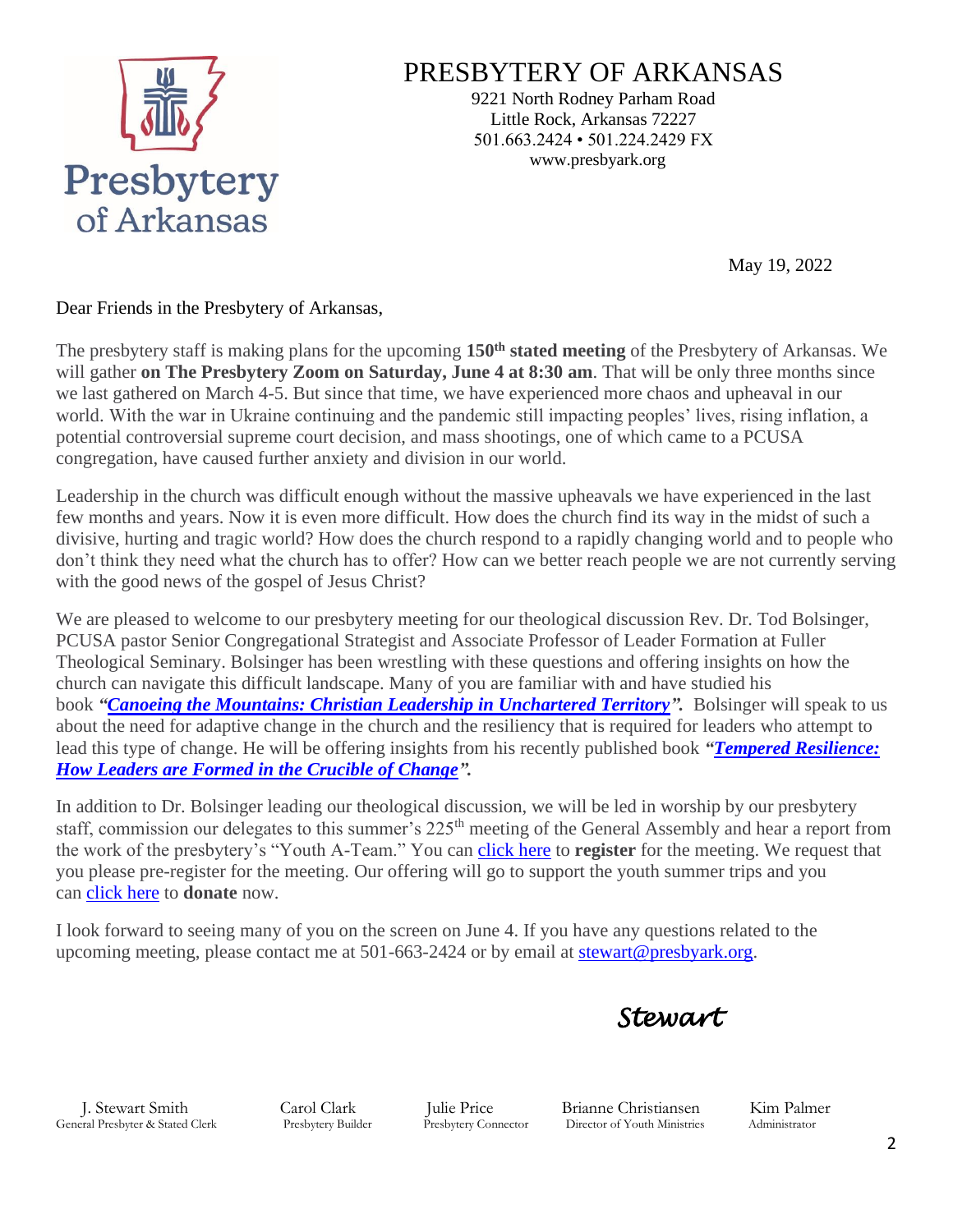# 150<sup>th</sup> Stated Meeting Zoom Meeting



### Meeting Schedule

Saturday, June 4, 2022

- 8:30 am Call to Order with Prayer/Opening Gavel
- 8:40 am Opening Worship led by Presbytery Staff
- 9:30 am Business of the Presbytery

Motion to approve the Consent Agenda – (requires a second) Report of the Stated Clerk Report of the Treasurer Report of the Youth A-Team Report of the Committee on Preparation for Ministry Report of the Committee on Ministry

10:20 am Comfort Break

- 10:30 am Order of the Day: Theological Discussion with Rev. Dr. Tod Bolsinger
- 11:40 am Business of the Presbytery Continues

Report of the Future of the Church Ministry Area Report of the Committee on Nominations Report from the Presbytery Staff Commissioning of General Assembly Delegates

Announcements

12:15 pm Closing Prayer and Adjournment

June 4, 2022

### Next Meetings

151<sup>st</sup> Stated Meeting First United Presbyterian Church Fayetteville October 21-22, 2022

152<sup>nd</sup> Stated Meeting TBA

#### **Presbytery Leadership**

Moderator MWS Susan Arnold Vice-Moderator RE Ray Woodruff Moderator of CT RE Julie Gillaspy Treasurer RE Tom Verdery General Presbyter MWS Stewart Smith Stated Clerk MWS Stewart Smith

Moderator of Administration RE Carolyn Willis Moderator of COM MWS Leslie Belden Moderator of CPM MWS David Clark Moderator of Subcommittee on Disaster Preparedness and Response RE Ray Stephens Moderator of Future of the Church MWS Steven Kurtz Co-Moderators of Subcommittee on Honduran Ministry RE Leah Woodruff MWS Phil Butin Moderator of Mission of the Church CRE Mary Shaw Moderator of Nominations CRE Chuck Olson Co-Moderators of Presbyterian Women RE Patty Minga RE Cathy Rogers Moderator of Representation MWS Marie Mainard O'Connell Moderator of Youth, Young Adults, and Campus Ministry MWS Maggie Alsup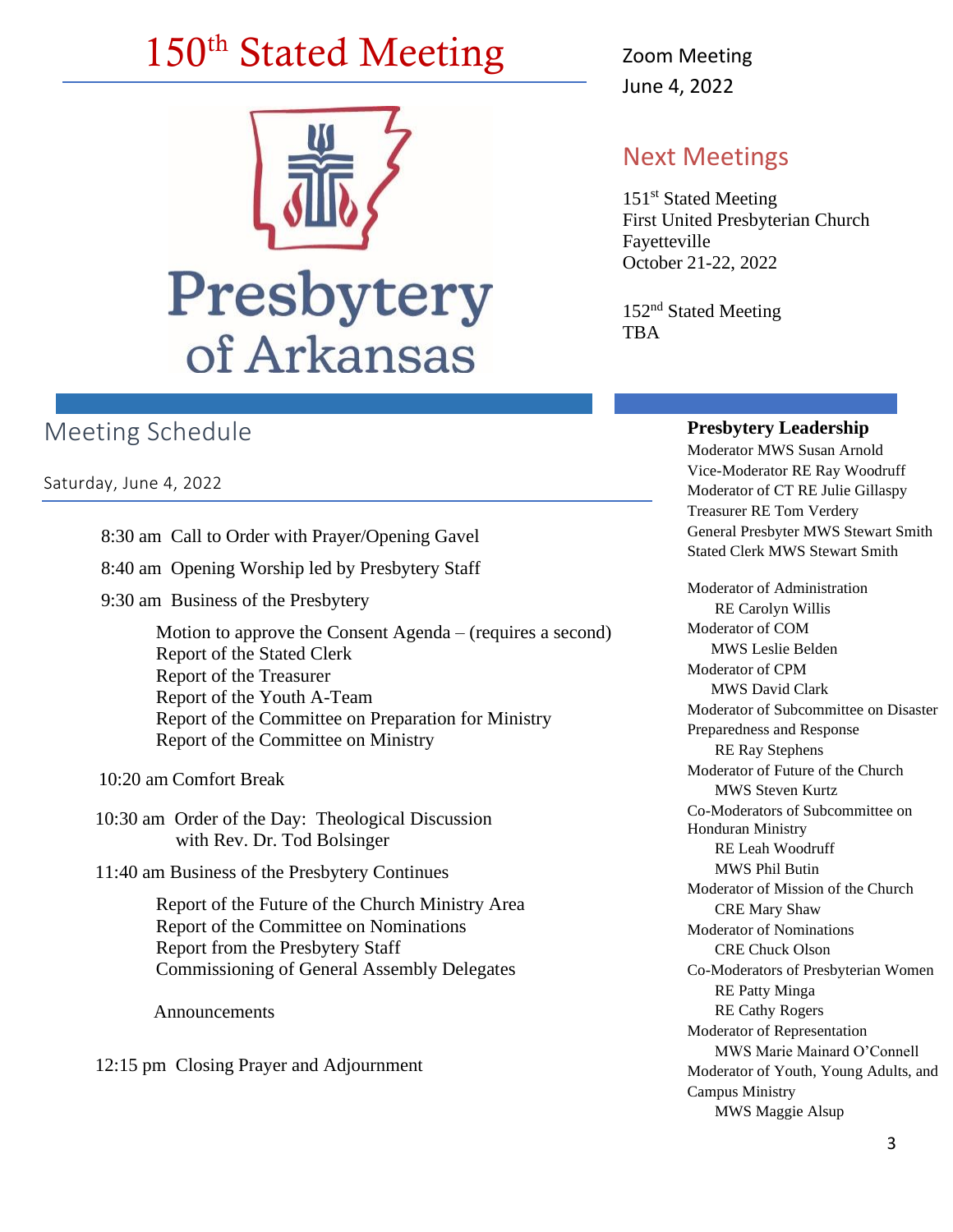

## **150th Stated Meeting of the Presbytery of Arkansas**

### **Utilizing Zoom Technology**

<https://zoom.us/j/8271054504> Passcode – trinity

## Docket

### Saturday, June 4, 2022

| 8:30 am           | <b>Call to Order/Opening Gavel</b>                                              |                  |
|-------------------|---------------------------------------------------------------------------------|------------------|
|                   | Lighting of the Christ Candle and Opening Prayer                                |                  |
|                   | <b>Preliminaries</b>                                                            |                  |
|                   | Welcome - Moderator MWS Susan Arnold                                            |                  |
|                   | Explanation of Technology - RE Julie Gillaspy                                   |                  |
|                   | Welcome to first time commissioners-General Presbyter & Stated Clerk            |                  |
| 8:40 am           | <b>Opening Worship led by Presbytery Staff</b>                                  |                  |
| $9:30 \text{ am}$ | <b>Business of the Presbytery</b>                                               |                  |
|                   | <b>Motion to approve the Consent Agenda</b> – (requires a second)               | <b>Section A</b> |
|                   | <b>Report of the Stated Clerk (MWS Stewart Smith)</b>                           | <b>Section B</b> |
|                   | <b>Report of the Treasurer (RE Tom Verdery)</b>                                 | <b>Section C</b> |
|                   | <b>Report of the Youth A-Team (MWS Brianne Christiansen)</b>                    |                  |
|                   | <b>Report of the Committee on Preparation for Ministry</b><br>(CRE David Clark) | <b>Section D</b> |
|                   | <b>Report of the Committee on Ministry (MWS Leslie Belden)</b>                  | <b>Section E</b> |
| 10:20 am          | <b>Comfort Break</b>                                                            |                  |
| $10:30$ am        | Order of the Day – Theological Discussion - Rev. Dr. Tod Bolsinger              |                  |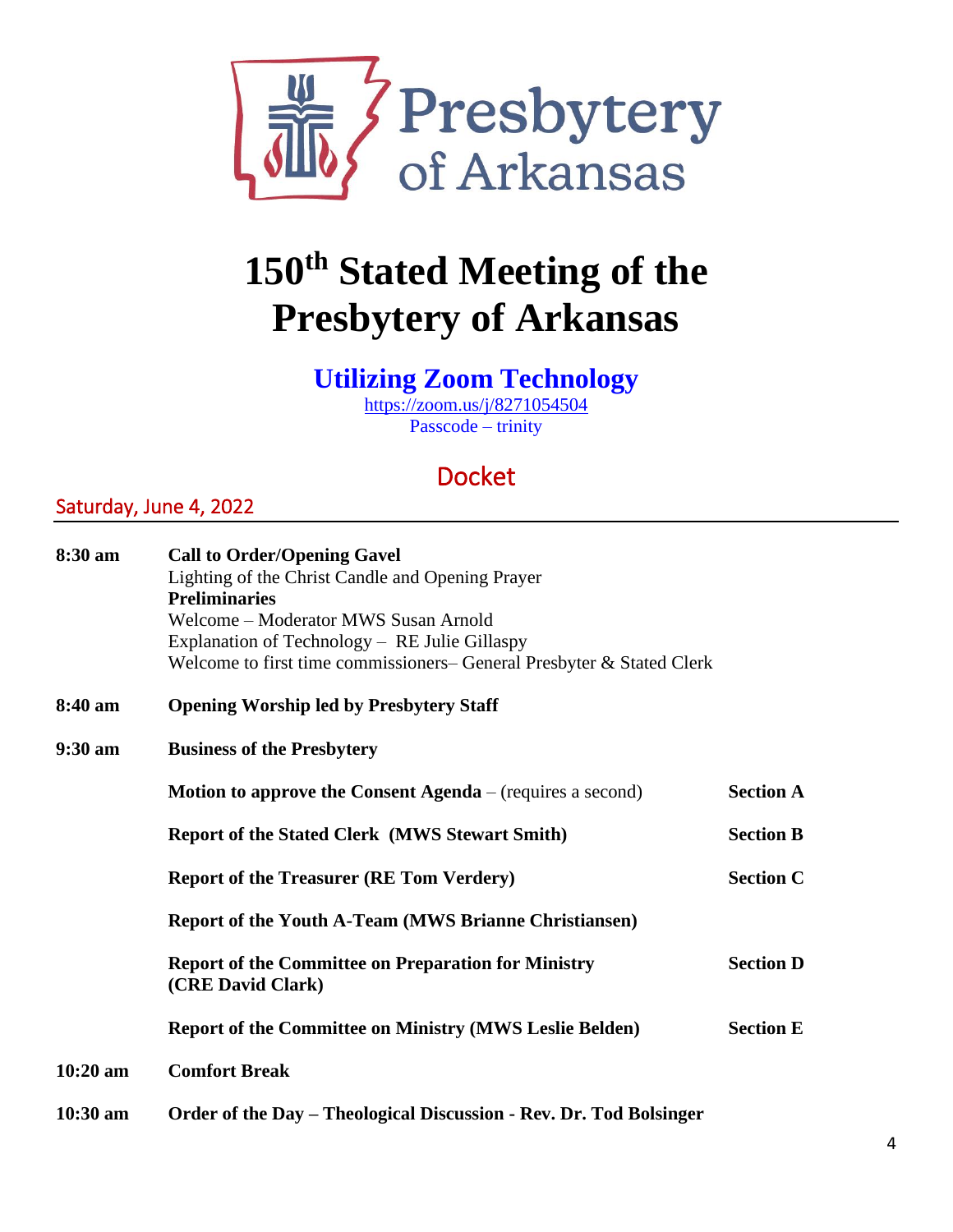| $11:40 \text{ am}$ | <b>Business of the Presbytery Continues</b>                                                 |                  |
|--------------------|---------------------------------------------------------------------------------------------|------------------|
|                    | <b>Report of the Future of the Church Ministry Area</b><br>(MWS Steven Kurtz)               | <b>Section F</b> |
|                    | <b>Report of the Committee on Nominations (CRE Chuck Olson)</b>                             | <b>Section G</b> |
|                    | <b>Report from the Presbytery Staff</b>                                                     |                  |
|                    | <b>Commissioning of General Assembly Delegates</b><br>(MWS Susan Arnold, MWS Stewart Smith) | <b>Section H</b> |
|                    | <b>Announcements</b>                                                                        |                  |
|                    |                                                                                             |                  |

**12:15 pm Closing Prayer & Adjournment**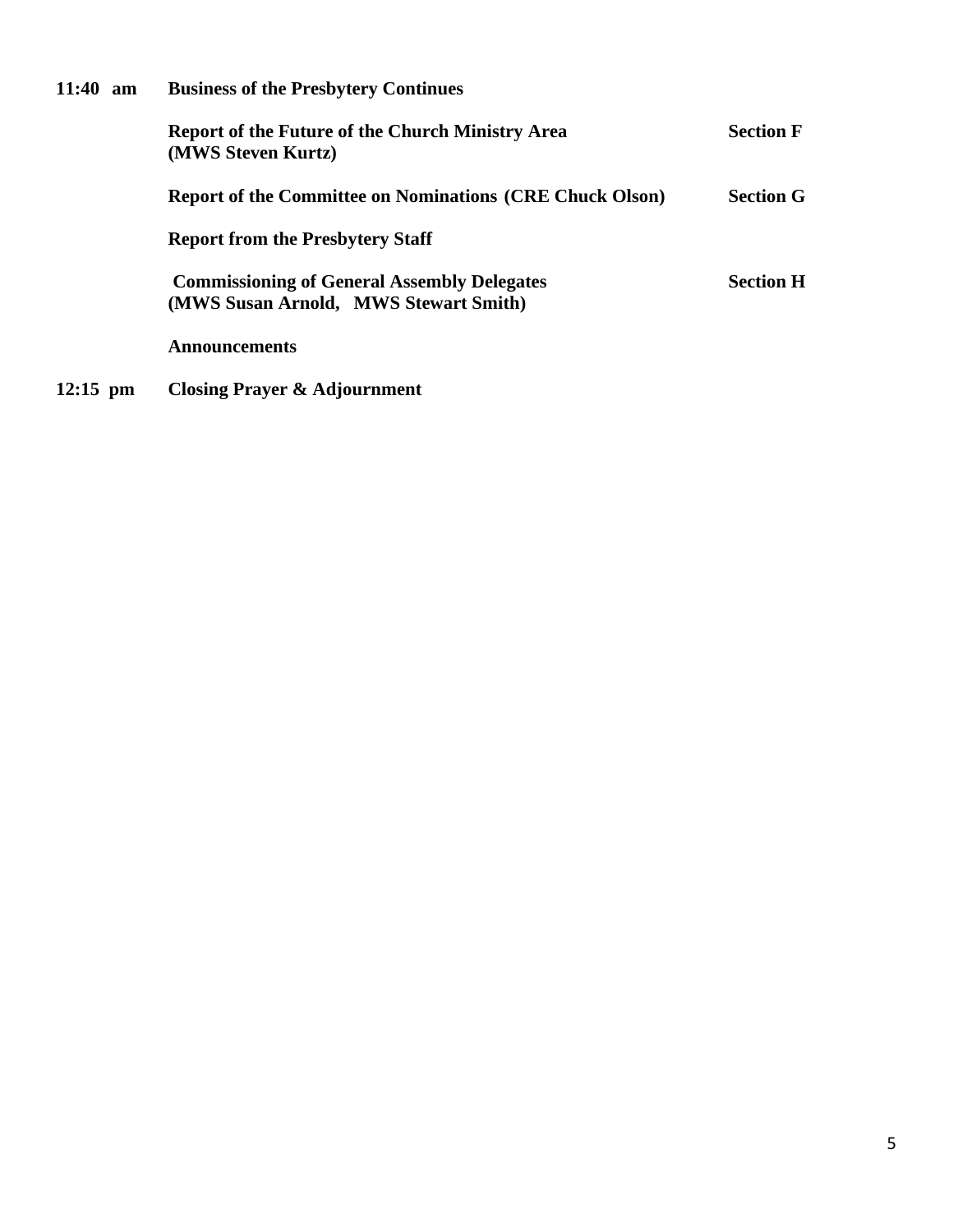### **Service of Worship Presbytery of Arkansas 150th Stated Meeting June 4, 2022**

**Opening of Worship** "The Deer's Cry" sung by Rita Connely, video Mark Clark **Call to Worship Hymn of Joy** "Jesus Christ is Risen Today" vs. 1, 2 (Please join us in singing!) **Opening Prayer with confession and assurance of pardon Response to Pardon** v. 4 of "Jesus Christ is Risen Today" **The Offering** (Our offering supports our youth trips; you may give online or mail a check to the Presbytery) Anthem "One Voice" Composed by Ruth Moody; offered by Julie Price, Julianne Sublette, Susan Brown, Randy Goodwin, Bill Ormsbee, and Dave Dougherty **Scripture Lesson Sermon** by Rev. Stewart Smith **Prayers of the People and the Lord's Prayer Closing Hymn** "The Church's One Foundation" vs. 1, 2, 5 **Benediction Postlude** "Morning Has Broken" arr. Stevens **Service Notes:** Opening Video *Deer's Cry*…Rita Connelly...video Mark Clark One Voice: Composed by Ruth Moody; offered by Julie Price, Julianne Sublette, Susan Brown, Randy Goodwin, Bill Ormsbee, and Dave Dougherty "Jesus Christ is Risen Today" *Easter Hymn* "The Church's One Foundation" *Aurelia* "Morning Has Broken" *Gaelic melody*, arr. Cat Stevens

Worship leaders: David Austin, Westover Hills Presbyterian Church, Little Rock, with the Westover Hills Presbyterian Church Choir; Presbytery staff: Stewart Smith, Carol Clark, Julie Price, Brianne Christensen, Kim Palmer, and Jared Brown of Trinity Presbyterian as tech support.

To support our offering for summer youth trips, please go presbyark.org and click the donate button or click [here.](https://bit.ly/3MrLc9s) If you prefer, you may mail a check to Arkansas Presbytery, 9221 N. Rodney Parham Rd, Little Rock AR 72227. Please mark your check Presbytery offering: youth trips.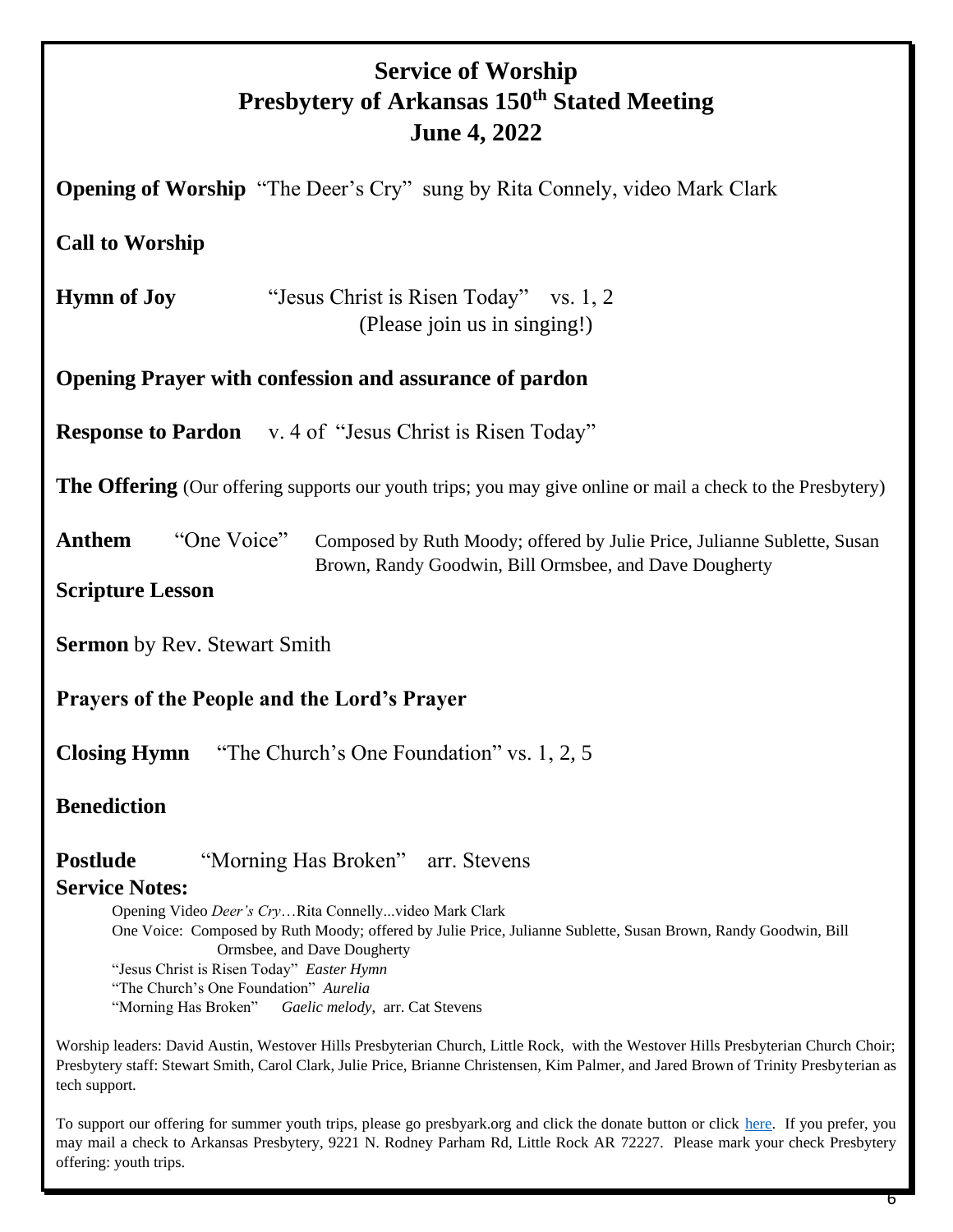### **Section A Consent Agenda**

MWS Stewart Smith Stated Clerk

- **1. Motion to adopt the docket.**
- **2. Motion to approve the minutes of the 149th Stated Meeting of the Presbytery of Arkansas, March 4-5, 2022, held through Zoom technology, with worship led by Westminster Presbyterian Church-Hot Springs and with Theological Discussion led by Paul Grier and Joseph Moore from Presbyterian Foundation**
- **3. Motion to enroll corresponding members with voice but not vote.**
- **4. Motion to grant privilege of the floor (voice) to those persons registered, but without vote.**
- **5. Motion for the technology of Zoom Technology to count votes, serving as what the Presbytery of Arkansas has historically termed the "Tellers."**
- **6. Motion for the Stated Clerk to record those absent and those present and include those names and numbers in the minutes, serving as what the Presbytery of Arkansas has historically termed the "Leaves of Absence Committee."**
- **7. Motion to receive the minutes as the report of the Administrative Commission to install MWS Robert Lowry as Pastor of Westover Hills Presbyterian Church in Little Rock on April 10, 2022 at 3:00 pm, and to dismiss them with thanks.**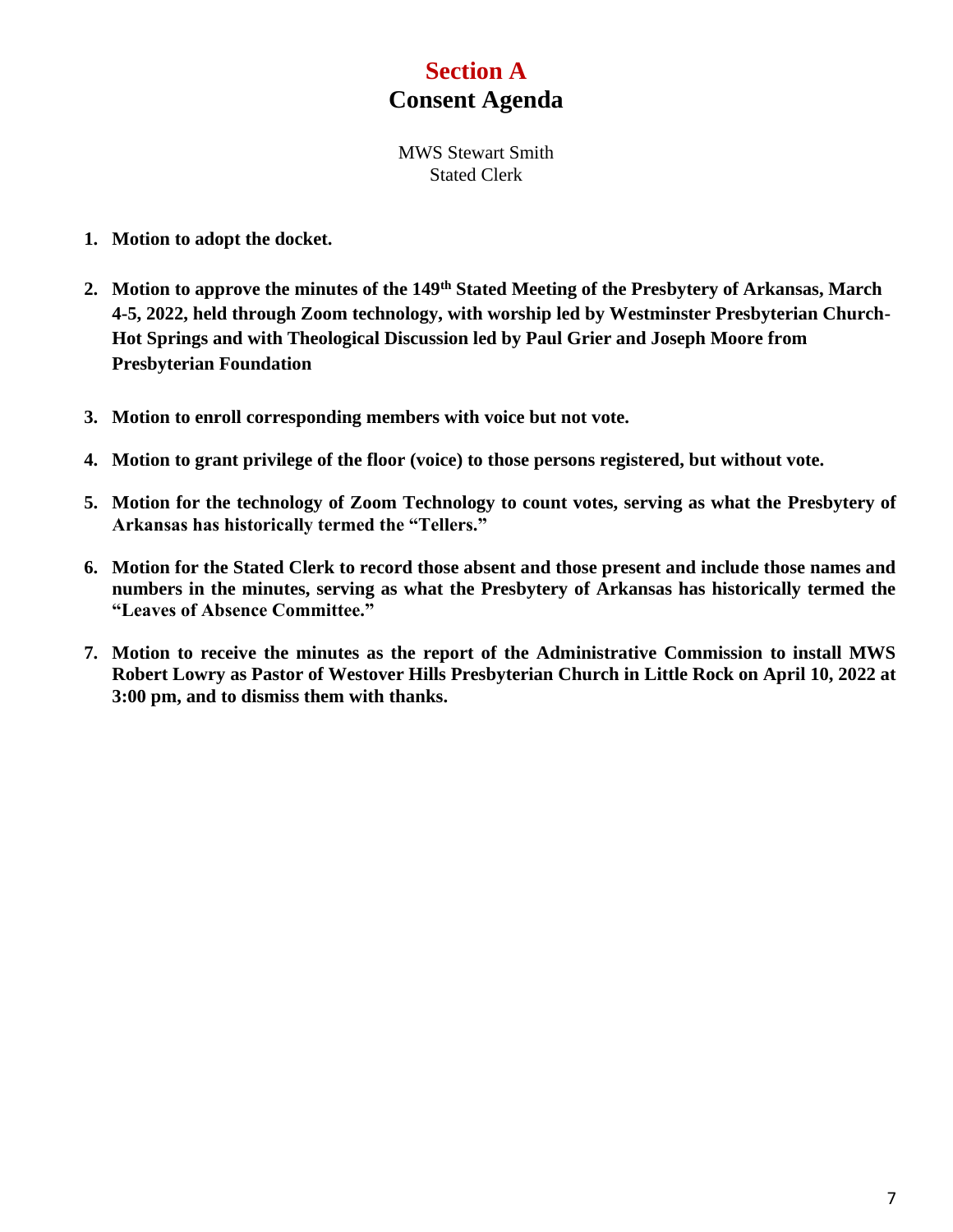### Section B **Report of the Stated Clerk**

MWS Stewart Smith Stated Clerk

#### **For Information:**

#### **The Stated Clerk Search Committee is accepting applications for the position of Stated Clerk for the Presbytery of Arkansas.**

The Presbytery of Arkansas is now receiving applications for the position of Stated Clerk for the Presbytery of Arkansas. This will be a part-time position and applicants need to be either a ruling elder or a Minister of Word and Sacrament of the PCUSA. The position will not require living in Little Rock, but occasional time in the presbytery office may be needed. Desired skills include a familiarity with the *Book of Order* and the Presbytery of Arkansas Ministry Manual; experience and/or skills in teaching; demonstrated ability to collaborate and cooperate with groups and individuals; good organizational skills with attention to details; reliability; and experience and skills in situations of conflict.

Interested applicants should apply for the position by June 15 by sending a resume and/or PIF and two references to Rev. Steve Hancock, Moderator of Stated Clerk Search Committee. Steve's contact information is listed below.

[Steve.C.Hancock@icloud.com](mailto:Steve.C.Hancock@icloud.com)

501-412-2213

16000 Rushmore Ave. #1101 Little Rock, AR 72223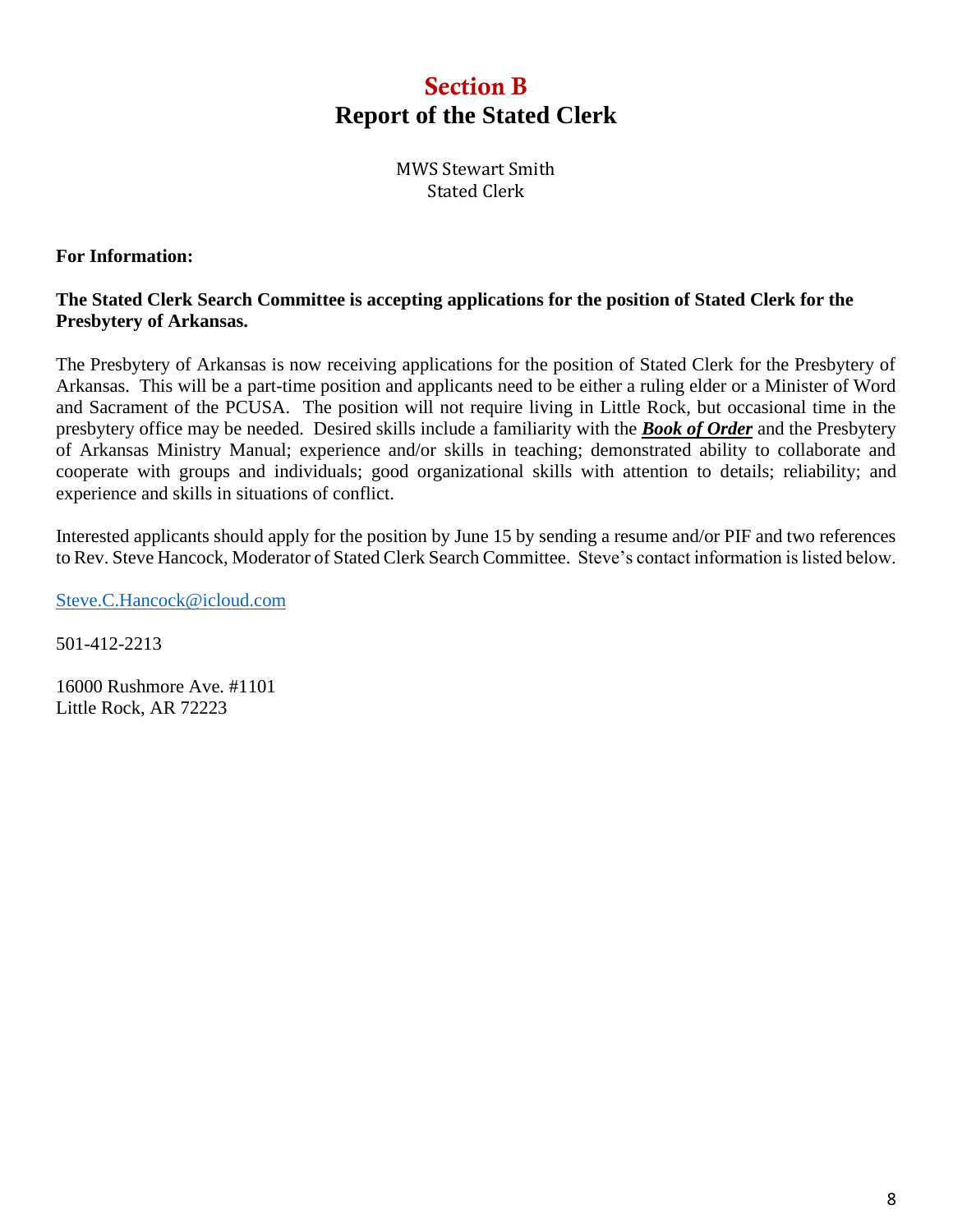### **Section B – Attachment I Job Description: Stated Clerk of the Presbytery of Arkansas**

The Stated Clerk shall be a Teaching or Ruling Elder and shall be enrolled as a member of Presbytery. The Stated Clerk shall serve a term of three years (or a portion thereof for special elections) and is eligible for reelection by the Presbytery. The Stated Clerk shall function in accordance with the *Book of Order*, will work in collaboration with the General Presbyter and the Presbytery Administrator and is accountable to the Presbytery.

This is a salaried position, with expected work of **approximately 20 hours per week**.

- 1. Duties related to Stated Clerk's training/continuing education:
	- Normally will attend denominational annual polity conference, Mid-Council Leadership Conference, Synod Clerks' Association meetings, and General Assembly meetings. Attendance at these events would occur in consultation with the Coordinating Team; Maintain membership in the Stated Clerks' Association
- 2. Duties related to training of others:

Train Permanent Judicial Commission

Train administrative commissions assigned to churches

 Facilitate the training of new General Assembly (GA) commissioners with General Presbyter and possibly former GA commissioners

Work with the current GA commissioners *as* the polity task force to advise Presbytery on votes on the proposed constitutional amendments

Lead training of clerks of session as needed

Ensure a process for the regular review of session minutes and congregational registers

- 3. Duties related to legal signatory:
	- Serve as one of the elected signers of legal documents for the Presbytery, along with the Moderator of Presbytery and the General Presbyter

Sign deeds, contracts, etc. as directed by presbytery authorization

Certify personal information forms from church professionals with Church Leadership **Connection** 

4. Duties related to staffing:

Serve as staff resource to the Permanent Judicial Commission, Coordinating Team, Nominating Committee, and, with the General Presbyter, Committee on Ministry, serve as staff resource of developing Presbytery policies; other duties may develop in consultation with the General Presbyter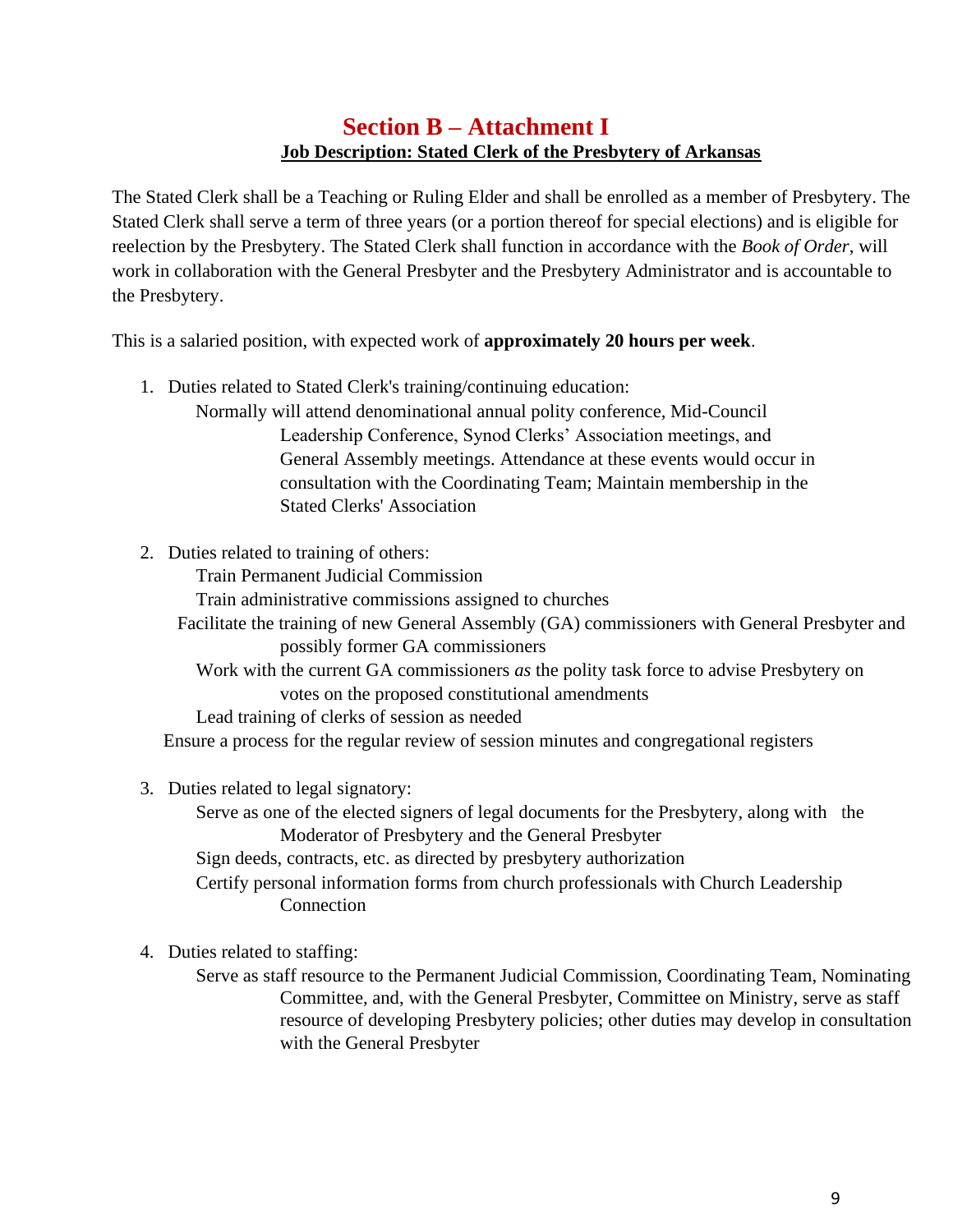In consultation with the Moderator of Presbytery and Moderator of the Committee on Ministry, appoint and train an Investigating Committee when an accusation has been filed

In consultation with the Moderator of relevant presbytery committees and the General Presbyter, define the scope of duties, the goals and name the members of an Administrative Commission to address issues in churches

5. Duties related to Constitutional Interpretation:

 Make polity rulings and do prepare polity interpretations for churches, leaders, committees, boards, and councils of the Presbytery, in dialogue with the PC(USA) Stated. Clerk and the Office of the General Assembly, when necessary

- 6. Duties related to communications:
	- Receive requests and communications from governing bodies, churches and individuals and as appropriate, refer them to committees of Presbytery or the Presbytery as a whole. Update Clerk of Session Manual of operations; regularly communicate with Clerks of Sessions; update contact information with churches, Clerks of Session and Session Moderators.

Possess and use appropriate technological skills

Be available to the presbytery for consultation on a regular basis

 Regularly participate in presbytery staff meetings and at least monthly update the General Presbyter on work completed and works pending related to the job description

- 7. Duties related to Presbytery meetings:
	- Act as parliamentarian for all meetings of the Presbytery, assisting the Moderator in the orderly conduct of the business of the council
	- Work with the Moderator of Presbytery to perform the duties of the "presbytery meeting task force" for any special called meeting of presbytery

Work with the Leadership Team in planning meetings of Presbytery.

Work with the Presbytery Administrator in preparing the Presbytery meeting packet and proposed docket

Solicit, receive and report invitations to host Presbytery meetings, then respond with pertinent information to host to help them prepare for the meeting.

 Receive display requests from "regular displayers" at Presbytery meetings Receive, report and record requests for excused absences

Meet with and instruct Leave of Absence committee and Tellers

8. Duties related to General Assembly; Sign, as needed, any reports required of the Presbytery by the General Assembly Receive and report, as appropriate, all correspondence from the PC(USA) Stated Clerk and the Office of the General Assembly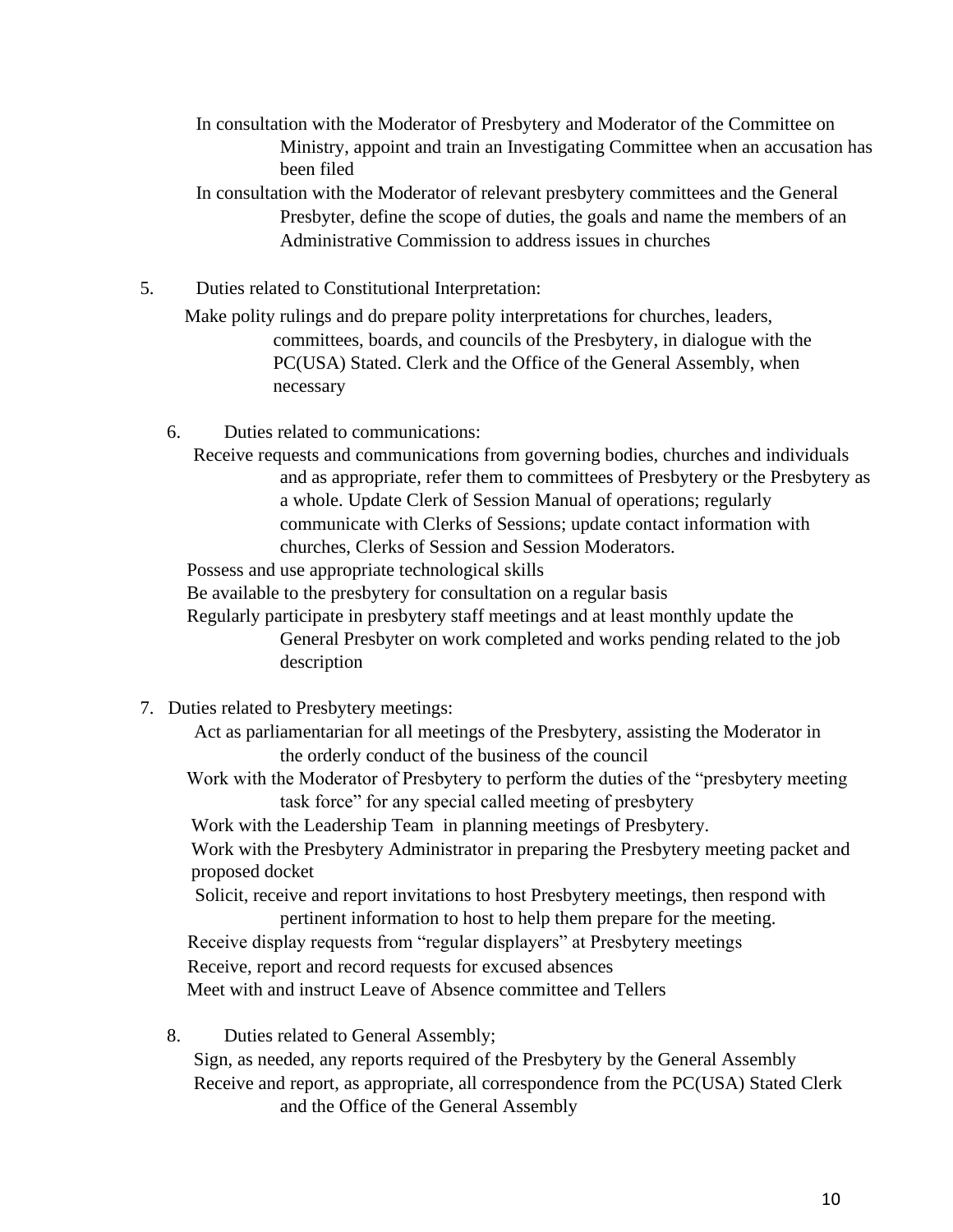9. Duties related to record keeping:

Oversee the work of the Presbytery Administrator to:

Maintain in the Presbytery office files of all official actions by Presbytery,

commissions and the Stated Clerk

 Edit and file a full and accurate record of the minutes of the Presbytery, coordinating reading and revising of the minutes with the Presbytery Moderator, Coordinating team, Moderator and Stated Clerk within three weeks after each meeting

- Present each year properly attested copies of the Presbytery minutes to the Synod for its review (with table of contents, index, appendix in accordance with Synod's requirements) and shall keep the appropriate number of said copies, including digital format, as the official records of the Presbytery. One copy should be submitted to the Presbyterian Historical Society annually.
- Assist AC's in documenting historical records when churches are dismissed or dissolved and send these records to the Historical Society

 Make and keep accurate rolls of the Ministers, Certified Christian Educators, Commissioned Ruling Elders, and Candidates under care of the Presbytery

 Maintain files in the Presbytery office of all official actions by Presbytery, commissions and the Stated Clerk

10. Perform other duties as needed for Presbytery to abide by the *Book of Order* and the Presbytery of Arkansas Ministry Manual Update and review Arkansas Ministry Manual annually

11. Accountability and evaluation of the Stated Clerk shall be in accordance with the Presbytery's Personnel Policies. The Stated Clerk is accountable to the Presbytery and will be evaluated by the personnel subcommittee of the Administration Ministry Area; the Stated Clerk serves in a collaborative role with the General Presbyter.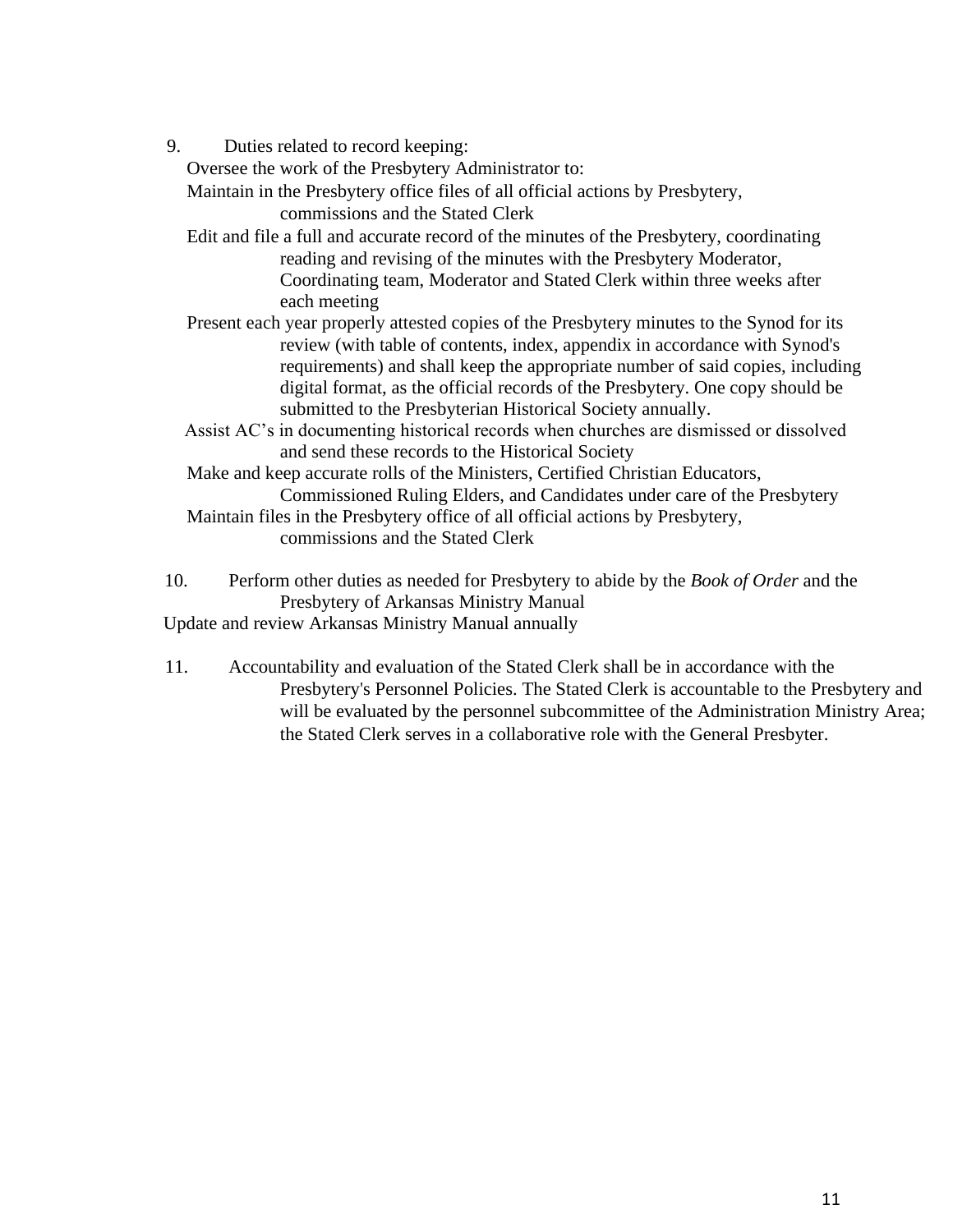### Section C **THE PRESBYTERY OF ARKANSAS**

Balance Sheet April 30, 2022

#### **ASSETS**

| <b>Current Assets</b><br>Cash TPF - undesignated<br>TPF Investment Cash - designated<br><b>TPF Investments</b><br>N/R Ministers<br>N/R Churches<br>TPF Mark to Market 52190 | 175,212.71<br>806,125.14<br>4,666,245.63<br>12,875.01<br>25,000.00 | 1,209,870.60          |
|-----------------------------------------------------------------------------------------------------------------------------------------------------------------------------|--------------------------------------------------------------------|-----------------------|
| <b>Total Current Assets</b>                                                                                                                                                 |                                                                    | 6,895,329.09          |
| <b>Property and Equipment</b><br><b>Furniture &amp; Fixtures</b><br>Land<br><b>Buildings</b>                                                                                | 65,651.89<br>285,90.89                                             | 961,516.12            |
|                                                                                                                                                                             | 961,516.12                                                         |                       |
| <b>Accumulated Depreciation</b>                                                                                                                                             | (435,635.71)                                                       |                       |
| <b>Net Property and Equipment</b>                                                                                                                                           |                                                                    | 7,707,118.39          |
|                                                                                                                                                                             | <b>TOTAL ASSETS</b>                                                | <u>\$7,707,118.39</u> |
| <b>LIABILITIES AND CAPITAL</b>                                                                                                                                              |                                                                    |                       |
| <b>Current Liabilities</b><br>Payroll & Other Withholdings                                                                                                                  | 0.00                                                               |                       |
| <b>Total Current Liabilities</b>                                                                                                                                            |                                                                    | 0.00                  |
| <b>Fund Balance</b>                                                                                                                                                         |                                                                    |                       |
| <b>Equity Beginning Balance</b><br><b>Fund Balance</b><br><b>Unrealized Gains/Losses</b><br>Net Income                                                                      | 4,343,422.31<br>3,294,810.74<br>65,599.68<br>3,285.68              |                       |
| <b>Total Fund Balance</b>                                                                                                                                                   |                                                                    | 7,707,118.39          |
|                                                                                                                                                                             | <b>TOTAL LIABILITIES &amp; CAPITAL</b>                             | <u>\$7,707,118.39</u> |

Unaudited - For Management Purposes Only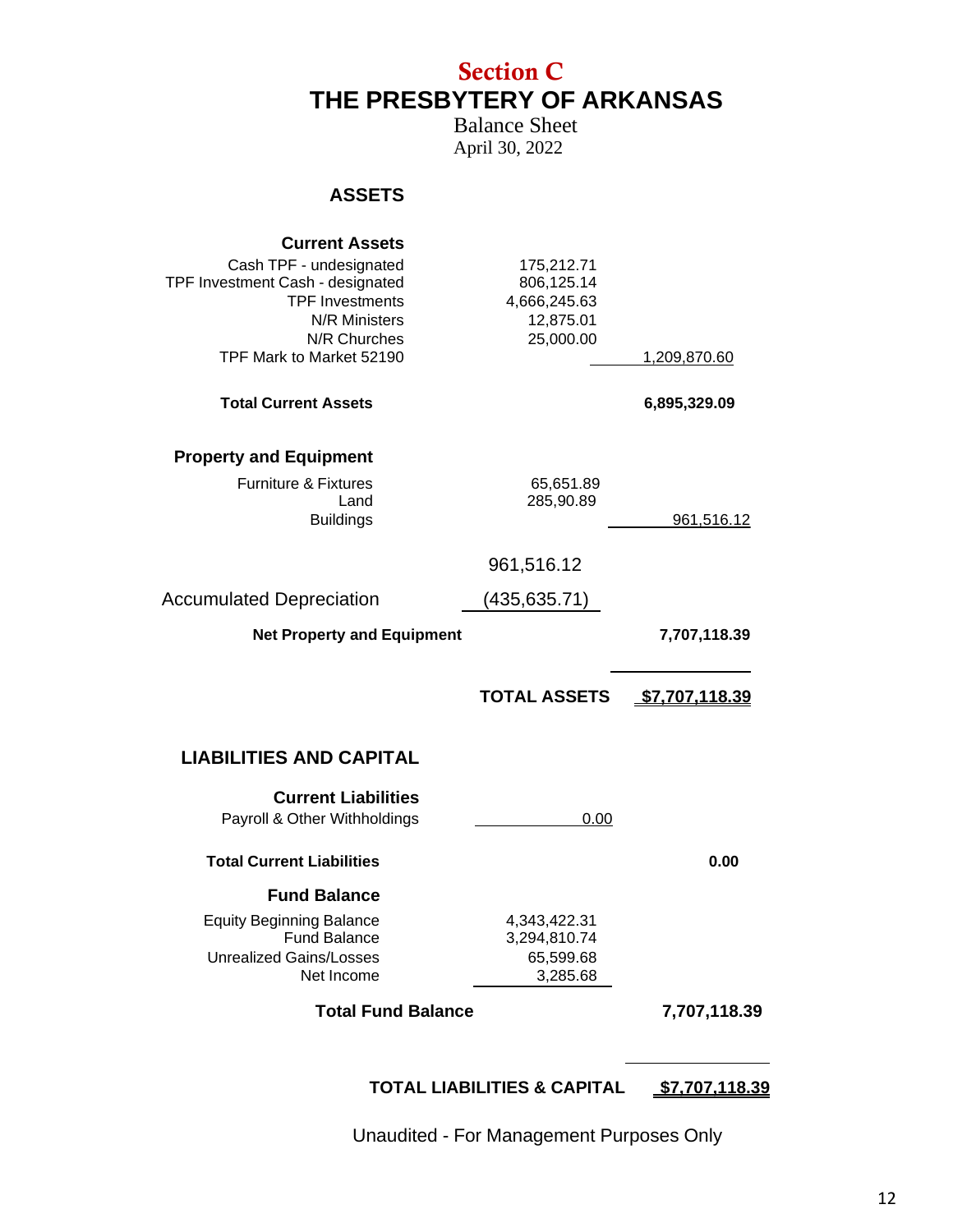#### **The Presbytery of Arkansas Benevolence as of April 30, 2022**

|                            | 2019               | 2020               | 2021               | 2022               |
|----------------------------|--------------------|--------------------|--------------------|--------------------|
| <b>LOCATION</b>            | <b>Benevolence</b> | <b>Benevolence</b> | <b>Benevolence</b> | <b>Benevolence</b> |
| Alma                       |                    |                    |                    |                    |
| Amity                      |                    |                    |                    |                    |
| Arkadelphia, First         | 1,500.00           | 1,500.00           | 1,500.00           | 1,500.00           |
| Arkadelphia, West End      | 1,106.00           | 1,106.00           | 1,110.00           |                    |
| <b>Atkins</b>              |                    |                    |                    |                    |
| <b>Batesville</b>          | 10,000.00          | 10,000.00          | 10,000.00          | 2,500.00           |
| <b>Beebe</b>               | 900.00             | 600.00             | 1,200.00           | 600.00             |
| <b>Bella Vista</b>         | 30,000.00          | 24,999.96          | 20,000.00          | 6,666.54           |
| <b>Benton</b>              | 9,600.00           | 8,600.00           | 8,600.00           | 2,000.00           |
| Bentonville, First         | 29,500.00          | 32,000.00          | 33,500.00          |                    |
| Bentonville, Vaughn        |                    | 2,000.00           |                    |                    |
| <b>Brinkley</b>            |                    |                    |                    |                    |
| <b>Bull Shoals</b>         |                    |                    | 50.00              | 116.74             |
| Cane Hill                  |                    |                    |                    |                    |
| Clarksville, First         |                    |                    |                    |                    |
| Clarksville, Harmony       |                    |                    |                    |                    |
|                            |                    |                    |                    |                    |
| Conway                     | 8,125.00           | 7,700.00           | 7,500.00           | 1,875.00           |
| Dardanelle                 | 6,000.00           | 6,000.00           | 5,500.00           | 1,500.00           |
| Elkins                     | 1,000.00           | 1,000.00           | 1,000.00           |                    |
| Eureka Springs             | 3,000.00           | 2,550.00           | 2,750.00           | 250.00             |
| <b>Fairfield Bay</b>       | 700.00             | 350.00             | 350.00             |                    |
| Fayetteville, First United | 41,000.00          | 41,000.00          | 41,000.00          | 10,248.00          |
| Fayetteville, Mt. Comfort  | 1,660.00           | 1,660.00           | 1,660.00           |                    |
| <b>Forrest City</b>        | 8,250.00           | 9,000.00           | 9,000.00           | 3,000.00           |
| Ft. Smith, Central         | 16,000.00          | 16,000.00          | 16,000.00          | 4,000.00           |
| Ft. Smith, First           | 5,000.00           | 5,000.00           | 5,000.00           | 5,000.00           |
| Greenwood                  | 2,000.00           |                    |                    |                    |
| Gurdon                     | 1,200.00           | 300.00             |                    |                    |
| Hardy                      | 250.60             | 297.00             |                    |                    |
| Harrison                   |                    |                    |                    |                    |
| <b>Heber Springs</b>       | 800.00             | 525.00             | 950.00             |                    |
| Helena                     | 500.00             | 500.00             |                    |                    |
| Holiday Island             | 6,200.00           | 6,200.00           | 6,200.00           | 1,550.00           |
| <b>Holly Grove</b>         | 500.00             | 500.00             | 500.00             | 500.00             |
| Horseshoe Bend             | 3,000.00           | 3,000.00           | 2,290.00           |                    |
| HSV, Kirk                  | 27,270.00          | 27,270.00          | 27,270.00          | 6,817.50           |
| H. Springs, First          | 20,000.00          | 20,000.00          | 20,013.00          | 5,000.00           |
| H. Springs, Westminster    | 8,013.04           | 10,012.04          | 8,012.04           | 2,670.68           |
| Huntsville                 | 2,400.00           | 2,200.00           | 2,400.00           | 800.00             |
| Jacksonville               | 2,655.00           | 2,800.00           | 3,250.00           | 750.00             |
| Jonesboro                  | 3,000.00           | 3,000.00           | 3,000.00           | 1,000.00           |
| Lincoln                    | 1,000.00           | 1,000.00           | 1,000.00           |                    |
| LR, Allison                | 657.05             |                    |                    |                    |
| LR, First                  |                    |                    |                    |                    |
| LR, Grace                  | 5,625.00           | 7,900.00           | 7,900.00           | 3,750.00           |
| LR, Pulaski Heights        | 3,228.00           | 3,636.00           | 3,636.00           | 1,000.00           |
| Little Rock, Second        | 200,000.00         | 200,000.00         | 200,000.00         |                    |
| LR, Trinity                | 7,333.33           | 8,000.00           | 8,000.00           | 2,666.68           |
| LR, Westminster            | 300.00             | 400.00             | 400.00             | 100.00             |
| LR, Westover Hills         | 10,500.00          | 10,500.00          | 7,500.00           |                    |
| Malvern                    | 5,241.72           |                    |                    |                    |
| Marianna                   |                    | 5,241.71           | 5,241.72           | 1,310.40           |
|                            |                    |                    |                    |                    |
| McGehee                    | 2,520.00           | 2,520.00           | 2,520.00           | 630.00             |
| Mena                       | 5,000.00           | 5,000.00           | 5,000.00           | 1,250.00           |
| Morrilton, First           |                    | 1,200.00           | 1,200.00           | 400.00             |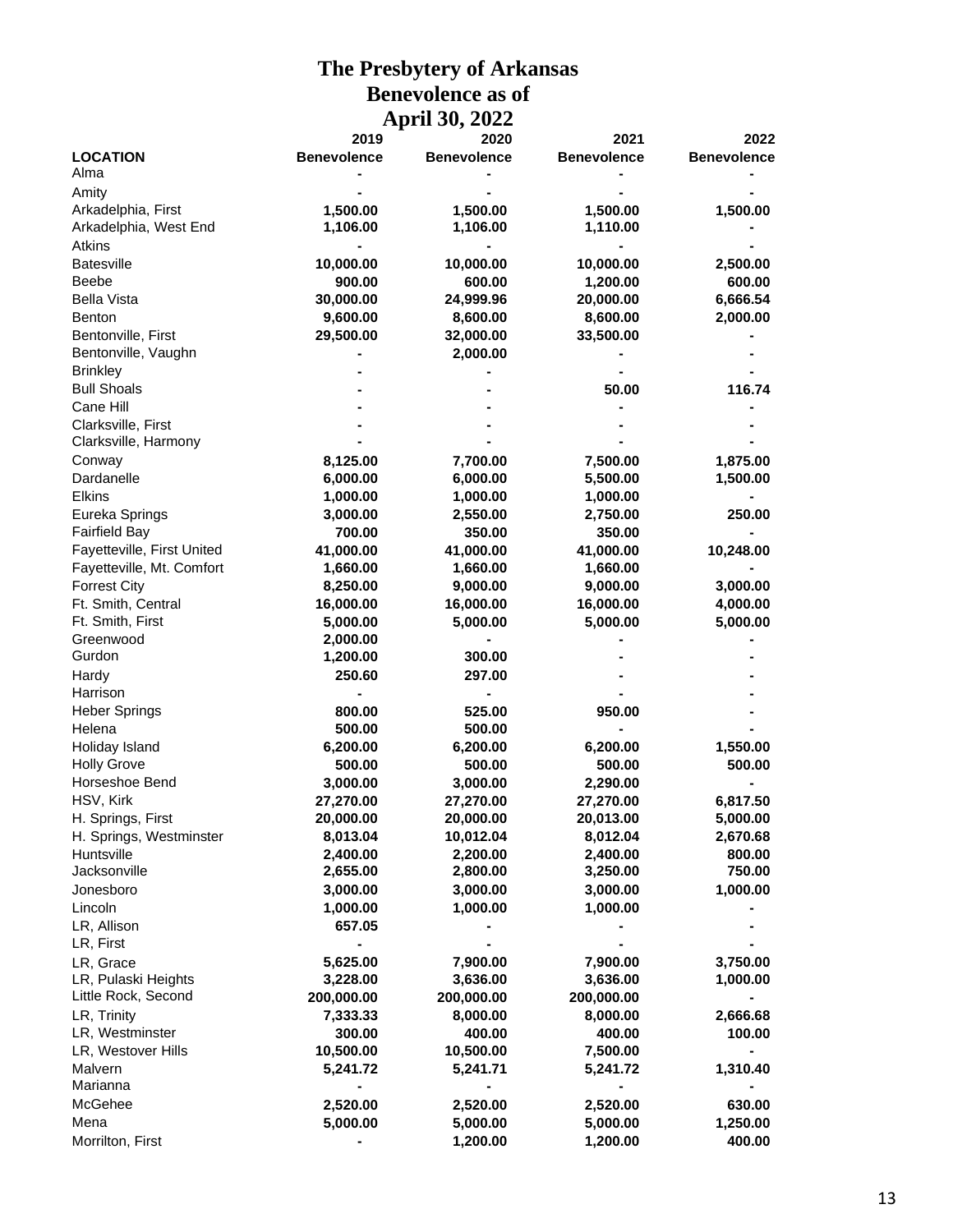#### **The Presbytery of Arkansas Benevolence as of April 30, 2022**

|                      | 2019               | 2020               | 2021               | 2022               |
|----------------------|--------------------|--------------------|--------------------|--------------------|
| <b>LOCATION</b>      | <b>Benevolence</b> | <b>Benevolence</b> | <b>Benevolence</b> | <b>Benevolence</b> |
| Morrilton, Hopewell  |                    |                    |                    |                    |
| <b>Mountain Home</b> | 1,000.00           | 1,000.00           | 750.00             | 250.00             |
| Mountainburg         |                    |                    |                    |                    |
| Newport              | 4,800.00           | 3,225.00           | 2,700.00           | 900.00             |
| Norman               |                    | 2,000.00           |                    |                    |
| NLR, First           |                    |                    |                    |                    |
| NLR, Park Hill       | 16,000.00          | 16,000.00          | 16,000.00          | 5,000.00           |
| Paragould, First     |                    |                    |                    |                    |
| Pea Ridge            | 3,000.00           | 3,000.00           | 3,000.00           | 750.00             |
| Pine Bluff, Central  |                    |                    |                    |                    |
| Pine Bluff, Faith    | 500.00             |                    |                    |                    |
| Pine Bluff, First    | 4,999.92           | 4,999.92           | 4,583.26           | 2,348.00           |
| <b>Prairie Grove</b> | 7,700.00           | 7,150.00           | 6,960.00           | 1,290.00           |
| Rogers               | 7,000.00           | 6,999.96           | 6,999.96           | 2,333.37           |
| <b>Russellville</b>  |                    |                    |                    |                    |
| Searcy               | 2,000.00           | 2,000.00           |                    |                    |
| Springdale           | 30,000.00          | 30,000.00          | 30,000.00          | 10,000.00          |
| Van Buren            | 4,000.00           |                    |                    |                    |
| <b>Walnut Ridge</b>  |                    | 6,400.00           |                    |                    |
| Wynne                | 7,500.00           | 7,500.00           | 7,500.00           | 3,333.32           |
| Yellville            | 6,000.00           | 6,000.00           | 6,000.00           | 1,500.00           |
| <b>Total</b>         | 588,601.33         | 589,342.59         | 566,495.98         | 97,156.23          |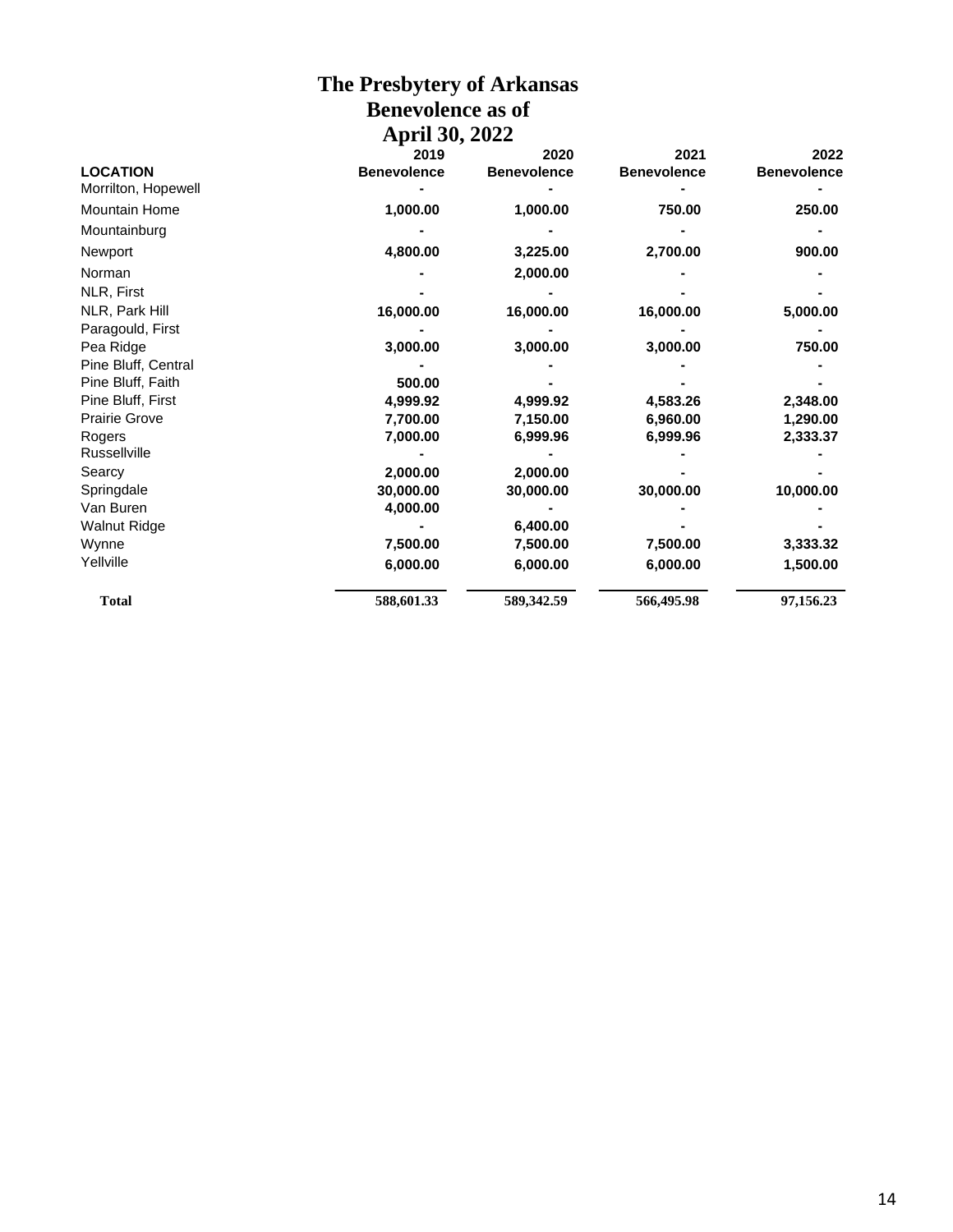|                    |                                                                                    | THE PRESBYTERY OF ARKANSAS        |                                       |                               |                                 |             |                               |
|--------------------|------------------------------------------------------------------------------------|-----------------------------------|---------------------------------------|-------------------------------|---------------------------------|-------------|-------------------------------|
|                    |                                                                                    | <b>Operating Income Statement</b> |                                       |                               |                                 |             |                               |
|                    | For the Four Months Ending April 30, 2022                                          |                                   |                                       |                               |                                 |             |                               |
|                    |                                                                                    | <b>Current Month</b><br>Actual    | <b>Current Month</b><br><b>Budget</b> | Over/(Under)<br><b>Budget</b> | Year to Date<br>Actual          | 2022 Budget | Over/(Under)<br><b>Budget</b> |
|                    |                                                                                    |                                   |                                       |                               |                                 |             |                               |
| 6000-01            | <b>Mission Acceptance</b>                                                          | \$<br>34,279.57                   | 30,000.00                             | 4,279.57                      | $\mathbf{\hat{s}}$<br>97,156.23 | 560,000.00  | (462, 843.77)                 |
| Misc. (Acct. 6015) | Investment Spend Rate                                                              | 18,908.70                         | 17,083.33                             | 1,825.37                      | 75,061.08                       | 205,000.00  | (129, 938.92)                 |
| 6000-01-1-101      | Previous Years Pledges                                                             | 0.00                              | 0.00                                  | 0.00                          | 2,620.86                        | 2,620.86    | 0.00                          |
| 6001-00-1-000      | Miscellaneous Revenue                                                              | 1,325.00                          | 1,325.00                              | 0.00                          | 57,653.21                       | 15,900.00   | 41,753.21                     |
| 6046-00-2-000      | <b>Prior Year Reserves</b>                                                         | 0.00                              | 195.91                                | (195.91)                      | 0.00                            | 2,350.88    | (2,350.88)                    |
|                    | <b>Total Revenues</b>                                                              | 54,513.27                         | 48,604.24                             | 5,909.03                      | 232,491.38                      | 785,871.74  | (553, 380.36)                 |
|                    |                                                                                    |                                   |                                       |                               |                                 |             |                               |
| Expenses           |                                                                                    |                                   |                                       |                               |                                 |             |                               |
| 7000-01-1-000      | Coordinating Team--Meeting Exp, Meals, Worship                                     | 0.00                              | 100.00                                | (100.00)                      | 52.75                           | 1,200.00    | (1, 147.25)                   |
| 7000-06-1-000      | <b>Coordinating Team--Gifts</b>                                                    | 0.00                              | 4.17                                  | (4.17)                        | 0.00                            | 50.00       | (50.00)                       |
| 7000-09-1-000      | Coordinating Team--Moderator's Expense                                             | 0.00                              | 37.50                                 | (37.50)                       | 0.00                            | 450.00      | (450.00)                      |
| 7000-10-1-000      | Coordinating Team--Vice moderator's Expense                                        | 0.00                              | 91.67                                 | (91.67)                       | 0.00                            | 1,100.00    | (1, 100.00)                   |
| 7000-20-1-000      | Coordinating Team--Presbytery Workshop/Speaker                                     | 0.00                              | 33.33                                 | (33.33)                       | 0.00                            | 400.00      | (400.00)                      |
| 7000-31-1-000      | Coordinating Team--Background Checks                                               | 0.00                              | 25.00                                 | (25.00)                       | 18.00                           | 300.00      | (282.00)                      |
|                    |                                                                                    | 0.00                              | 291.67                                | (291.67)                      | 70.75                           | 3,500.00    | (3, 429.25)                   |
|                    |                                                                                    |                                   |                                       |                               |                                 |             |                               |
| 7100-01-1-000      | Administration--Meeting Expense, Financial Review                                  | 995.70                            | 500.00                                | 495.70                        | 995.70                          | 6,000.00    | (5,004.30)                    |
| 7100-04-1-000      | Administration--Debt Reduction Contingency (e.g. land appraisal)                   | 0.00                              | 0.00                                  | 0.00                          | 0.00                            | 0.00        | 0.00                          |
| 7100-05-1-000      | Administration--Ferncliff General Site Support                                     | 0.00                              | 2,333.33                              | (2, 333.33)                   | 0.00                            | 28,000.00   | (28,000.00)                   |
|                    |                                                                                    | 995.70                            | 2,833.33                              | (1,837.63)                    | 995.70                          | 34,000.00   | (33,004.30)                   |
|                    |                                                                                    |                                   |                                       |                               |                                 |             |                               |
| 7200-01-1-000      | Min. of the Church--Cmte on Prep. for Ministry--Travel, food, lodging, suppl       | 0.00                              | 41.25                                 | (41.25)                       | 0.00                            | 495.00      | (495.00)                      |
| 7200-02-1-000      | Min. of the Church--Cmte on Prep. for Ministry--ConEd--Emergency Fund, Etc.        | 0.00                              | 83.33                                 | (83.33)                       | 0.00                            | 1,000.00    | (1,000.00)                    |
| 7700-01-1-000      | Committee on Ministry--travel, food, mtg. support                                  | 0.00                              | 166.67                                | (166.67)                      | 0.00                            | 2,000.00    | (2,000.00)                    |
| 8000-01-1-000      | Min. of the Church--Cmte on Prep. for Ministry--Mtg. Expenses, etc.                | 0.00                              | 42.08                                 | (42.08)                       | 0.00                            | 505.00      | (505.00)                      |
| 8000-09-1-000      | Min. of the Church--Cmte on Prep. for Ministry--Eval, Retreat, Support, Bkg Checks | 0.00                              | 166.67                                | (166.67)                      | 0.00                            | 2,000.00    | (2,000.00)                    |
| 8400-08-1-000      | Min. of the Church--Wellspring Contract                                            | 8,245.00                          | 687.08                                | 7,557.92                      | 8,245.00                        | 8,245.00    | 0.00                          |
|                    |                                                                                    | 8,245.00                          | 1,187.08                              | 7,057.92                      | 8,245.00                        | 14,245.00   | (6,000.00)                    |
|                    |                                                                                    |                                   |                                       |                               |                                 |             |                               |
| 7300-29-1-000      | Youth, Collegiate, and Young Adults--Campus Ministry/Program Support               | 2,356.66                          | 2,500.00                              | (143.34)                      | 9,426.64                        | 30,000.00   | (20, 573.36)                  |
| 7300-71-1-000      | Youth, Collegiate, and Young Adults--YAT--Planning Retreats & Materials            | 179.88                            | 83.33                                 | 96.55                         | 179.88                          | 1,000.00    | (820.12)                      |
| 7300-73-1-000      | Youth, Collegiate, and Young Adults--YAT Scholarships                              | 0.00                              | 41.67                                 | (41.67)                       | 0.00                            | 500.00      | (500.00)                      |
| 7300-74-1-000      | Youth, Collegiate, and Young Adults--YAT Denomination Trips                        | 0.00                              | 166.67                                | (166.67)                      | 0.00                            | 2,000.00    | (2,000.00)                    |
| 7300-75-1-000      | Youth, Collegiate, and Young Adults--YAT-Youth @ Presbytery                        | 0.00                              | 41.67                                 | (41.67)                       | 272.82                          | 500.00      | (227.18)                      |
| 7300-76-1-000      | Youth, Collegiate, and Young Adults--YAT YouthQuake                                | 0.00                              | 416.67                                | (416.67)                      | 5,000.00                        | 5,000.00    | 0.00                          |
| 7300-78-1-000      | Youth, Collegiate, and Young Adults--YAT Montreat                                  | (2,006.00)                        | 208.33                                | (2, 214.33)                   | (857.00)                        | 2,500.00    | (3,357.00)                    |
| 7300-79-1-000      | Youth, Collegiate, and Young Adults--YAT--JrHi Jubilee                             | (490.00)                          | 208.33                                | (698.33)                      | (1,290.00)                      | 2,500.00    | (3,790.00)                    |
| 7300-80-1-000      | Youth, Collegiate, and Young Adults--YAT--Matthew 25 Account                       | (65.02)                           | 208.33                                | (273.35)                      | (65.02)                         | 2,500.00    | (2,565.02)                    |
|                    |                                                                                    |                                   |                                       |                               |                                 |             |                               |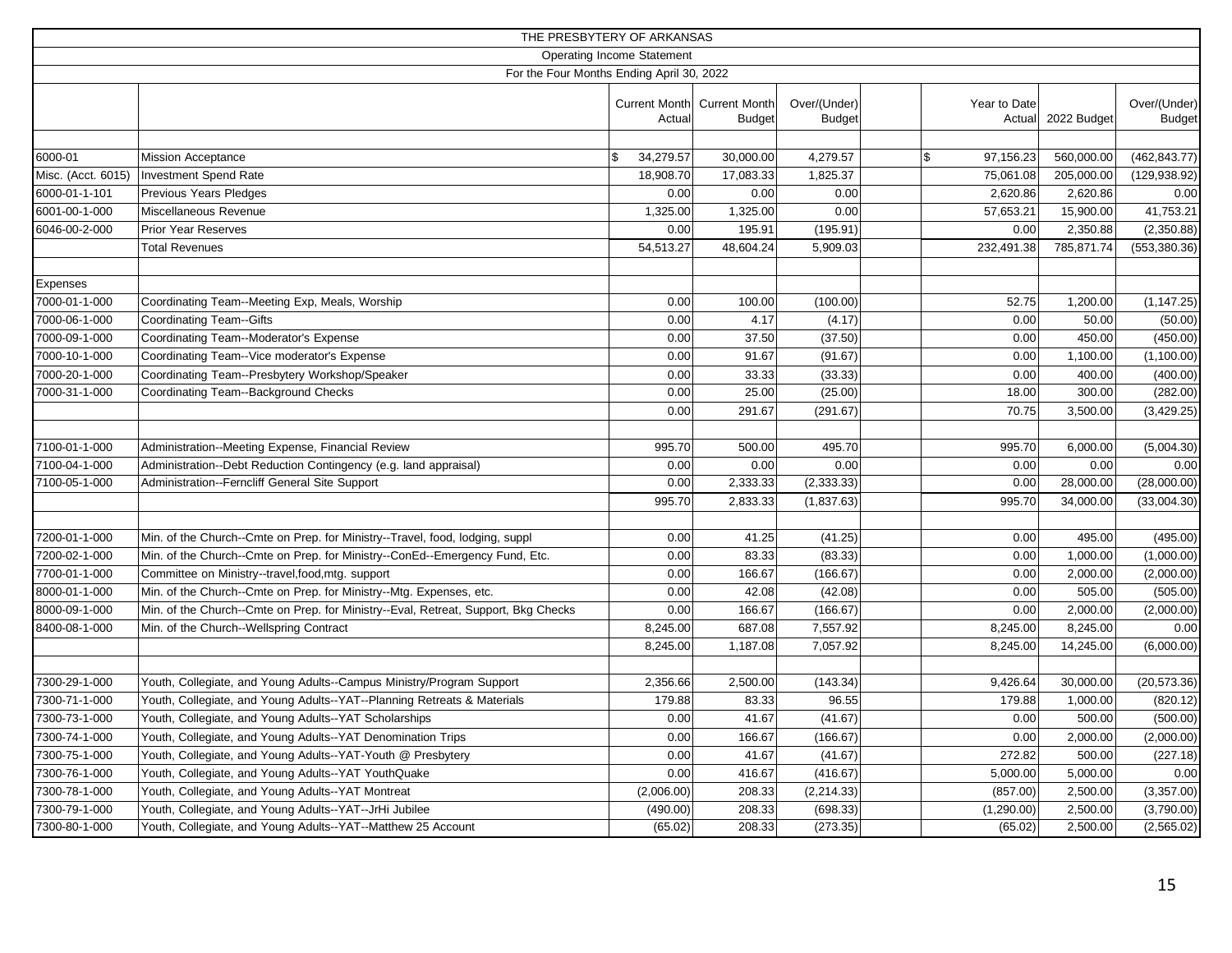|                                |                                                                                                                    | THE PRESBYTERY OF ARKANSAS                |                                              |                               |                        |                       |                               |
|--------------------------------|--------------------------------------------------------------------------------------------------------------------|-------------------------------------------|----------------------------------------------|-------------------------------|------------------------|-----------------------|-------------------------------|
|                                |                                                                                                                    | <b>Operating Income Statement</b>         |                                              |                               |                        |                       |                               |
|                                |                                                                                                                    | For the Four Months Ending April 30, 2022 |                                              |                               |                        |                       |                               |
|                                |                                                                                                                    | Actual                                    | Current Month Current Month<br><b>Budget</b> | Over/(Under)<br><b>Budget</b> | Year to Date<br>Actual | 2022 Budget           | Over/(Under)<br><b>Budget</b> |
|                                |                                                                                                                    |                                           |                                              |                               |                        |                       |                               |
| 7300-84-1-000                  | Youth, Collegiate, and Young Adults--Young Adult Ministries                                                        | 0.00                                      | 208.33                                       | (208.33)                      | 0.00                   | 2,500.00              | (2,500.00)                    |
| 7300-86-1-000                  | Youth, Collegiate, and Young Adults--YAT--Student Leadership Development                                           | 0.00                                      | 41.67                                        | (41.67)                       | 0.00                   | 500.00                | (500.00)                      |
| 7300-99-1-000                  | Youth, Collegiate, and Young Adults--Campus Ministry-Special Event Support                                         | 0.00                                      | 1,250.00                                     | (1,250.00)                    | 0.00                   | 15,000.00             | (15,000.00)                   |
|                                |                                                                                                                    | (24.48)                                   | 5,375.00                                     | (5,399.48)                    | 12,667.32              | 64,500.00             | (51, 832.68)                  |
| 7500-01-1-000                  | Future of the Church--CCD--Admin., Listening                                                                       | 75.32                                     | 83.33                                        | (8.01)                        | 75.32                  | 1,000.00              | (924.68)                      |
| 7500-06-1-000                  | Future of the Church--CCD--Black Caucus--Al Branch                                                                 | 0.00                                      | 64.33                                        | (64.33)                       | 0.00                   | 772.00                | (772.00)                      |
| 7500-21-1-000                  | Future of the Church--CCD--West End Operation Support                                                              | 3,375.00                                  | 1,125.00                                     | 2,250.00                      | 3,375.00               | 13,500.00             | (10, 125.00)                  |
| 7500-25-1-000                  | <b>Presbytery Technology Needs</b>                                                                                 | 0.00                                      | 625.00                                       | (625.00)                      | 0.00                   | 7,500.00              | (7,500.00)                    |
| 7500-51-1-000                  | Future of the Church--CCD--New Ministries' Development                                                             | 0.00                                      | 2,208.33                                     | (2, 208.33)                   | 0.00                   | 26,500.00             | (26,500.00)                   |
| 7500-53-1-000                  | Future of the Church--Laotian Ministry support                                                                     | 900.00                                    | 300.00                                       | 600.00                        | 900.00                 | 3,600.00              | (2,700.00)                    |
| 7500-98-1-000                  | Future of the Church--Faith Presbyterian Operation Support                                                         | 1,782.00                                  | 594.00                                       | 1,188.00                      | 1,782.00               | 7,128.00              | (5,346.00)                    |
|                                |                                                                                                                    | 6,132.32                                  | 4,999.99                                     | 1,132.33                      | 6,132.32               | 60,000.00             | (53,867.68)                   |
|                                |                                                                                                                    |                                           |                                              |                               |                        |                       |                               |
| 7300-01-1-000                  | <b>Christian Education--Meeting Expenses</b>                                                                       | 0.00                                      | 37.50                                        | (37.50)                       | 0.00                   | 450.00                | (450.00)                      |
| 7300-10-1-000                  | Christian Education--Special train. Events/presb                                                                   | 0.00                                      | 166.67                                       | (166.67)                      | 0.00                   | 2,000.00              | (2,000.00)                    |
| 7300-21-1-000                  | Christian Education--Ferncliff. Prog/Supt. Summer Camp                                                             | 0.00                                      | 2,000.00                                     | (2,000.00)                    | 0.00                   | 24,000.00             | (24,000.00)                   |
| 7300-24-1-000                  | Mission of the Church--Ferncliff--Block Grant                                                                      | 0.00                                      | 416.67                                       | (416.67)                      | 0.00                   | 5,000.00              | (5,000.00)                    |
| 7300-30-1-000                  | Christian Education--Presbyterian Pilgrimage                                                                       | 0.00                                      | 166.67                                       | (166.67)                      | 0.00                   | 2,000.00              | (2,000.00)                    |
| 7300-41-1-000                  | Christian Education--Diversity--Scholarship                                                                        | 0.00                                      | 31.25                                        | (31.25)                       | 0.00                   | 375.00                | (375.00)                      |
| 7300-90-1-000<br>7300-91-1-000 | <b>Christian Education--Resource Center Resources</b>                                                              | 600.00                                    | 166.67                                       | 433.33                        | 634.50                 | 2,000.00              | (1,365.50)                    |
| 7600-03-1-000                  | Christian Education--Resource Center. Admin.                                                                       | 0.00                                      | 91.67<br>83.33                               | (91.67)<br>(83.33)            | 5.08<br>0.00           | 1,100.00              | (1,094.92)                    |
|                                | Mission of the Church--Scholarship for Mission Trip                                                                | 0.00<br>0.00                              | 166.67                                       |                               | 0.00                   | 1,000.00              | (1,000.00)                    |
| 7600-05-1-000<br>7600-26-1-000 | Mission of the Church--International Mission Emphasis                                                              | 875.00                                    |                                              | (166.67)                      | 875.00                 | 2,000.00<br>3,500.00  | (2,000.00)                    |
|                                | Mission of the Church--Arkansas Interfaith Conference                                                              |                                           | 291.67                                       | 583.33                        |                        |                       | (2,625.00)                    |
| 7600-44-1-000<br>7600-45-1-000 | Mission of the Church--Lyon College                                                                                | 250.00<br>125.00                          | 83.33<br>41.67                               | 166.67<br>83.33               | 250.00<br>125.00       | 1,000.00<br>500.00    | (750.00)                      |
| 7600-49-1-000                  | Mission of the Church--Presby. Village Support<br>Mission of the Church--Univ. of Ozarks                           | 250.00                                    | 83.33                                        | 166.67                        | 250.00                 | 1,000.00              | (375.00)                      |
| 7600-51-1-000                  | Mission of the Church--Vera Lloyd Mission                                                                          | 625.00                                    | 208.33                                       | 416.67                        | 625.00                 | 2,500.00              | (750.00)<br>(1,875.00)        |
|                                |                                                                                                                    | 0.00                                      |                                              |                               |                        |                       |                               |
| 7600-62-1-000<br>7600-96-1-000 | Mission of the Church--Unified Mission Emphasis<br>Mission of the Church--Solar Under the Sun                      | 250.00                                    | 1,172.92<br>83.33                            | (1, 172.92)<br>166.67         | 3,600.00<br>250.00     | 14,075.00<br>1,000.00 | (10, 475.00)                  |
|                                |                                                                                                                    |                                           |                                              |                               |                        |                       | (750.00)                      |
| 8300-01-1-000                  | Mission of the Church--PW Exp., travel, postage, etc.                                                              | 0.00                                      | 41.67                                        | (41.67)                       | 0.00                   | 500.00                | (500.00)                      |
| 8300-07-1-000<br>9400-01-1-000 | Mission of the Church--PW--Spring & Fall Retreats, Synod Gathering<br>Mission of the Church--Disaster Preparedness | 0.00<br>0.00                              | 291.67<br>41.67                              | (291.67)<br>(41.67)           | 0.00<br>0.00           | 3,500.00<br>500.00    | (3,500.00)                    |
|                                |                                                                                                                    |                                           |                                              |                               |                        |                       | (500.00)                      |
|                                |                                                                                                                    | 2,975.00                                  | 5,666.69                                     | (2,691.69)                    | 6,614.58               | 68,000.00             | (61, 385.42)                  |
| 7800-01-1-000                  | Nominations--travel, food                                                                                          | 0.00                                      | 25.00                                        | (25.00)                       |                        | 300.00                | (300.00)                      |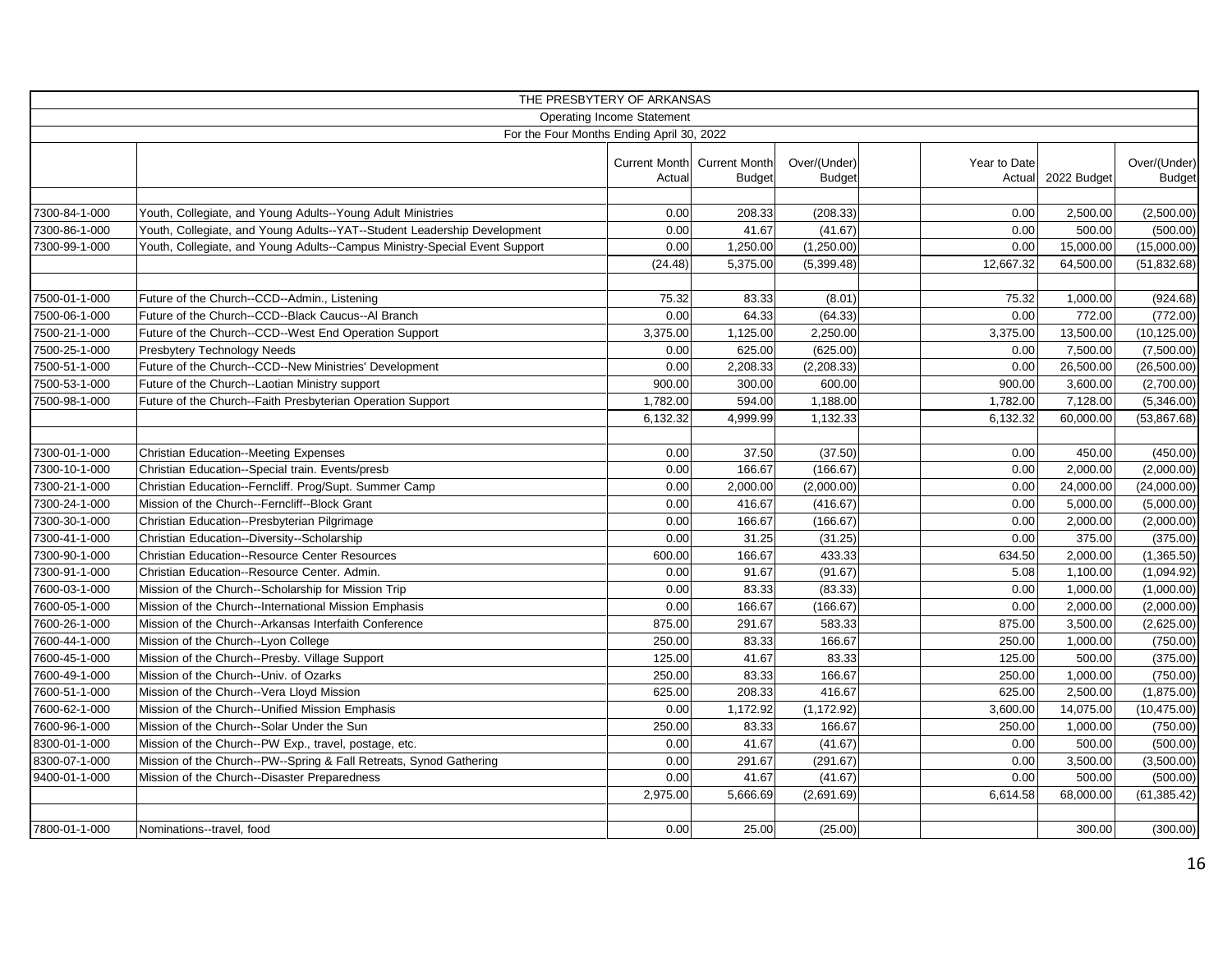|               |                                                | THE PRESBYTERY OF ARKANSAS                |                                   |                                              |                               |                        |             |                               |
|---------------|------------------------------------------------|-------------------------------------------|-----------------------------------|----------------------------------------------|-------------------------------|------------------------|-------------|-------------------------------|
|               |                                                |                                           | <b>Operating Income Statement</b> |                                              |                               |                        |             |                               |
|               |                                                | For the Four Months Ending April 30, 2022 |                                   |                                              |                               |                        |             |                               |
|               |                                                |                                           | Actual                            | Current Month Current Month<br><b>Budget</b> | Over/(Under)<br><b>Budget</b> | Year to Date<br>Actual | 2022 Budget | Over/(Under)<br><b>Budget</b> |
|               |                                                |                                           |                                   |                                              |                               |                        |             |                               |
| 8100-01-1-000 | Representation--Meeting Expenses               |                                           | 0.00                              | 3.75                                         | (3.75)                        |                        | 45.00       | (45.00)                       |
|               |                                                |                                           |                                   |                                              |                               |                        |             |                               |
| 8400-01-1-000 | POA/Supplies & Office Exp.                     |                                           | 174.00                            | 208.33                                       | (34.33)                       | 607.01                 | 2,500.00    | (1,892.99)                    |
| 8400-02-1-000 | Utilities/Telephone                            |                                           | 847.90                            | 625.00                                       | 222.90                        | 3,678.06               | 7,500.00    | (3,821.94)                    |
| 8400-03-1-000 | Copy Machine                                   |                                           | 638.22                            | 500.00                                       | 138.22                        | 2,090.82               | 6,000.00    | (3,909.18)                    |
| 8400-05-1-000 | Technology                                     |                                           | 1,070.11                          | 1,233.33                                     | (163.22)                      | 4,151.28               | 14,800.00   | (10, 648.72)                  |
| 8400-07-1-000 | Replace Equipment                              |                                           | 0.00                              | 83.33                                        | (83.33)                       | 0.00                   | 1,000.00    | (1,000.00)                    |
| 8400-09-1-000 | Insurance                                      |                                           | 0.00                              | 1,500.00                                     | (1,500.00)                    | 3,998.75               | 18,000.00   | (14,001.25)                   |
| 8400-10-1-000 | Miscellaneous Expenses                         |                                           | 0.00                              | 41.67                                        | (41.67)                       | 450.00                 | 500.00      | (50.00)                       |
| 8400-12-1-000 | Maintenance(Grounds, Bldg. Upkeep)             |                                           | 736.93                            | 833.33                                       | (96.40)                       | 2,487.77               | 10,000.00   | (7, 512.23)                   |
|               |                                                |                                           | 3,467.16                          | 5,024.99                                     | (1, 557.83)                   | 17,463.69              | 60,300.00   | (42, 836.31)                  |
|               |                                                |                                           |                                   |                                              |                               |                        |             |                               |
| 8400-22-1-000 | K. Palmer/Travel                               |                                           | 0.00                              | 41.67                                        | (41.67)                       | 0.00                   | 500.00      | (500.00)                      |
| 8400-25-1-000 | S. Smith/Professional Ex                       |                                           | 59.95                             | 1,083.33                                     | (1,023.38)                    | 2,322.93               | 13,000.00   | (10, 677.07)                  |
| 8400-29-1-000 | <b>Salaries</b>                                |                                           | 15,976.21                         | 19,240.00                                    | (3,263.79)                    | 63,904.84              | 230,880.00  | (166, 975.16)                 |
| 8400-30-1-000 | Pension/Major Medical                          |                                           | 1,391.19                          | 1,598.83                                     | (207.64)                      | 5,711.94               | 19,185.96   | (13, 474.02)                  |
| 8400-31-1-000 | S. Smith/Continuing Ed.                        |                                           | 0.00                              | 125.00                                       | (125.00)                      | 0.00                   | 1,500.00    | (1,500.00)                    |
| 8400-33-1-000 | Payroll Taxes                                  |                                           | 883.78                            | 1,122.64                                     | (238.86)                      | 3,535.10               | 13,471.68   | (9,936.58)                    |
| 8400-34-1-000 | Housing                                        |                                           | 2,725.00                          | 3,094.00                                     | (369.00)                      | 10,900.00              | 37,128.00   | (26, 228.00)                  |
| 8400-40-1-000 | S. Smith/FICA                                  |                                           | 546.86                            | 583.33                                       | (36.47)                       | 2,187.44               | 7,000.00    | (4,812.56)                    |
| 8400-41-1-000 | <b>Builder/Connector Professional Expenses</b> |                                           | 1,117.58                          | 833.33                                       | 284.25                        | 1,117.58               | 10,000.00   | (8,882.42)                    |
| 8400-49-1-000 | B. Christiansen Professional Expenses          |                                           | 0.00                              | 125.00                                       | (125.00)                      | 0.00                   | 1,500.00    | (1,500.00)                    |
| 8400-53-1-000 | <b>TPF Bookkeeping Fees</b>                    |                                           | 2,091.40                          | 916.67                                       | 1,174.73                      | 2,429.07               | 11,000.00   | (8,570.93)                    |
|               |                                                |                                           | 24,791.97                         | 33,788.79                                    | (5,529.66)                    | 92,108.90              | 345,165.64  | (253, 056.74)                 |
|               |                                                |                                           |                                   |                                              |                               |                        |             |                               |
| 8600-01-1-000 | <b>General Assembly</b>                        |                                           | 2,333.33                          | 2,333.33                                     | 0.00                          | 9,333.32               | 28,000.00   | (18,666.68)                   |
| 8700-01-1-000 | <b>GA Per Capita</b>                           |                                           | 7,068.01                          | 7,068.01                                     | 0.00                          | 28,272.04              | 84,816.10   | (56, 544.06)                  |
| 8800-01-1-000 | <b>Synod Mission</b>                           |                                           | 1,916.67                          | 1,916.67                                     | (0.00)                        | 7,666.68               | 23,000.00   | (15, 333.32)                  |
|               |                                                |                                           | 11,318.01                         | 11,318.01                                    | (0.00)                        | 45,272.04              | 135,816.10  | (90, 544.06)                  |
|               |                                                |                                           |                                   |                                              |                               |                        |             |                               |
|               |                                                |                                           |                                   |                                              |                               |                        |             |                               |
|               |                                                |                                           |                                   |                                              |                               |                        |             |                               |
|               | <b>Total Expenses</b>                          |                                           | 57,900.68                         | 65,489.31                                    | (7,588.63)                    | 189,570.30             | 785,871.74  | (596, 301.44)                 |
|               |                                                |                                           |                                   |                                              |                               |                        |             |                               |
|               | Net Income                                     |                                           | (\$                               | $3,387.41$ (\$ 16,885.07) \$                 | 13,497.66                     | 42,921.08 \$<br>l\$    | $0.00$ \$   | 42,921.08                     |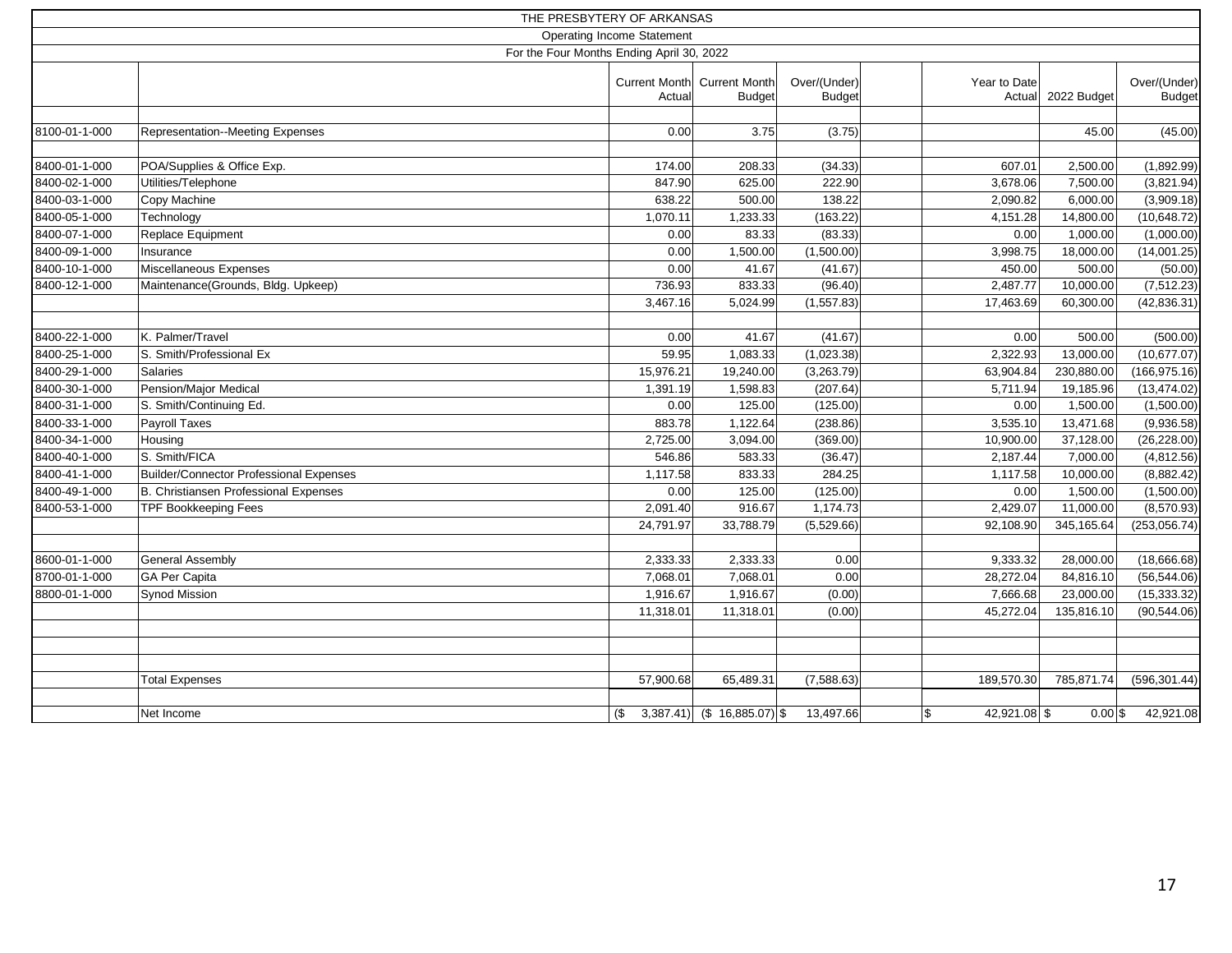### Section D

**Report of the Committee on Preparation for Ministry**

MWS David Clark Moderator

### **CPM Report to the Presbytery of Arkansas, June 4, 2022**

For Information:

Margaret (Peg) Falls-Corbitt has completed the requirements of the CRE program and is ready to receive a commission.

COPM will meet three times a year approximately one month before each Presbytery meeting for conducting annual consultations and such other business as may be necessary. If exigent circumstances prevent an inquire or candidate from attending a regular meeting, the liaison my conduct the consultation with two other members of the committee.

CRE exams will be graded by a subcommittee consisting of Katie Cummings, Ronnie Prevost and Matt Bussell.

**For Action:**

**Maggie Johnson Application for Candidacy - Maggie has completed her first year of seminary at Columbia Theological Seminary. While at Columbia, Maggie has worked at Shallowford Presbyterian Church where she has focused on youth ministry. In addition to working with the youth, Maggie has had the opportunity to do some preaching, taught all the various Sunday School classes, and done some pastoral care. This summer she is working at Shallowford full-time for supervised ministry for her field education requirement at Columbia. She is planning on doing Clinical Pastoral Education next summer.**

**The committee expressed confidence that her statement of faith would be well-done and voted to recommend to the Presbytery of Arkansas that she be moved to the candidacy stage of the ordination process.**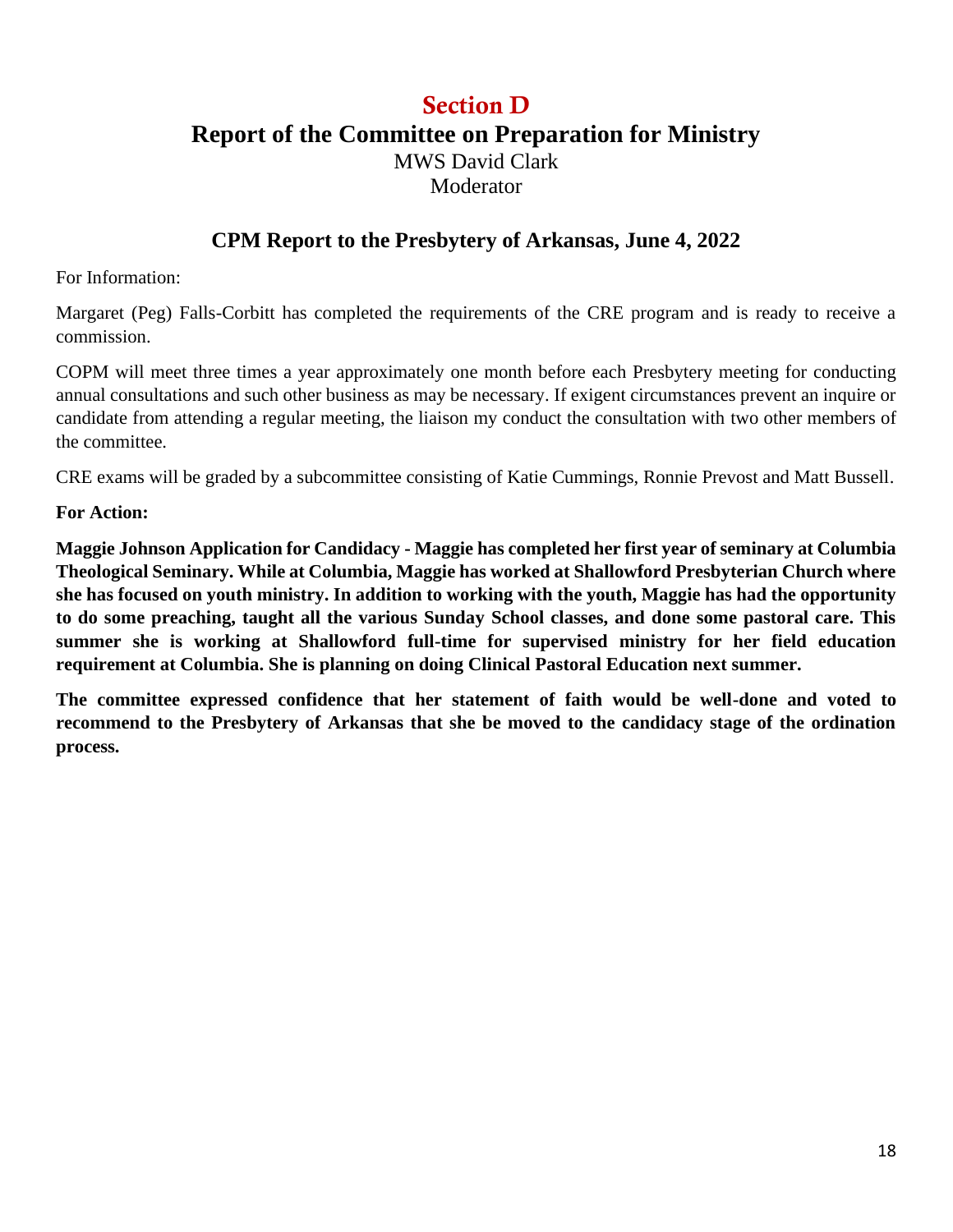### **Section D – Attachment I Margaret J. Johnson Statement of Faith**

I believe in the Triune God, One in three and three in One - God, Jesus Christ, and Holy Spirit. The Trinity is the great mystery of faith that encourages us to wonder and question. God as Triune expands Divine presence to be above, next to, and within us.

I believe in God the Creator, Redeemer, and Sustainer. With that, I believe God is bigger and more expansive than any human attribute we could possibly give to God. I believe that God's love is deeper than we could ever fully know. God created the world out of nothing because God so loves Creation.

I believe that Jesus, the Redeemer, is fully divine and fully human. I believe that Jesus experienced the full spectrum of human emotion when walking this earth, which gives us the grace to do the same. I believe that Jesus suffered for the world's sins so that we could live as free and grace-filled people who venture to make this earthly world more like the heavenly Kingdom each day.

I believe that the Holy Spirit, the Sustainer, is alive and present in the world. I believe the Spirit convicts, empowers, inspires, and challenges us to see the world not as it is but how it could be. I believe that the Spirit connects us, lives through us, and is as close to us as our very breath. Through this encompassing love, we have visible signs of an invisible grace in the Sacraments.

I believe that the Lord's Supper is a place for all of God's children to be fed, nourished, seen, loved, and claimed. Through the ordinary elements of bread and cup, Jesus created extraordinary love that we acknowledge and bear witness to each time we gather at the table as a community of faith. All are welcome at the Communion table. My vision of the Kingdom of God looks like World Communion Sunday with grand music, endless amounts of bread, and a space for every person from every nation at the table.

I believe that the waters of Baptism are a source of continual Creation. Just as the waters were created by God, the holy act of Baptism reminds us that we are also created by God. Baptism renews the grace that surrounds us with the reminder that God loves us, Jesus redeems us, and the Holy Spirit sustains us. Baptism is a living water and a reminder of an active faith.

I believe that the Bible is the inspired Word of God. It contains stories of people learning to live and love a faith into existence. We venture to continue this story today. We are a Christian people who do not have - and will never have - all of the answers, but we seek to use the Ancient texts and Scriptures as a reminder that we are one, connective Christian people.

I believe in the goodness and importance of the Church. I believe in its ability to connect, create, and cultivate relationships in a way that no other spaces can. I believe that it is an imperfect place that seeks to create spaces for imperfect people to experience the love and grace of God. I believe that the Church is called to care for Creation. Both the physical world around us and the individual people that live in this world are our responsibility to love, nurture, and advocate for. Ultimately, I believe that the Church inspires the kinship of all creation and is responsible for bringing the Kingdom of Heaven to earth.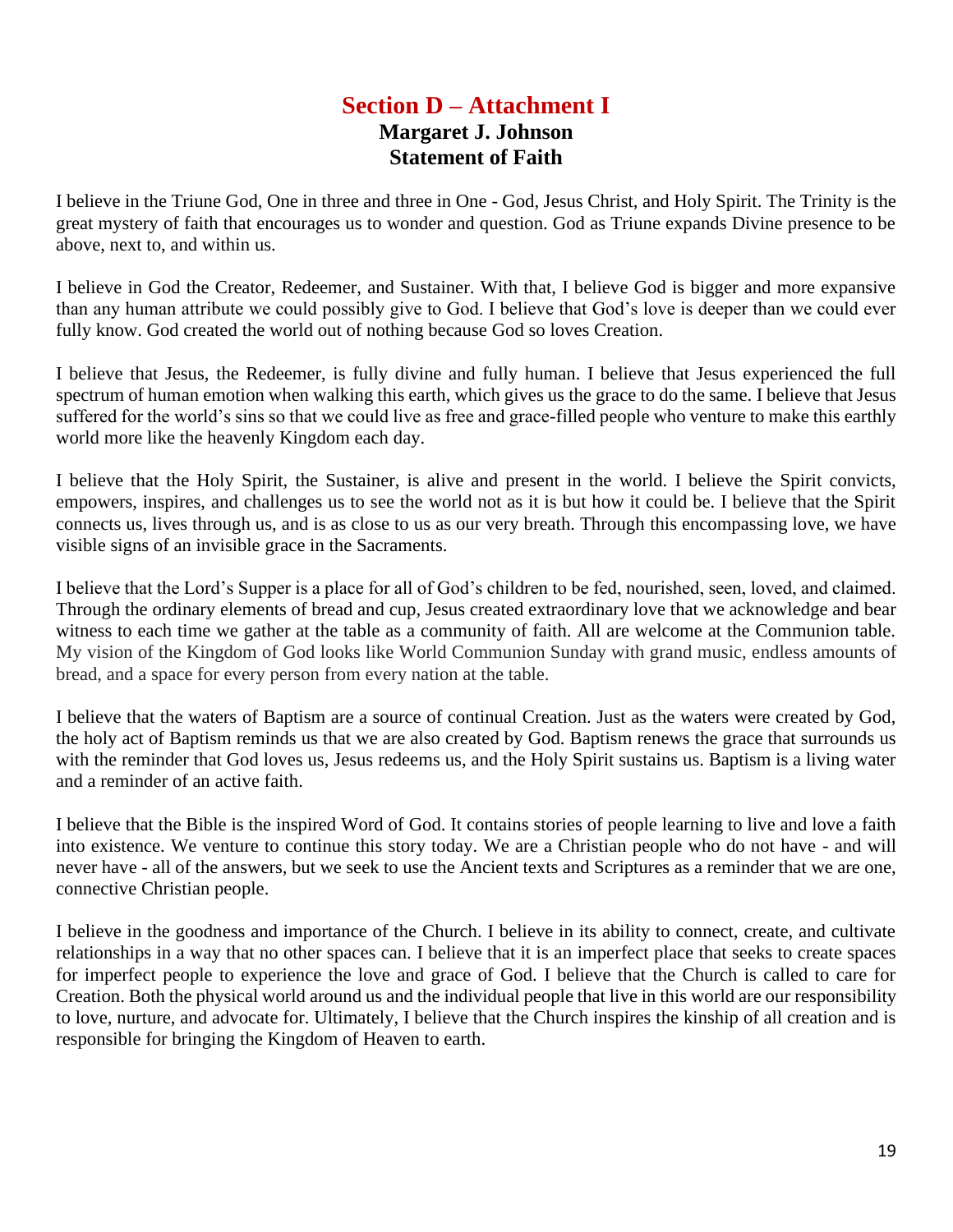### **Section D – Attachment II COPM INQUIRERS AND CANDIDATES, 2022 Presbytery of Arkansas**

#### *INQUIRERS*

Meredith Burnett Liaison Matt Bussell 10917 Cain Road Mountainburg, AR 72946 479-369-4842 270-703-4041 [meredith\\_dyan\\_burnett@yahoo.com](mailto:meredith_dyan_burnett@yahoo.com)

Margaret (Maggie) Johnson Liaison Ward Rudolph 701 Columbia Drive Decatur, GA 30030 501-425-9745 [magjohnson@gmail.com](mailto:magjohnson@gmail.com)

 $404$  SE  $10^{th}$  St. Bentonville, AR 72712 479-899-8197 [hedgeroad@gmail.com](mailto:hedgeroad@gmail.com)

Catherine Alexandra (Alex) Pickell Liaison Elizabeth Brinegar 2051 Alta Ave. #4 Louisville, KY 40205 501-773-2391 [alexpickelle@gmail.com](mailto:alexpickelle@gmail.com)

David Mills Liaison Jeff Price 1259 Shady Grove Rd. Hot Springs, AR 71901 +44 7521393206 [davidchrismills@gmail.com](mailto:davidchrismills@gmail.com)

Laura Matthew Thompson Liaison David Clark 2306 SE 16th St. Bentonville, AR 72712 479-268-8099 ljeant14@gmail.com

Elizabeth (Liz) Larkin Liaison Katie Cummings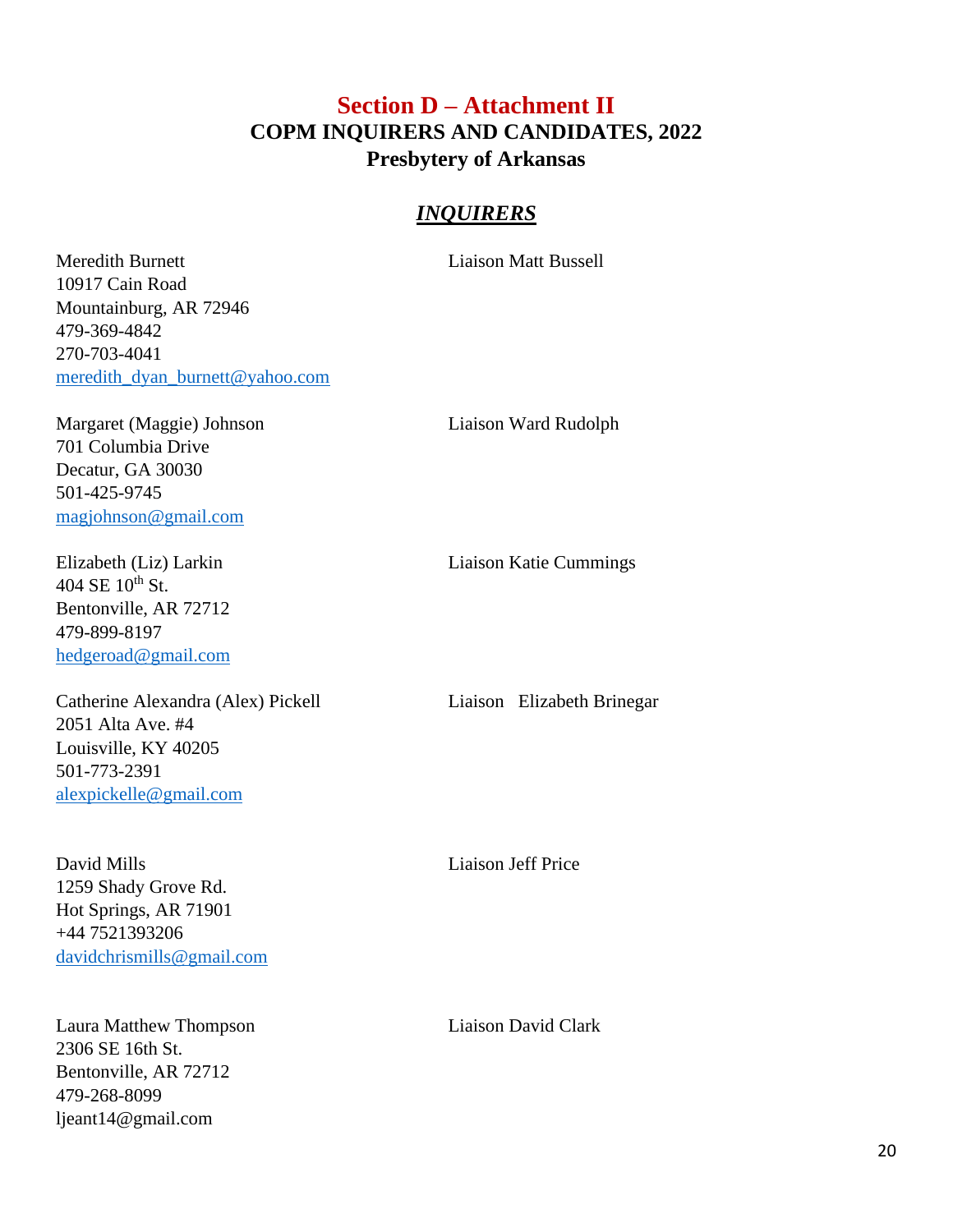### *CANDIDATES FOR MWS*

Jill Acree Liaison 18661 SH 99 S Ada, OK. 74820 501-697-6353 [Acree@ymail.com](mailto:Acree@ymail.com)

Katharine (Katie) Flood Liaison Matt Bussell 2002 SE Latrobe Dr. Apt. 14 Bentonville, AR 72712 248-421-8197 [Katie.flood727@gmail.com](mailto:Katie.flood727@gmail.com)

Stephen Moody Liaison Matt Bussell 2542 Reservoir Road Little Rock, AR 72227 573-717-5110 [damood1956@aol.com](mailto:damood1956@aol.com)

#### *APPLICANTS FOR CRE PROGRAM*

Kim Danehower Liaison Elizabeth Brinegar 4411 Highway 1 South Forrest City, AR 72335 [kimdanehower@mac.com](mailto:kimdanehower@mac.com) [kim.danehower@bmhcc.org](mailto:kim.danehower@bmhcc.org) [kimdanehower@me.com](mailto:kimdanehower@me.com) 870-494-5769

Mary Jane Fischer Liaison Katie Cummings 1223 Military Rd. Jacksonville, AR 72076 501-240-9012 [maryjfischer@yahoo.com](mailto:maryjfischer@yahoo.com)

Ellen McEwen Liaison 27 Bradford Dr. Little Rock, AR 72227 501-413-8360 [ellen.mcewen@att.net](mailto:ellen.mcewen@att.net)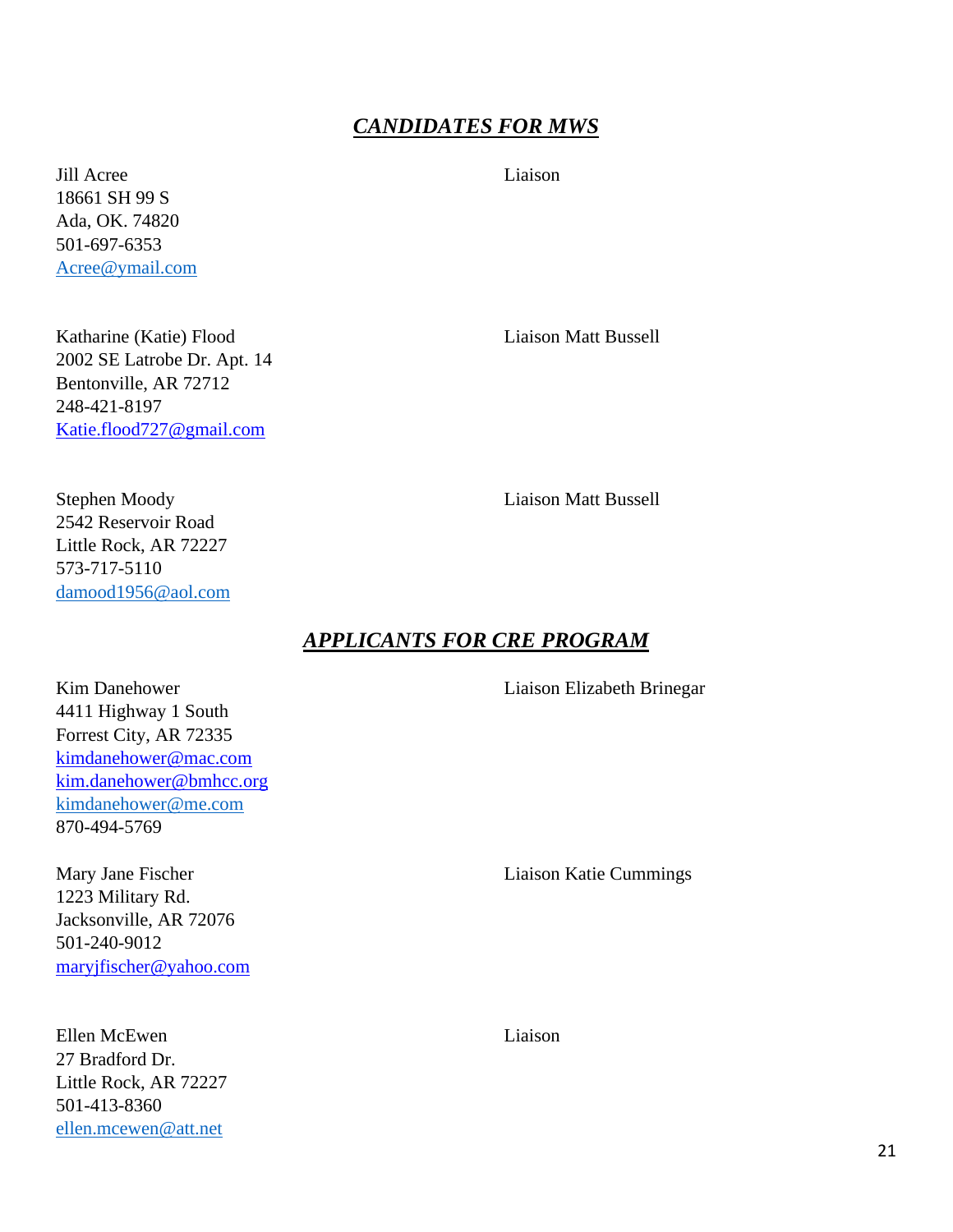Carla Taylor Liaison David Clark P.O. Box 1284 Huntsville, AR 72740 Work 479-738-7386 Ext. 228 Cell 479-789-4149 [acornhead55@gmail.com](mailto:acornhead55@gmail.com)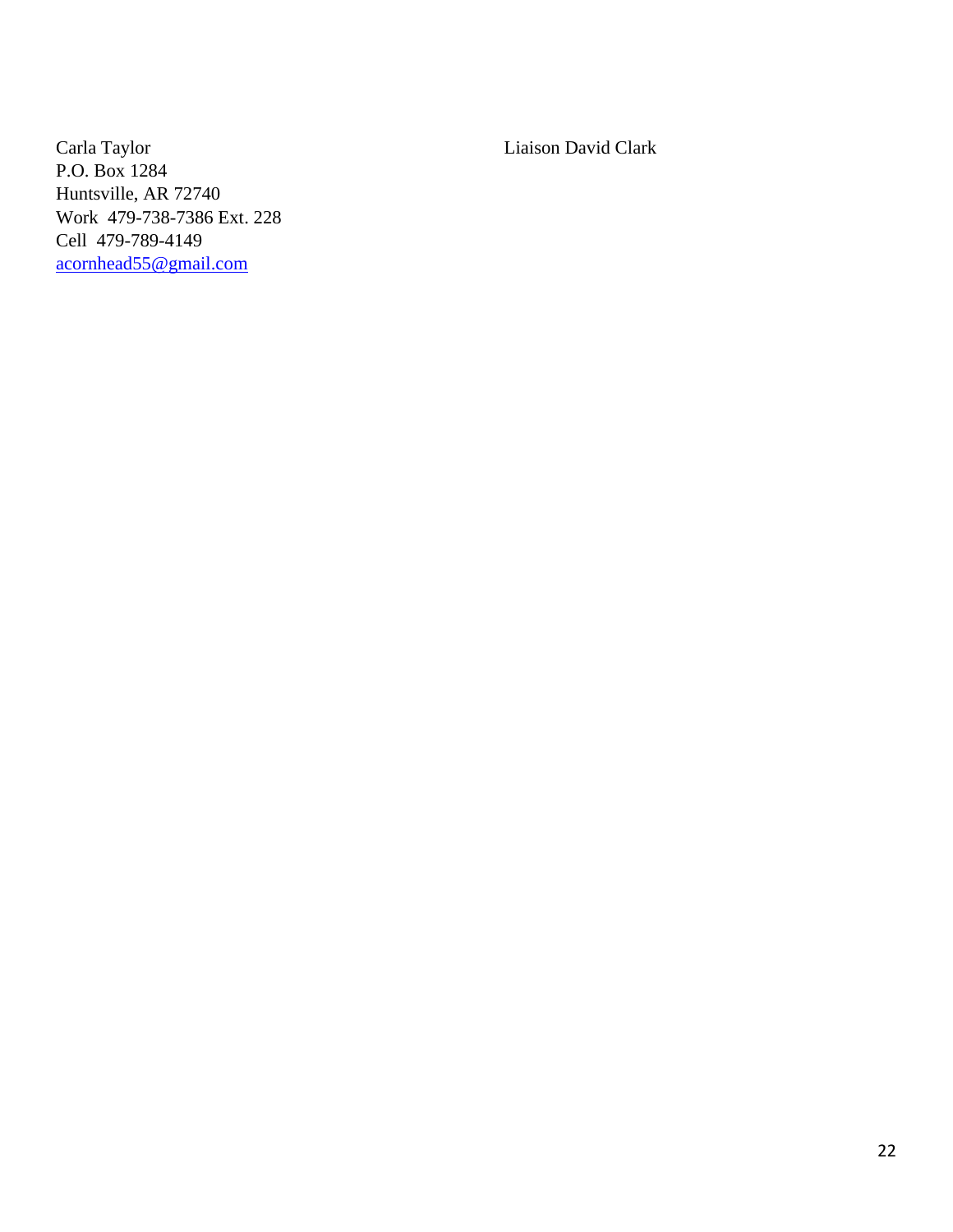### Section E **Report of the Committee on Ministry**

MWS Leslie Belden Moderator

#### **For Action**

**1. Motion to approve the call of MWS Leslie Roper as Pastor of First Presbyterian Church of Hot Springs, effective June 13, 2022 with the following terms of call:**

| <b>Effective Salary</b>         |           |
|---------------------------------|-----------|
| <b>Cash Salary</b>              | \$43,500  |
| <i><b>*Social Security</b></i>  | \$6,655   |
| <b>Housing Allowance</b>        | \$40,845  |
| <b>Total Effective Salary</b>   | \$91,000  |
| <b>** Health/Disab./Pension</b> | \$33,670  |
| <b>Total Benefits</b>           | \$33,670  |
| <b>Reimbursable Expenses</b>    |           |
| <b>Continuing Education</b>     | \$2,000   |
| <b>Auto Allowance</b>           | \$3,000   |
| <b>Professional Expenses</b>    | \$1,500   |
| <b>***Total Reimbursable</b>    | \$6,500   |
| Tot <u>al</u>                   | \$131,170 |

**\*Calculated at 15.3% of Cash Salary**

**\*\*Determined by the Board of Pensions as percentage of Effective salary: 37% (currently) \*\*\*Vouchered Reimbursements – Maximum Allowed Vacation/Leave**

| vacation/Leave                                |                                                                                |
|-----------------------------------------------|--------------------------------------------------------------------------------|
| <b>Study Leave</b>                            | 2 Weeks                                                                        |
| <b>For the Greater Church</b>                 | 1 Week                                                                         |
| <b>Vacation</b>                               | 4 Weeks                                                                        |
|                                               | <b>One Additional Sunday per year (excluding Easter and Christmas Sundays)</b> |
| <b>Additional Expenses Provided by Church</b> |                                                                                |
| <b>Moving Expenses</b>                        | To be determined                                                               |
| Notos•                                        |                                                                                |

**Notes:**

- o **Health insurance includes family coverage.**
- o **Dental and Vision Insurance is optional at own expense.**
- **2. Motion to approve enrolling MWS Shea McGinnis as a member of the Presbytery of Arkansas, and ask that Boston Presbytery dismiss him.**
- **3. Motion to grant honorable retirement to MWS Val Bell, effective June 30, 2022.**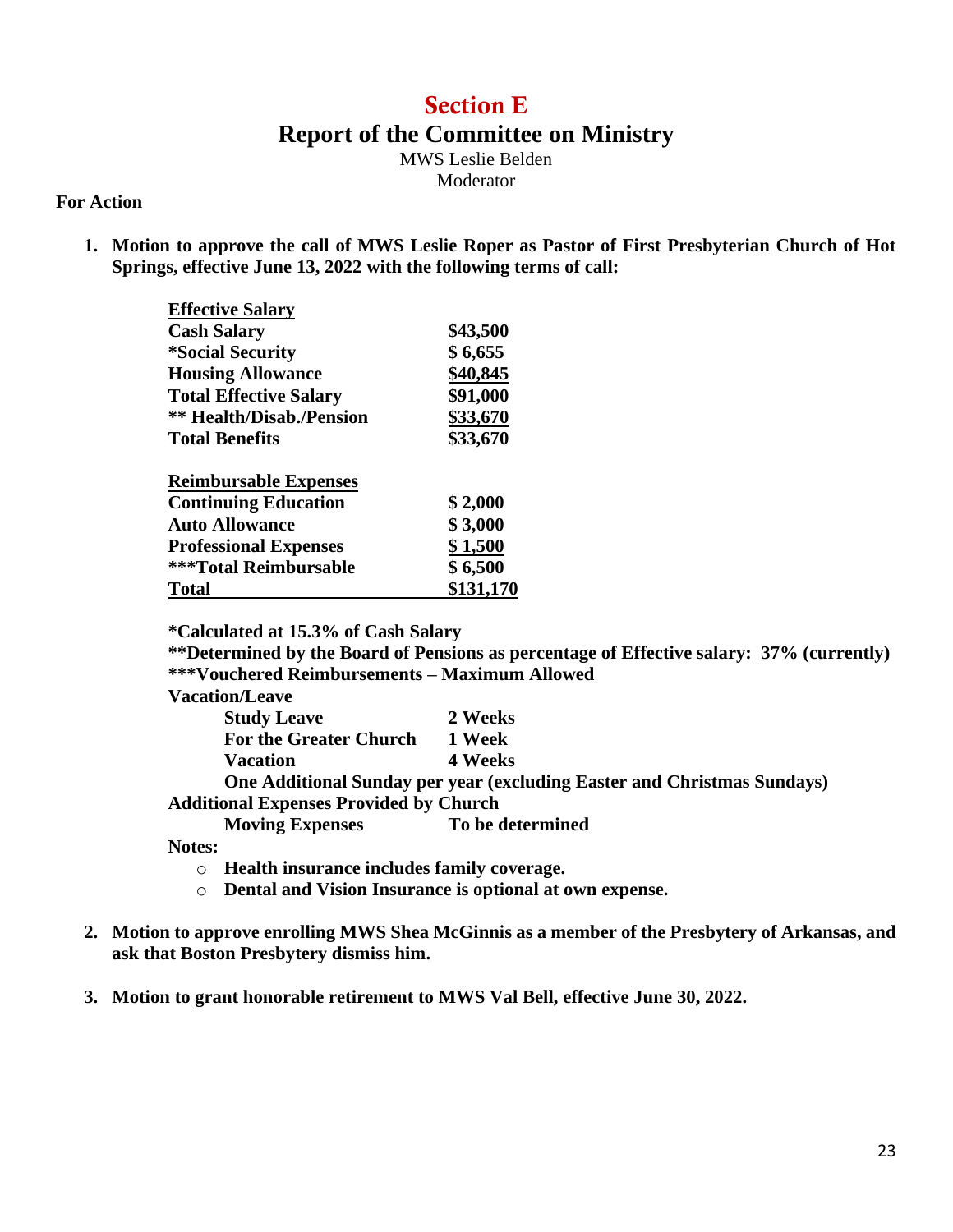**4. Motion to approve commissioning RE Peg Falls-Corbitt as the Commissioned Ruling Elder serving First Presbyterian Church of Morrilton, effective July 10, 2022, to a ¾ time position with the following terms of call:**

| <b>Cash Salary</b>                   | \$27,000 |
|--------------------------------------|----------|
| <b>Housing Allowance</b>             | \$0      |
| <b>Car Allowance</b>                 | \$5,400  |
| <b>Social Security reimbursement</b> | \$2,066  |
| <b>Medicare reimbursement</b>        | \$392    |
| <b>Business/professional expense</b> | \$1,500  |
| <b>Continuing Education</b>          | \$1,500  |
| <b>Total Compensation</b>            | \$37,858 |

**The term of this covenant is one year. CRE Peg Falls-Corbitt will preach 40 Sundays per year. Office time/visitation/meetings will be three days per week plus Sunday. Additional Sundays may or may not be needed for continuing education. Leave is built into the pulpit supply formula.** 

Note: The Coordinating Team will be asked to approve an Administrative Commission and worship service information, on behalf of the Presbytery, to commission RE Falls-Corbitt at First Presbyterian Church of Morrilton as she is unable to make this meeting of Presbytery.

**5. Motion to approve a worship service to commission RE Peg Falls-Corbitt, 1st Conway, as Commissioned Ruling Elder to First Presbyterian Church of Morrilton, on Sunday, July 31, 2022 at 3:00 pm with the following serving on the Administrative Commission of Presbytery:**

> **MWS Susan Arnold to Moderate the Commission and ask questions of the candidate MWS Ruskin Falls, Pulaski Heights Presbyterian – Little Rock, to preach. MWS Lindy Vogado, 2nd Little Rock - to charge the CRE MWS Blake Brinegar, 1st Searcy - to charge the congregation RE David Davies, 1st Morrilton - questions to the congregation RE Debbie Bruce Turner, 1st Conway RE Doug Corbitt, Pulaski Heights Presbyterian Church**

**Invited to sit with the commission, Jeannie Corbitt, MWS Grace Presbytery With the offering to go to the Theological Education Fund. With the provision to provide flexibility in case there is a need.**

#### **Necrology**

The Presbytery is asked to observe a moment of silence to reflect on the life and ministry of MWS Don Wardlaw, HR, whose work on this earth has ended, and who has received his reward and is at home with God and all the saints in the Kingdom of God. His obituary may be found as the last page of this report.

#### **For Information**

6. The sabbatical plan of MWS Georgia Senor, Associate Pastor of First Presbyterian Church of Bentonville, was approved.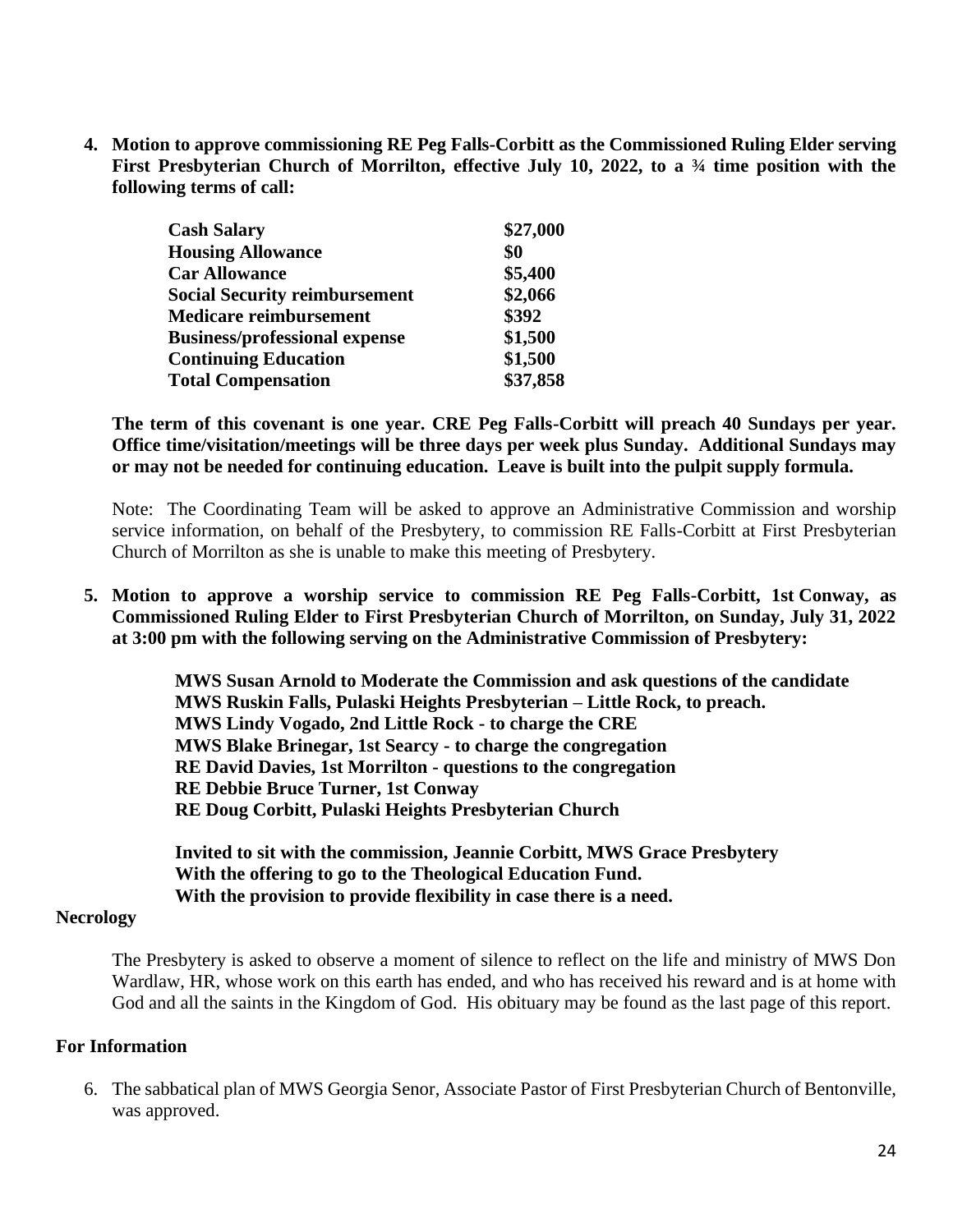7. The covenant between CRE Ronnie Prevost and First Presbyterian Church of Springdale, for him to serve as their Transitional Pastor was renewed effective May 5, 2022 through November 5, 2022, with the following terms of call:

| Salary:                 | \$26,000 |
|-------------------------|----------|
| Professional Expenses   | \$400    |
| Auto Exp (Reimbursable) | \$3,600  |
| Vacation 2 weeks        |          |

- 8. Adopted the document *Guidance Regarding Additional Compensation* as guidance and not policy. If additional compensation is offered by a congregation to a pastor leaving their service it will generally be one month's salary per year of service.
- 9. Recommended to the Coordinating Team that they approve granting permission for MWS Jocelyn Wildhack, Chaplain at Ferncliff, to celebrate the Lord's Supper at Ferncliff.
- 10. Rev. Jami Scott, who is serving the Presbyterian Church of Bull Shoals in a temporary pastoral leadership role, was granted permission to celebrate the sacraments. Approved the covenant between the Presbyterian Church of Bull Shoals and Rev. Jami Scott, effective May 1, 2022 through April 30, 2023, with the following terms of call:

| <b>Effective Salary:</b>    |          |
|-----------------------------|----------|
| Salary                      | \$00,000 |
| Housing/Utilities           | \$15,500 |
| Professional Expenses:      |          |
| Travel to events off church |          |
| Premises $(@$.57 a mile)$   | \$250    |
| <b>Continuing Education</b> | \$500    |
| Total:                      | \$16,250 |

- 11. CRE Mary Shaw, who is authorized to celebrate the Lord's Supper only at Elkins Federated Presbyterian Church, was granted permission to celebrate the Lord's Supper at First, Dardanelle, on Easter Sunday, April 17.
- 12. First Presbyterian Church of Eureka Springs was granted permission for ruling elders serving on the session to serve beyond their terms.
- 13. Approved the covenant between Rev. Justin Ross and First Presbyterian Church of Pine Bluff, effective May 1, 2022 through November 30, 2022, for a salary of \$500 per week, with paid vacation one week per quarter.
- 14. Approved the covenant between MWS Brenda Holder and Harmony Presbyterian Church of Clarksville, effective May 1, 2022 for a period not to exceed six (6) months, for a part-time position with the compensation to be \$290/week plus mileage at \$.585/mile. Additionally, Harmony Presbyterian Church agrees to pay \$109.97 per month to the Pension Plan of the Board of Pensions.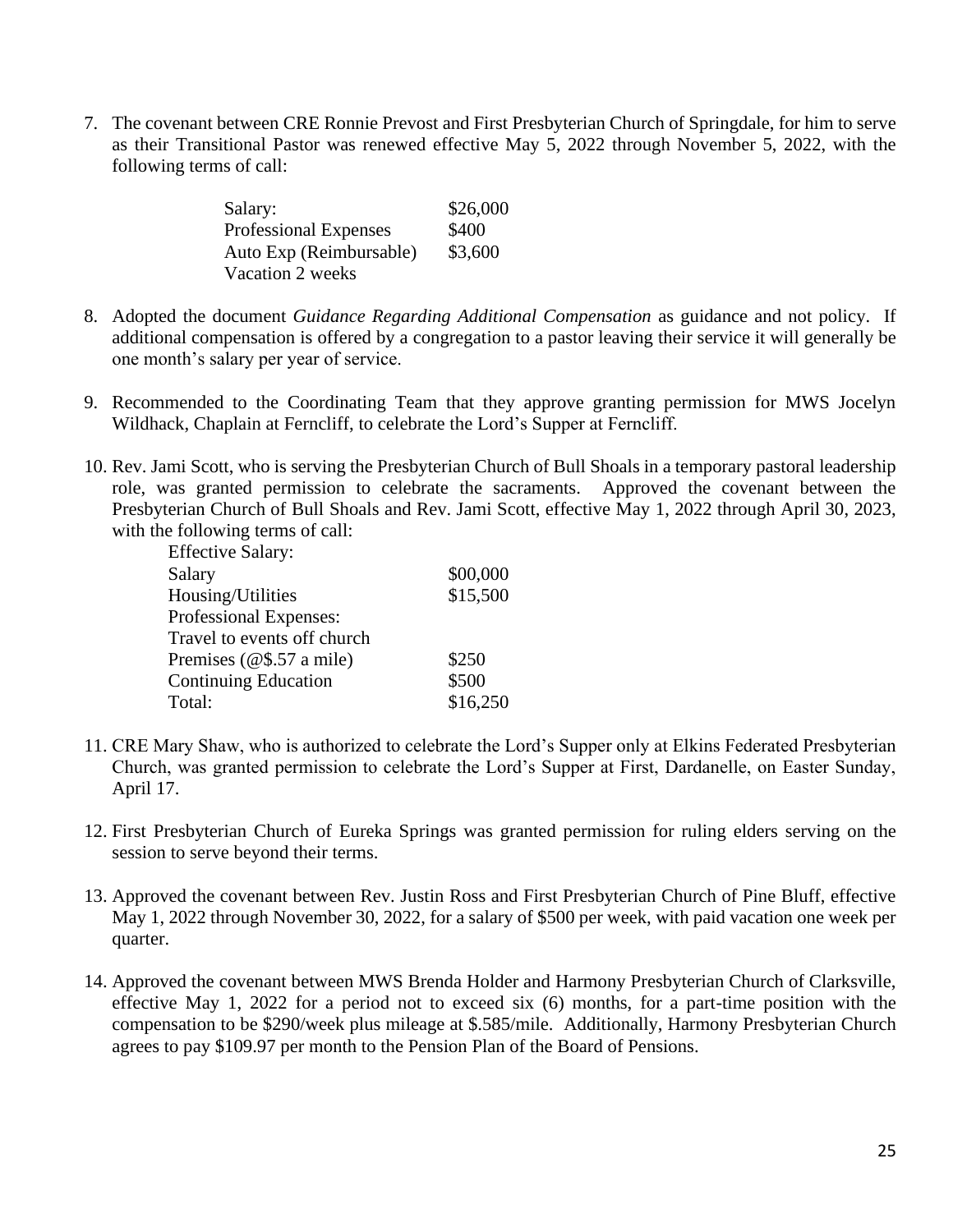15. Approved MWS Emmett Powers as the Transitional/Interim Pastor of Kirk of the Hills Presbyterian Church in Fairfield Bay, effective May 1, for a period not to exceed twelve months, renewable with the approval of both parties and the concurrence of the COM, with the following terms of call:

For a monthly fee of \$2,500.00, Rev. Powers will provide the following:

-Lead Worship and administer the Sacraments

-Officiate at weddings and funerals as requested

-Moderate the Kirk Session and Congregational meetings

-Work with the Elders to provide crisis congregational care including hospital visits for seriously ill persons

- -Consult with the PNC as needed.
- -Provide timely input to Worship planning and weekly and special service bulletins
- -Provide a message for the monthly newsletter.

Included in the monthly compensation is reimbursement for mileage associated with fulfilling the described duties. The reimbursement will be for 140 miles per trip at the current IRS approved rate of \$.585 per mile for up to 6 trips per month. Additional trips required to fulfill the duties will be reimbursed at the same rate.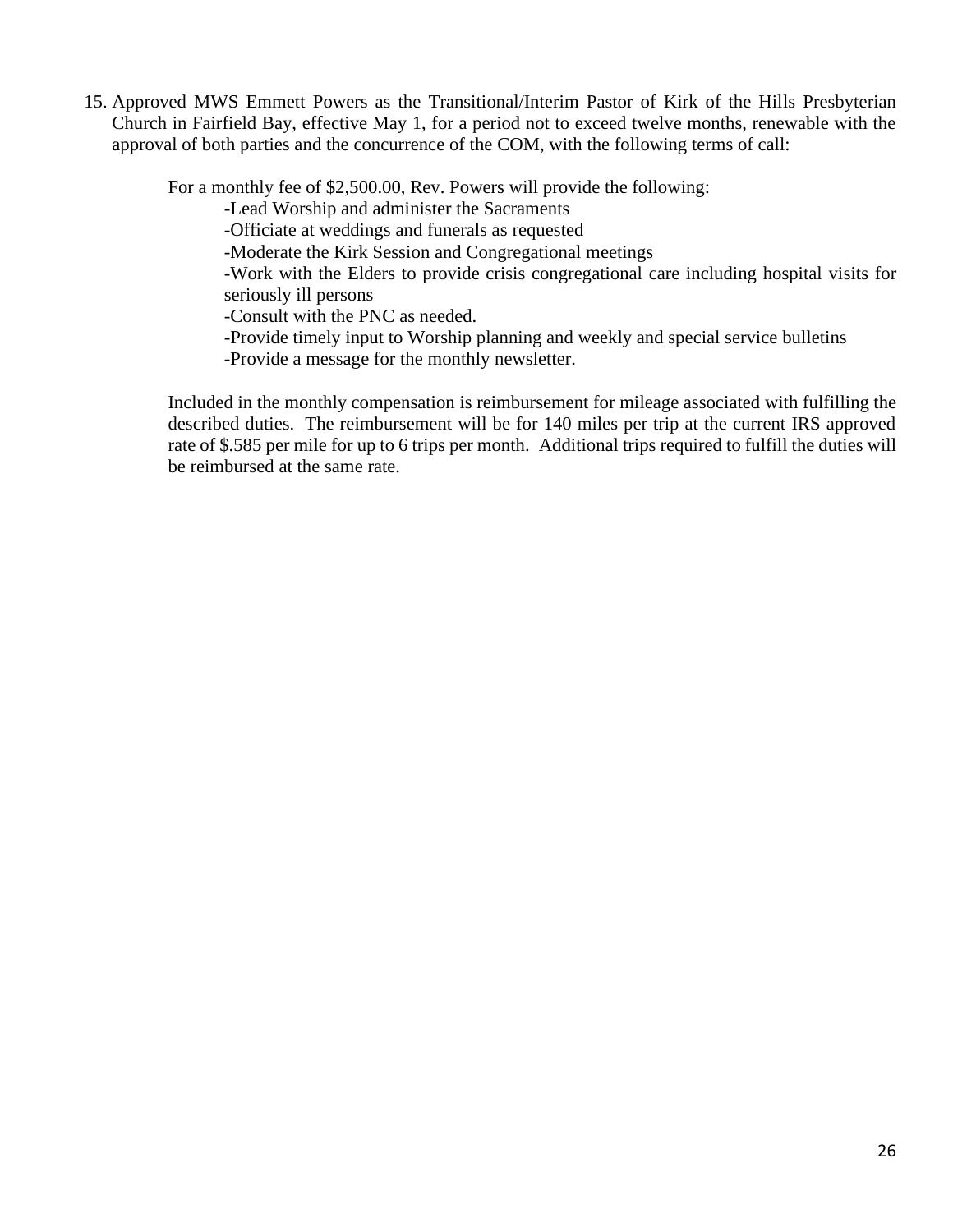### **Section E – Attachment I Necrology**



#### **MWS Don Wardlaw July 19, 1932 – March 25, 2022**

Don Wardlaw, notable Presbyterian minister, teacher and author, died peacefully on March 25, 2022 at the age of 89 in Cumming, GA. Don was born in Kansas City, MO and was raised in Little Rock, AR where he played football and basketball at Central High School. Don earned a scholarship to Columbia University where he majored in religion, participated in student government and was a member of The King's Men, Columbia's popular barbershop quartet. Don met his wife of 46 years, Ruth Pierson Wardlaw,

who graduated from Barnard and passed away in 2001.

After graduating from Columbia, Don went to Union Theological Seminary to earn his Master of Divinity. Don then went to the University of Aberdeen (Scotland) to earn his Doctorate Degree in Biblical Studies. Sons David (now residing in Cumming, GA) and Paul (now residing in Denver, CO) were born in Scotland. Don then served at two Presbyterian Churches in Memphis, TN, where daughter Leslie (residing in Tucson, AZ) was born.

In 1966 Don accepted a call to teach preaching and worship at Columbia Theological Seminary in Decatur, GA. In 1976 Don was then inaugurated as Professor of Preaching and Worship at McCormick Seminary in Chicago, IL, where he founded and directed a Doctoral Program in preaching which was sponsored by five Chicago seminaries. Don retired from McCormick in 1998.

In retirement, Don continued to write, preach and teach. Don spent one year on faculty at Yale's Divinity School. Don relocated to Little Rock, AR before moving to Cumming, GA to be closer to family.

Don's creativity, ability to inspire, focus on inclusion and use of parables and metaphors in preaching left an indelible mark on hundreds of Presbyterian ministers across not only the United States, but across the world.

Don's favorite word was grace. Grace captured the essence of Don as a husband, father, grandfather, friend and a leader in the Presbyterian Church.

Don leaves behind his sons David (and wife, Brenda – and grandchildren Conner, Taylor, Maddie and Meredith) and Paul (and wife, Katy – and grandchildren Alexandra and Natalie) and daughter Leslie (and husband, Dave Brown).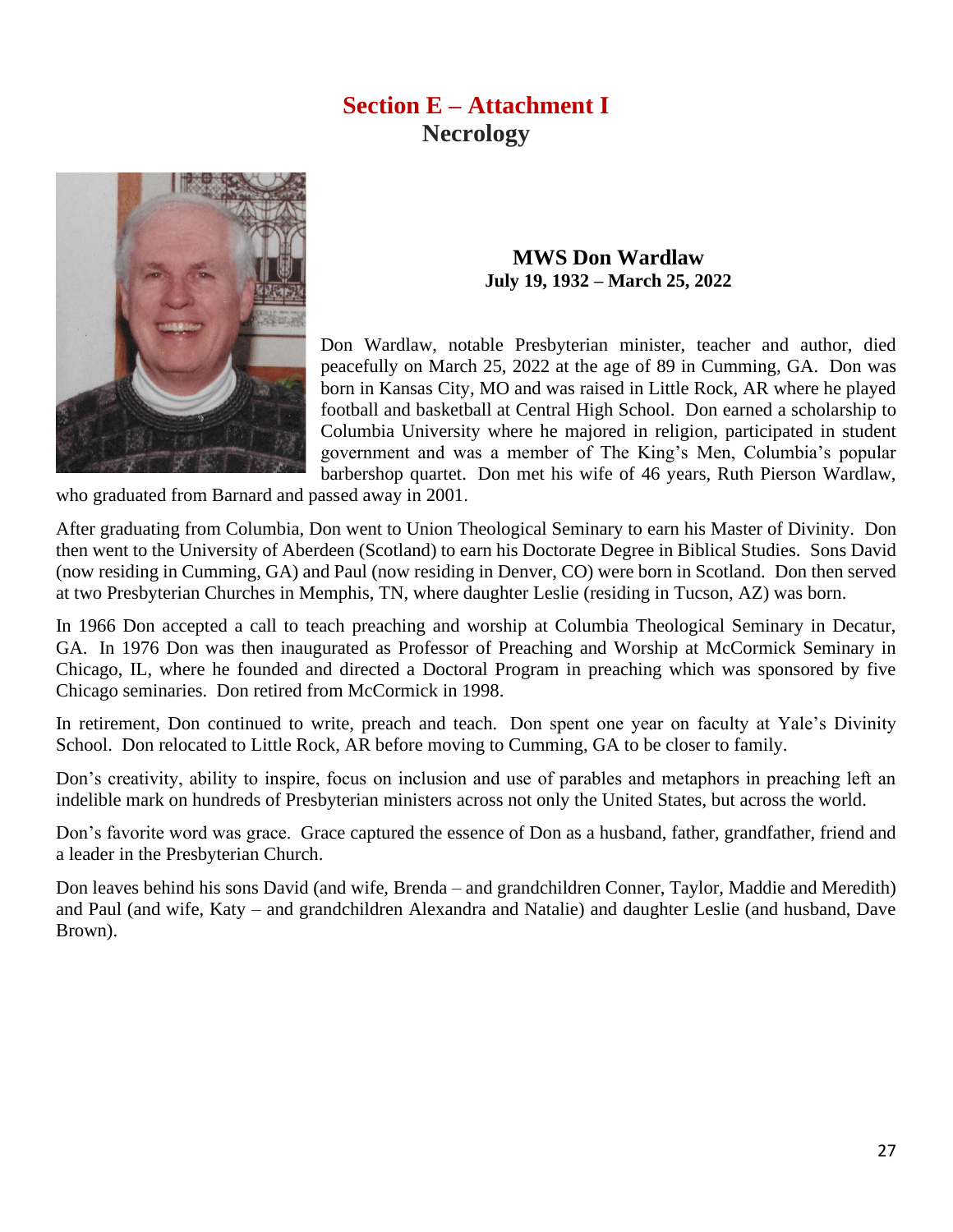### **Section F Report of the Committee on the Future of the Church** MWS Steven Kurtz Moderator

#### **FUTURE OF THE CHURCH REPORT, June 2022**

One of the joys of serving on the future of the church committee is to be a part of awarding grants to our churches who apply through our grant program. In 2022, we are pleased to announce that we have awarded grants to 10 churches that applied by our deadline of April  $15<sup>th</sup>$  and feel excited about the kinds of things that can happen to strengthen the vitality and life of their churches going forward. Grants are reviewed with the goals from Matthew 25 including one of those church vitality. Our grants this year ranged from \$2,100-\$5,000 (our maximum). Enjoy reading some of the initiatives and dreams from our churches and look forward to seeing more from them as they move forward.

Six of the 10 grants are for support technology and outreach. One of these, called "Hearing Matters", is from Bella Vista which is a very creative use of the technology to begin a 'story' podcast, the sharing of lives of faith among the community itself AND an avenue to encourage discussions about racism, hunger, poverty and the surrounding issues throughout our communities and nation. A second podcast being planned is called "Holy Sprockets" which will connect with the community of people who love riding bikes there in that beautiful area.

First, Little Rock and Park Hill, North Little Rock both are moving forward with new technology in order to begin second services (contemporary in style) to take an intentional position of reaching out to those around them in their communities with a desire for a less-traditional but reformed worship. First Benton is moving forward with outreach technology and Westminster, Hot Springs, will benefit from the Presbytery's help in placing a sign along a very busy traffic area. Harmony Presbyterian will be purchasing a laptop (so that they are no longer relying on the laptops of their members). Harmony has made extremely creative use of a screen and laptop to buttress the worship they do especially when pulpit supply can be difficult to find.

In addition to the use of technology, we approved grants for Central, Pine Bluff, who are planning a 'community event 'to honor their teachers with an intention of making the church visible to the wider community; First Rogers who will take advantage of the leadership for Rev. Jason Tucker as their consultant for visioning and planning over the next year; Beebe who is planting a community garden to raise fresh produce to benefit the local ministries food bank they support as well as to provide a lovely place for students to find a restful quiet place; and First Bentonville who is being intentional in their outreach to their own young families with an eye to welcoming more young families with events specifically designed not only for fellowship for to offer faith development.

First Little Rock – Video/Tech for contemporary service \$4,856.04 Park Hill (NLR) – contemporary worship \$4,600 Harmony – computer to aid in worship \$2,160.57 First Benton – technology aids \$5,000 First Rogers – consultant \$5,000 Central, Pine Bluff – community event \$5,000 First, Bentonville – faith development event \$2,100 Beebe - garden \$4,700 Westminster – sign \$4,000 Bella Vista – podcast \$5,000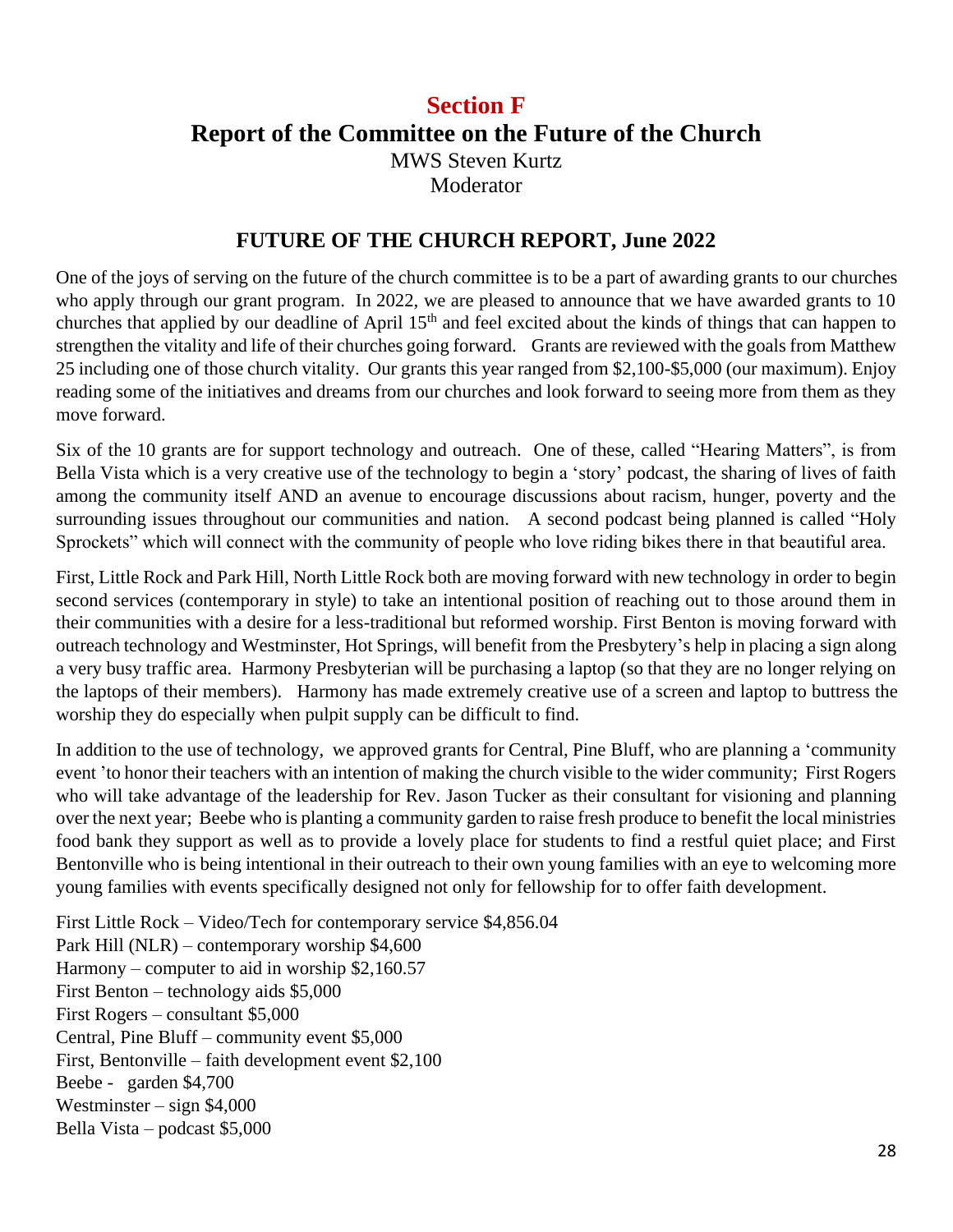### Section G **Report of the Committee on Nominations** CRE Chuck Olson Moderator

CRE Chuck Olson, Moderator

For Information:

The Nominations Committee encourages the members of presbytery to submit names for the committee's consideration as we prepare to work on the class of 2026 in the presbytery committee structure. You can fill out the attached form or email Moderator Chuck Olson at [chuckaudreyolson@gmail.com](mailto:chuckaudreyolson@gmail.com) or Stated Clerk Stewart Smith at [stewart@presbyark.org.](mailto:stewart@presbyark.org)

**For Presbytery Action:** 

**The Committee on Nominations moves the election of the following people to fill vacant spots:**

**RE Alfred Williams, 2nd Presbyterian Little Rock to fill a vacant spot on the Committee on Administration in the class of 2022.**

**RE Cindy Lanphear to fill a vacant spot on the Future of the Church Committee in the class of 2024.**

**RE Greg Fairchild, 1st Little Rock to fill a vacant spot on the Future of the Church Committee in the class of 2023.** 

**RE Dawn Dvorak, 1st Clarksville, MWS David Gill, and RE Carla Taylor, 1st Huntsville to fill vacant spots on the Mission of the Church Committee in the class of 2025.**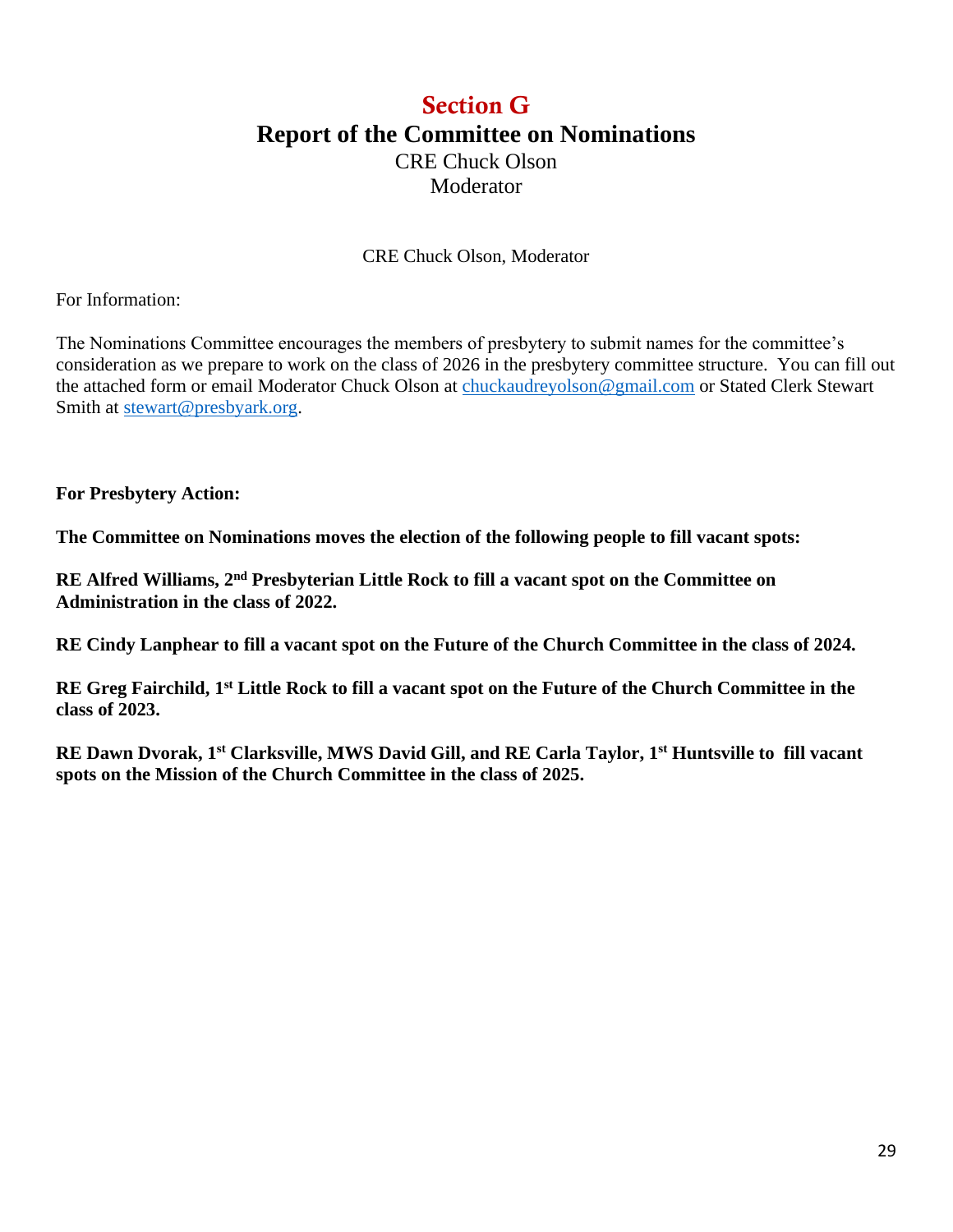### **Section G – Attachment I INFORMATION FOR NOMINATIONS COMMITTEE PRESBYTERY OF ARKANSAS**

Each year the Presbytery Committee on Nominations invites you, the pastors and current members of all committees and Sessions, to provide names of qualified persons or to volunteer yourself and will feel it is a privilege and joyous responsibility to serve on a presbytery committee, subcommittee or ministry area. Thank you for your willingness to suggest these leaders to serve, beginning in 2022 to fill vacancies as they arise or serve in 2023 and beyond.

Your Church and City/Town:

#### MINISTRY AREAS AND COMMITTEES OF PRESBYTERY

Administration Ministry Area Committee on Preparation for Ministry (CPM) (Ministers of Word and Sacrament and Ruling Elders Only) Committee on Ministry (COM) (Ministers of Word and Sacrament and Ruling Elders Only) Mission of the Church Ministry Area Sub-Committee of Disaster Preparedness & Ministries with Youth, Young Adults and Campus Ministry Area Youth Ministry Team Sub-Committee or Campus Ministry Sub-Committee Future of the Church Ministry Area Committee on Representation (MWSs and Ruling Elders Only) Permanent Judicial Commission (MWSs and Ruling Elders Only) Nominating Committee (MWSs and Ruling Elders Only)

#### **INDIVIDUALS TO BE RECOMMENDED**

| Name: Name:                                                                                                                            |  |
|----------------------------------------------------------------------------------------------------------------------------------------|--|
|                                                                                                                                        |  |
| Ruling Elder: (Yes)(No): _____Gender: _________E-mail address: __________________<br><b>Committees for Consideration:</b><br>Comments: |  |
| Name:                                                                                                                                  |  |
| Work Phone: _________________________Home or Cell Phone: ________________________                                                      |  |
| <b>Committees for Consideration:</b><br>Comments:                                                                                      |  |
|                                                                                                                                        |  |
|                                                                                                                                        |  |
| Ruling Elder: (Yes)(No): Gender: E-mail address:<br><b>Committees for Consideration:</b><br>Comments:                                  |  |
| Please return to: Presbytery of Arkansas; Attention: Nominations, 9221 N. Rodney Parham Rd.,<br>Little Rock, AR 72227                  |  |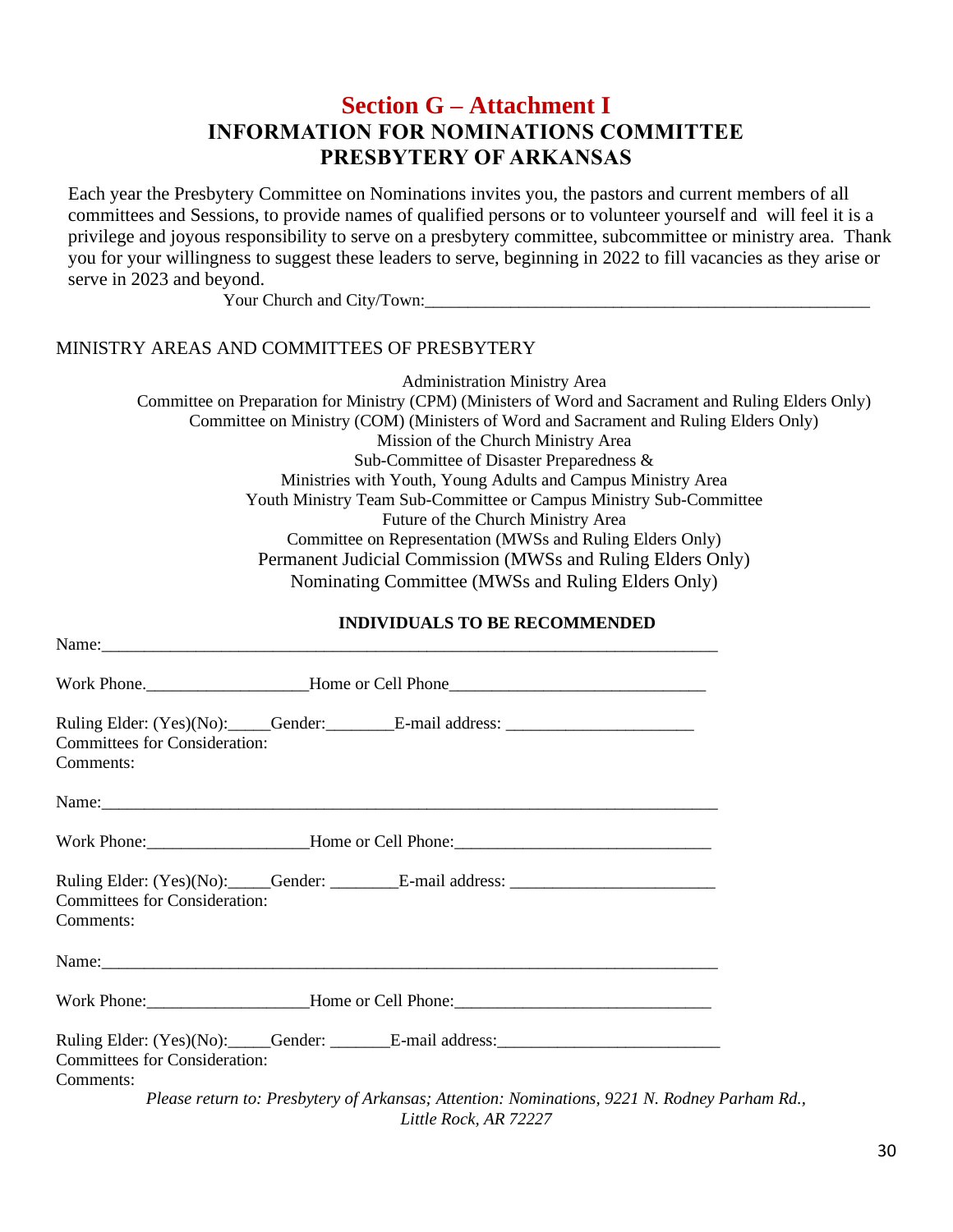### Section H **Commissioning of General Assembly Delegates**

| Introduction of Delegates to the 225 <sup>th</sup> General Assembly | <b>Stated Clerk</b> |
|---------------------------------------------------------------------|---------------------|
| <b>Call to Discipleship</b>                                         | <b>Moderator</b>    |
| <b>Questions to the GA Delegates</b>                                | <b>Moderator</b>    |

Who is your Lord and Savior?

#### **Jesus Christ is my Lord and Savior.**

Will you be Christ's faithful disciple, obeying his Word and showing his love?

#### **I will, with God's help.**

Do you welcome the responsibility of this service because you are determined to follow the Lord Jesus, to love neighbors, and to work for the reconciling of the world?

#### **I do.**

Will you serve the people with energy, intelligence, imagination, and love, relying on God's mercy and rejoicing in the power of the Holy Spirit?

#### **I will, with God's help.**

#### **Questions to the Presbytery Stated Clerk**

Do we, members of the Presbytery of Arkansas, accept Jeff and Cindy and Chuck and Cindy as delegates to the 225<sup>th</sup> General Assembly, chosen by God through the voice of the church, to guide us in the way of Jesus Christ?

#### **We do.**

Do we promise to support and encourage them as they seek to fulfill their responsibilities in this ministry?

**We do.** 

**Prayer of Commissioning Stated Clerk** 

**Charge and Blessing Moderator**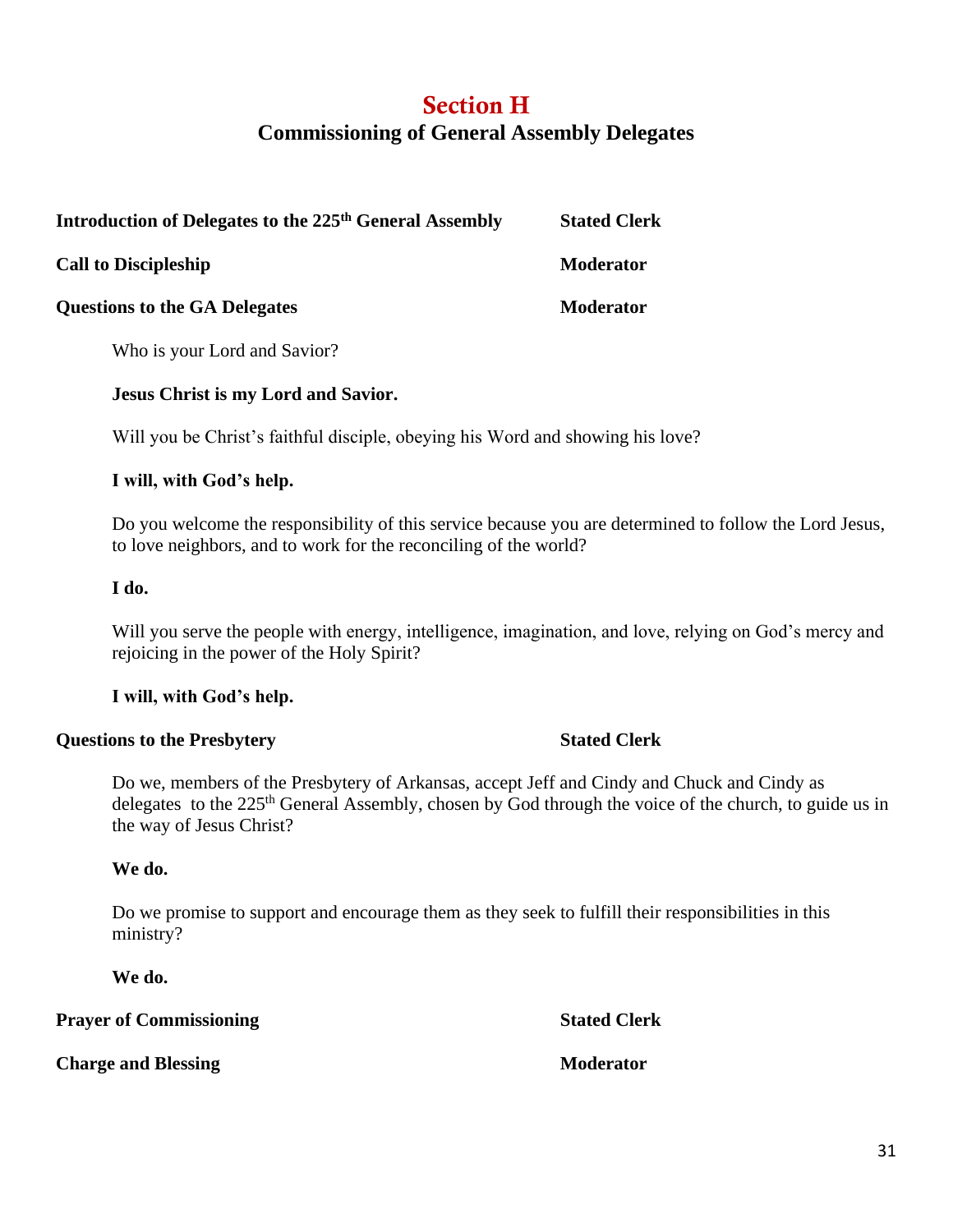### Section I **Report from Youth, Young Adult, and College Ministry**

MWS Margaret Alsup Moderator

We have made it to the summer! It is still a busy time in the life of youth, but with a different pace. We will have two trips this summer. The first trip will be the Junior High Jubilee at Mo-Ranch on July 2-7, 2022. The second trip will be the senior high trip to the Montreat Youth Conference on July 16-23, 2022.

We are excited to offer our second annual College Aged Presbytery Retreat. The details are not set yet, but when they are we will send emails and make sure that people know the information. If you know a college aged person or work with college students, encourage them to check out this fun opportunity. The gathering will be at Ferncliff.

As always, we continue to seek ways to be a resource for the presbytery and to support our youth, young adults, and college aged students. If you ever have questions, ideas for programming, or need to connect with the committee, please do not hesitate to reach out to Maggie Alsup.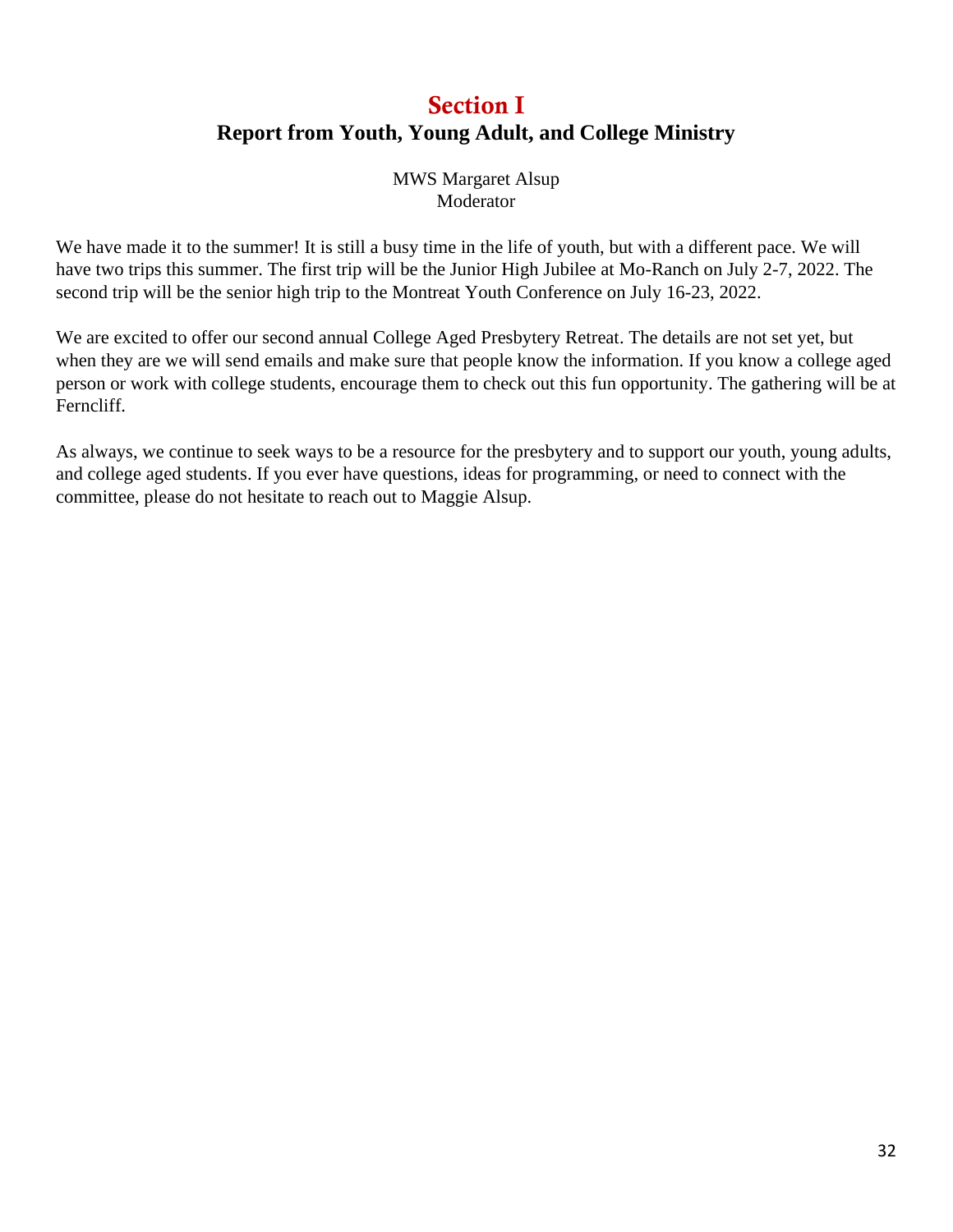### Section J **Report of the Committee on the Mission of the Church** CRE Mary Shaw

Moderator

#### **For Information**

Member of Mission of the Church for 2022 are: MWS Paul Fulks, RE Renee Nestor, RE Sally Roden, RE Vicky Rogerson, RE Peg Falls-Corbitt. Staff resources are Julie Price and Rev. Stewart Smith

Committee met via Zoom on February 10, 2022 and May 5, 2022

**February meeting**; Julie Tanner Price gave an update on the Small Church Workshop, updating the Presbytery website, and the Resource Team working to bring more podcast and workshop opportunities.

• First Presbyterian Church in Huntsville requested and received a grant for \$3,600 to buy food for their monthly community outreach program.

**May meeting**; Julie Tanner Price updated the committee on future workshop, podcast opportunities as well as the new Presbytery brochure which give information on ways the Presbytery can offer support and connect.

The committee reviewed and approved the following grants request:

- Central Presbyterian in Pine Bluff requested \$2,254.90 to repair damaged floor / Committee approved \$1,000 from Unified Mission Emphasis
- First Presbyterian in Little Rock request \$3,300.00 to repair Stewpot's air conditioner / Committee approved \$1,000 from Unified Mission Emphasis
- Ferncliff requested \$5,000 for Rise Against Hunger and \$2,500 for Ecumenical Christian Youth Worker Conference / Committee approved \$5,000 from the Ferncliff Block Grant and \$1,000 from Unified Mission Emphasis

**Presbyterian Women**; Registration is currently under way for the Synod Workshop held in New Orleans on July 21-23

• NWA has been designated as 2025 Synod Workshop. More information will be available.

The Nominating Committee is meeting on May 13, 2022 to fill the vacate spots on the committee roster.

A portion of our budget comes under the rubric of our Presbytery's "United Mission Emphasis." For the last three years the emphasis has been "ministry to the most vulnerable." Applications for such grants may be obtained by contacting Mary Shaw [\(mlshaw0306@gmail.com\)](mailto:mlshaw0306@gmail.com)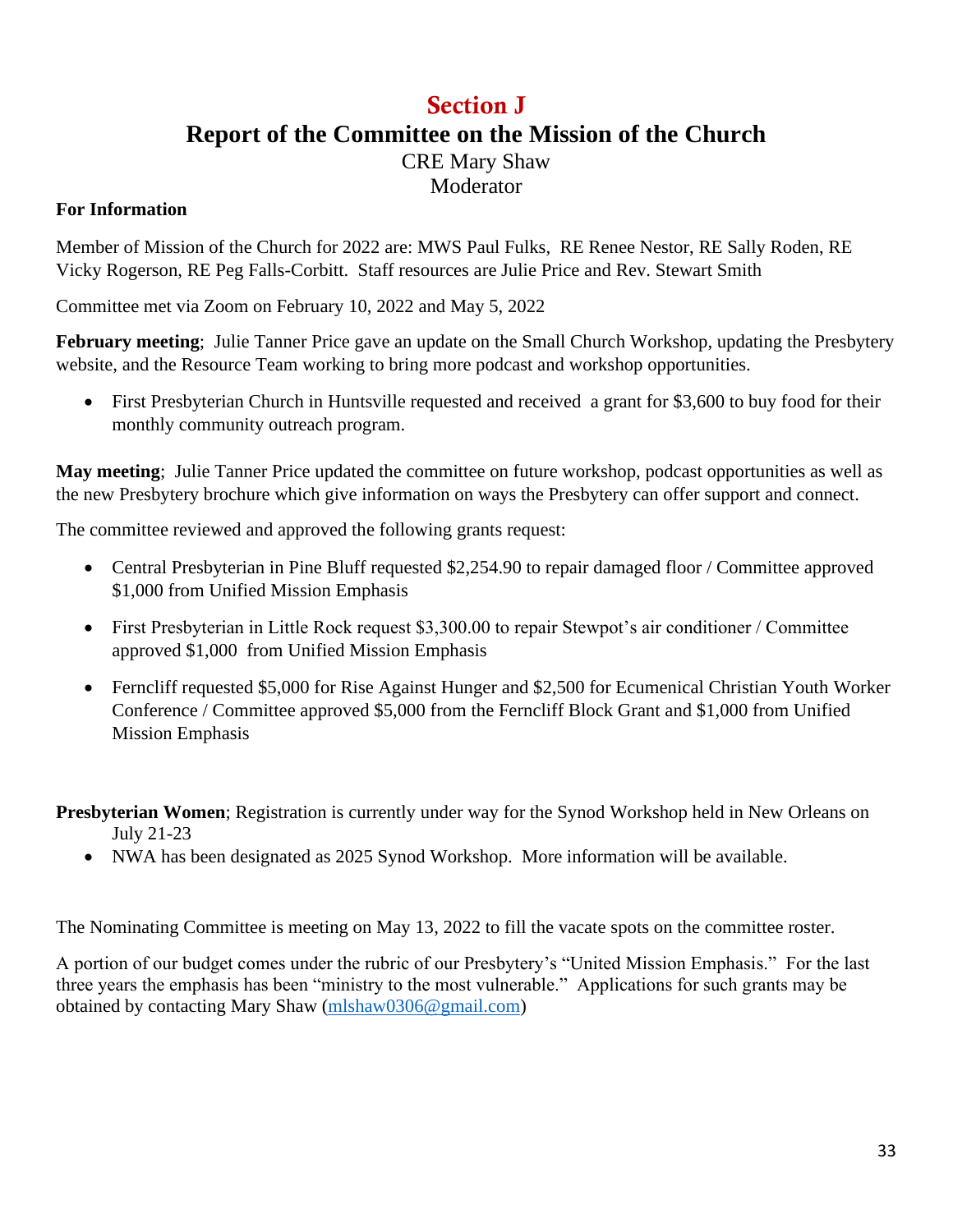### Section K **Report of the Coordinating Team** RE Julie Gillaspy Moderator

#### **For Information**

- The Coordinating Team elected MWS Bob Hadley, MWS Catherine Allsbury and RE Jane Anne Spikes to serve on the Nominations Committee.
- The Coordinating Team approved a new logo to be used for Presbytery of Arkansas communications. The staff reported that the previous logo was not in a format that could be easily shared. Several designs were submitted by the staff and one was approved with the PCUSA seal inside the outline of the state of Arkansas.
- The Coordinating Team granted approval was granted for MWS Jocelyn Wildhack to administer the Sacrament of the Lord's Supper for summer camp at Ferncliff.
- The Coordinating Team gave approval for the Matthew 25 Task Force to lead the theological discussion at the October 2022 presbytery meeting in Fayetteville.
- The Coordinating Team approved the following guidelines for the October 2022 meeting of presbytery from the Advisory Task Force on Future Presbytery meetings:

The Task Force met on March 29 to discuss the current state of play with the pandemic as well as perspectives and research on benefits/losses of in-person, remote, and hybrid gatherings. We bring these recommendations to the Coordinating Team for upcoming Presbytery meetings (this does not apply to meetings of committees):

- 1. That the June, 2022 Presbytery meeting be entirely on Zoom, with the intent that June meetings going forward will continue to be remote regardless of pandemic conditions
- 2. That the October, 2022 Presbytery meeting be a pilot run with the following format:
	- a. Meeting is in-person (hosted by FUPC Fayetteville)
	- b. Commissioners who are not able to be physically present may participate via Zoom, by request to Stated Clerk (Zoom link will not otherwise be offered or published)
	- c. Meeting will also be livestreamed for observation (not participation) for anyone who is not a commissioner or speaker
	- d. For commissioners requesting Zoom participation, one tech person would be dedicated to manage their participation
	- e. Feedback from this pilot format meeting will be used to determine if the format might be continued and/or adjusted in the future; this task force will review feedback and the meeting experience to make recommendations for future meetings.

Thank you,

Task Force members: Ruskin Falls, Jeannie Ford, Peg Falls-Corbitt, Julie Gillaspy, Georgia Senor; ex officio: Stewart Smith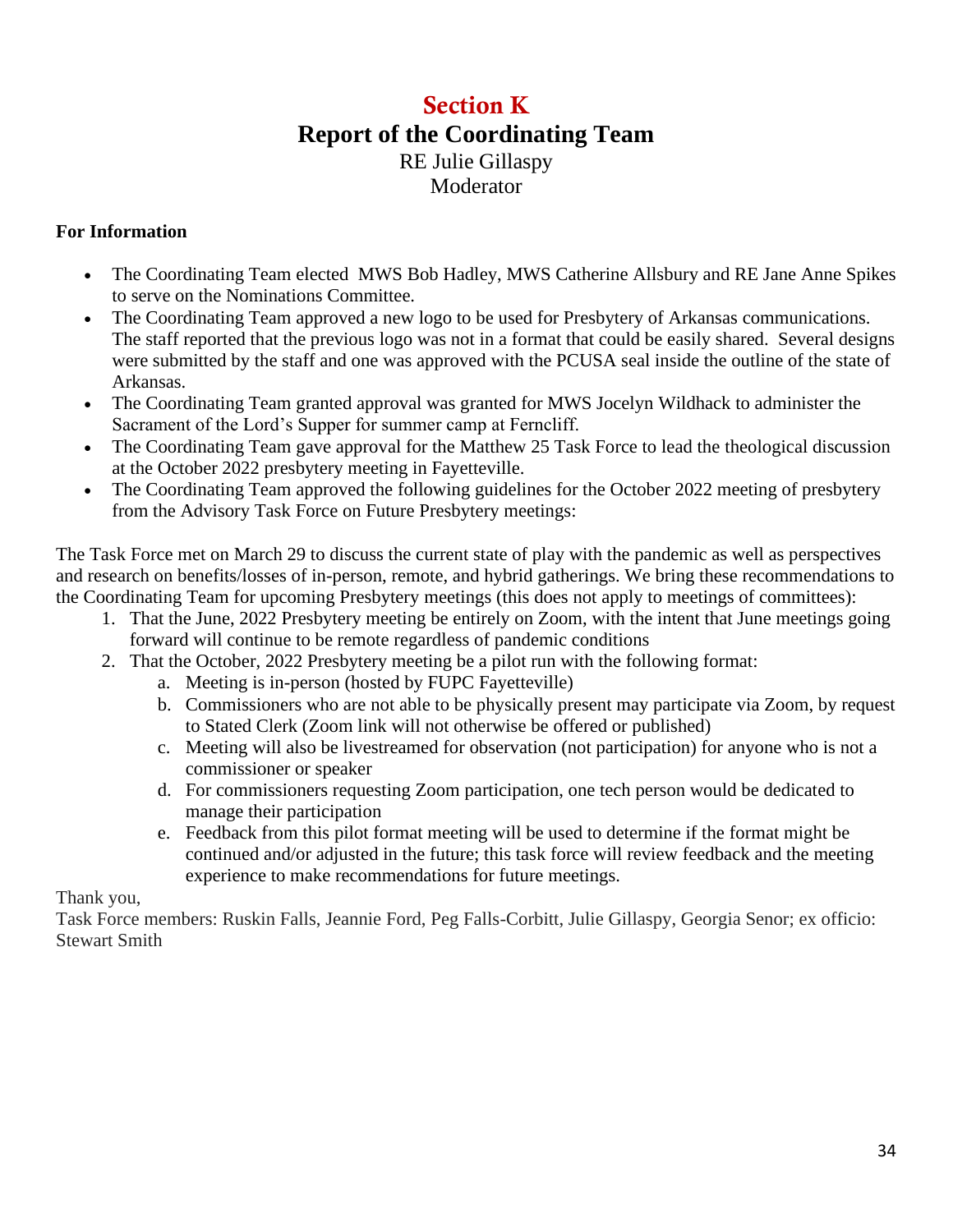### Presbyterian to English Cheat Sheet

From time to time abbreviations and acronyms will be peppered through the meeting. The following is a quick primer on Presby-speak. If you have questions about any of these terms or the way they fit into the larger picture of the life of the church, feel free to ask the Stated Clerk!

- *AC-* An **A**dministrative **C**ommission is a group of Ministers of the Word and Sacrament and Ruling Elders given specific responsibilities and authority to act on behalf of the presbytery between meetings. They are typically formed to ordain and/or install pastors, perform the tasks associated with dismissing, closing, or merging congregations, deal with difficulties in a particular church, or assist a church in times of transition.
- *Board of Pensions-* The General Assembly agency charged with overseeing the benefits plans for pastors and some other church employees.
- *Candidate-* A person in the latter portion of the ordination process for the ministry of Minister of the Word and Sacrament.
- *COM-* The **C**ommittee **o**n **M**inistry provides oversight and advocacy for congregations and Ministers of the Word and Sacrament. It receives Ministers of the Word and Sacrament from other presbyteries, approves calls for pastoral services, oversees congregations without pastors, dissolves pastoral relationships, dismisses Ministers of the Word and Sacrament to other presbyteries, determines the criteria for validating ministries of non-parish clergy, and oversees Commissioned Ruling Elders serving congregations.
- *CPM-* The **C**ommittee on **P**reparation for **M**inistry oversees the process of preparation for the ministry of Ministers of Word and Sacrament, training of Commissioned Ruling Elders, and the process of certification for Christian Educators.
- *Council* In the context of Presbyterian polity and governance, a council is a governing body of the church. The councils of the PC(USA) are the session, the presbytery, the synod and the General Assembly.
- *CT-* The **C**oordinating **T**eam of the presbytery acts on the presbytery's behalf on routine matters between stated meetings, coordinates the ministries of the presbytery, and plans for presbytery meetings.
- *GA* The General Assembly of the PC(USA) is the highest council of the church. It meets in even numbered years for a week. The 2020 meeting will be held June 16-23 in Baltimore, Maryland.
- *HR-* **H**onorably **R**etired is a designation for Ministers of the Word and Sacrament retired from active service to the church who remain in good standing with the PC(USA).
- *Inquirer-* A person in the initial phase of the process of preparation for ministry as a Minister of the Word and Sacrament.
- *MIF-* A **M**inistry **I**nformation **F**orm is the standardized format for advertising certain church professional positions through the PC(USA) Church Leadership Connection.
- *MWS -* **M**inister of the **W**ord and **S**acrament is an ordained Presbyterian minister member of the clergy, formerly called a **T**eaching **E**lder.
- *Moderator-* The Moderator is the person elected to keep order and chair the meetings of the presbytery. The pastor or CRE of a local congregation serves as the moderator of the local session, or a moderator will be appointed for that church.
- *NCD* New Church Developments are new ministries of the presbytery engaged in a formal process to work toward establishing a new congregation.
- *PDA-* **P**resbyterian **D**isaster **A**ssistance is an agency of the Presbyterian Church (USA) Mission Agency. PDA assists communities coping with natural and human-caused disasters.
- *PJC* **P**ermanent **J**udicial **C**ommission implements the disciplinary procedures required by the *Book of Order*. There is a Judicial Process Manual which gives details on these duties.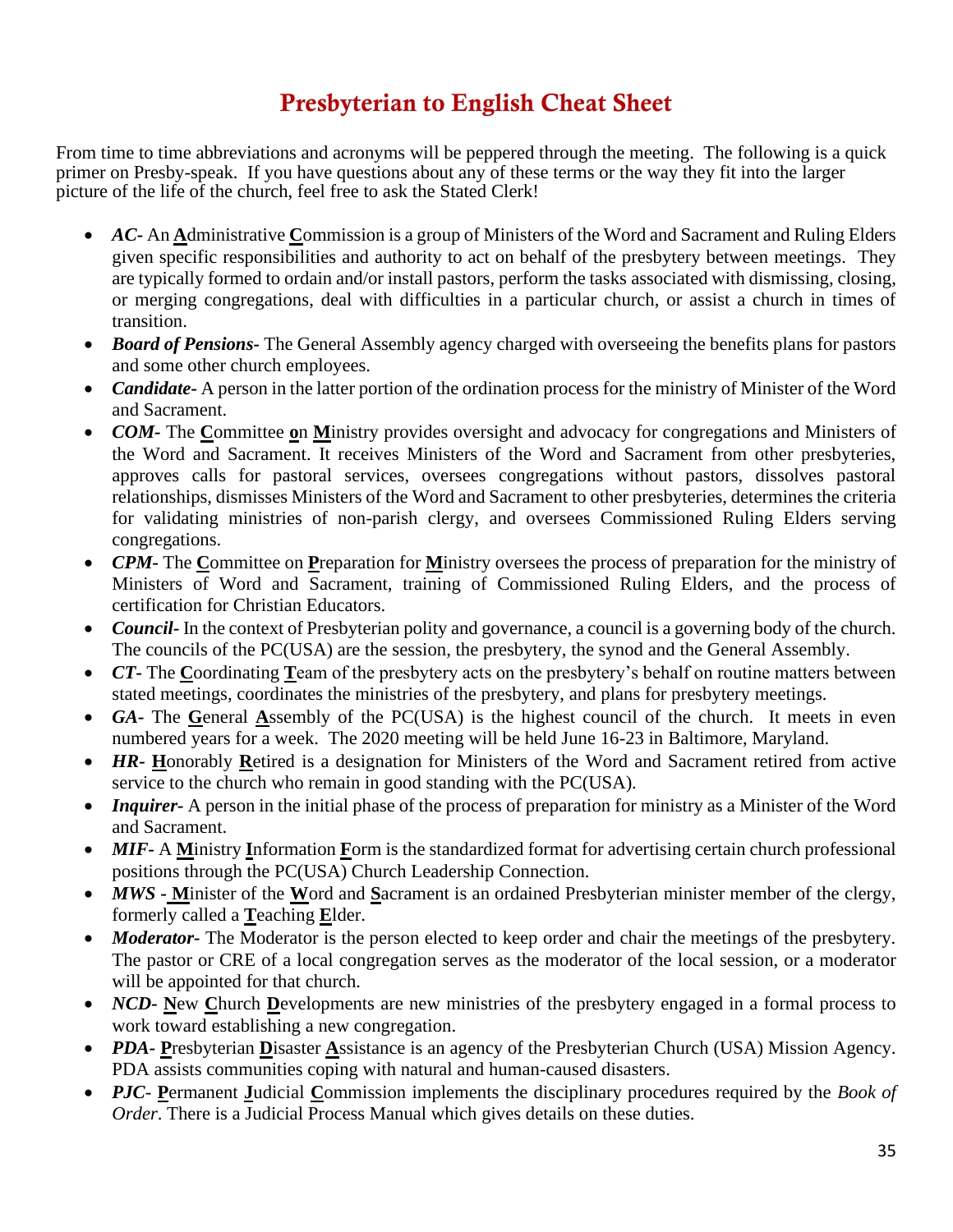- *PMA* The Presbyterian Mission Agency is part of the larger PC(USA) and is located at the national church headquarters in Louisville, Kentucky.
- *PNC* A **P**astor **N**ominating Committee is a search committee elected by a congregation to seek, interview, and recommend a new pastor.
- *RE/Ruling Elder-* A **R**uling **E**lder is a lay member of a congregation who has been elected, ordained and installed to serve on the session of a church. Ruling Elders are eligible for election as commissioners to presbytery, synod and General Assembly. Once ordained as a ruling elder one maintains that office whether serving on a session or not.
- *Stated Clerk* The Stated Clerk is the officer elected by the presbytery to maintain the official records, provide extracts when asked, prepare the docket for presbytery meetings, and answer questions about the records, Presbyterian polity, policies, procedures and history. The Stated Clerk is authorized to certify ministers and congregations are in good standing and qualify under the tax exemption of the PC(USA).
- *Synod of the Sun-* The governing body council which includes all the presbyteries in Texas, Oklahoma, Arkansas and Louisiana. It coordinates the work of the PC(USA) in this region.
- *TPF-* The **T**exas **P**resbyterian **F**oundation is a financial service organization for Presbyterian members, councils and institutions. It invests funds and provides bookkeeping services for Arkansas Presbytery.
- *Validated Ministries-* Positions served by chaplains, professors and other Ministers of the Word and Sacrament who are not currently serving a congregation. Sometimes they are referred to as non-parish clergy.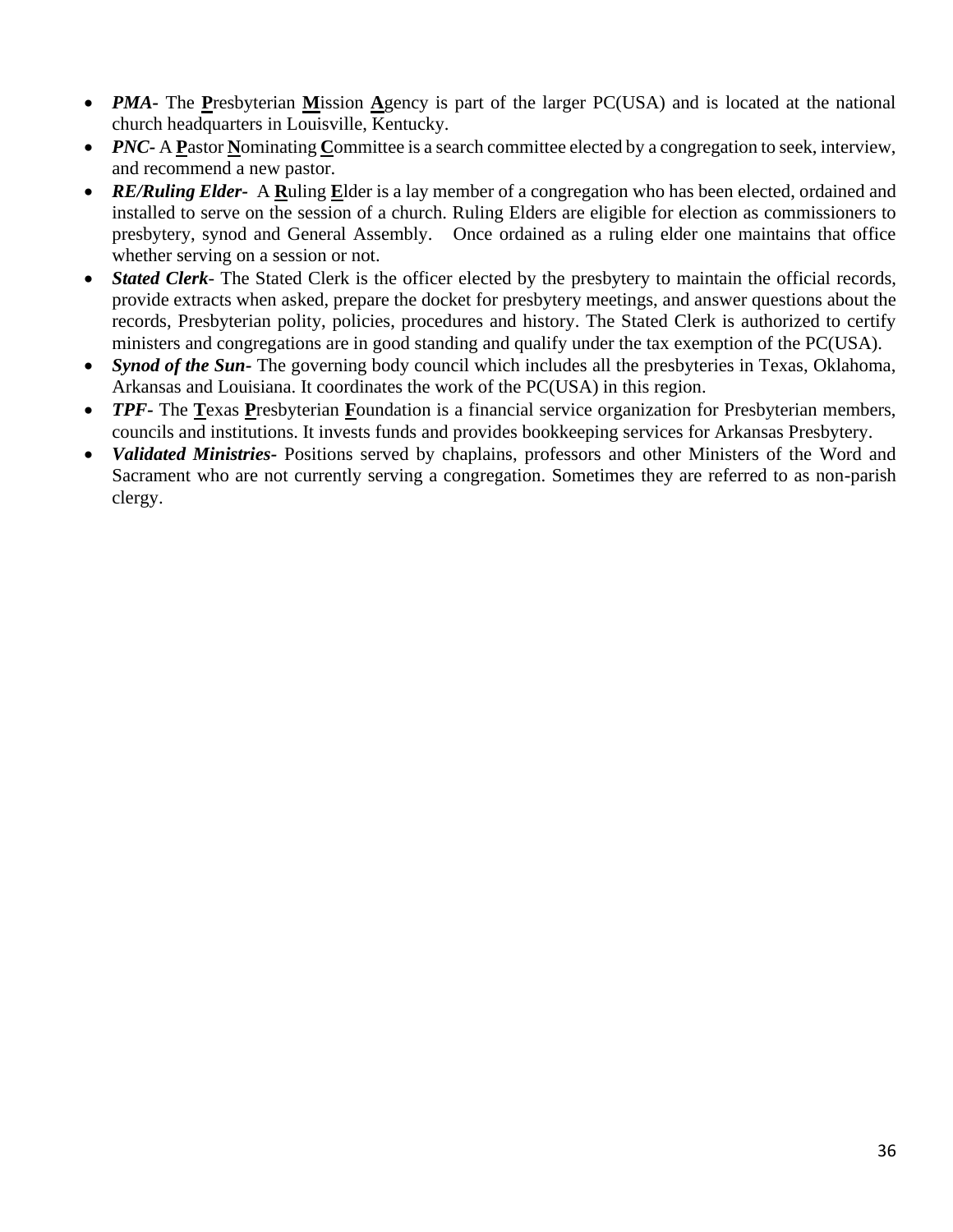#### Tips on Parliamentary Procedure

Parliamentary procedure enables the presbytery to become a deliberative assembly, to seek the will of God, and to witness to our faith in Jesus Christ. It is never an end in itself. Parliamentary gamesmanship is never appropriate. The will of the majority shall prevail, but the rights of the minority shall always be protected. Parliamentary principles balance individual conscience with the will of the majority. It takes seriously the following rights of individual members:

- (1) the right to know (due notice)
- (2) the right to speak (rules of debate)
- (3) the right to vote (membership)
- (4) the right to hold office (fair representation)

The Moderator represents the unity of the body. The Moderator preserves decorum and protects the rights listed above.

Parliamentary procedure allows discussion of a subject only when a motion about that subject has been made. To speak during the meeting, first go to a microphone. When recognized by the Moderator, state your name, church, city and status – such as Minister of the Word and Sacrament, Ruling Elder, or Honorably Retired. You may speak to a pending motion or ask a question. The person making the motion will have the first opportunity to speak to the motion. Only motions coming from individuals need a second. A motion made on behalf of a committee already has a second because it is the majority vote of the committee.

Ordinarily, only commissioners may speak and vote on motions. That includes Minister of the Word and Sacrament members of the Presbytery; Ruling Elders elected by their Session; Ruling Elders elected as General Presbyter, Stated Clerk, Treasurer, Moderator, Vice Moderator; Commissioned Ruling Elders in current service; members of the Coordinating Team; current commissioners to General Assembly; and Ruling Elders who are Certified Christian Educators.

At the Spring meeting of the Presbytery Youth Advisory Delegates and Young Adult Advisory Delegates have "privilege of the floor," meaning that they have permission to speak to motions, and they take an advisory vote prior to the vote by commissioners. At any meeting someone in attendance may be given privilege of the floor, allowing that person to speak to the body, which is ordinarily given near the beginning of the meeting. Privilege of the floor does not mean that person may vote.

It is advisable to speak only once on a subject, but you may seek to speak a second time only after everyone who wishes to speak has spoken. All remarks during debate shall be addressed to the Moderator. Questions seeking information from a person who has the floor shall be addressed to the Moderator. Speeches to an individual or the whole presbytery are not permitted during debate. Reading reports or documents out loud requires the permission of the body. In debate, remarks shall be confined to the pending motion. Remarks shall not impugn another commissioner or that person's motives. Commissioners' names shall not be used.

To end debate, a commissioner must go to a microphone at an in-person meeting, or in the case of a technology aided meeting raise one's hand, and, when recognized by the Moderator, state: "I move the previous question." It is not appropriate to call the question without going to a microphone or raising your hand electronically. If you offer a substitute motion or a new item of business, you should give the Moderator and Stated Clerk advance notice and written copy. An electronic copy is preferred – using Microsoft Word on a memory stick or thumb drive, or sent as an attachment to an email or within the chat function of a technology-aided meeting. Not only will this help these officers facilitate the work of presbytery, they may also be able to help you with suggestions